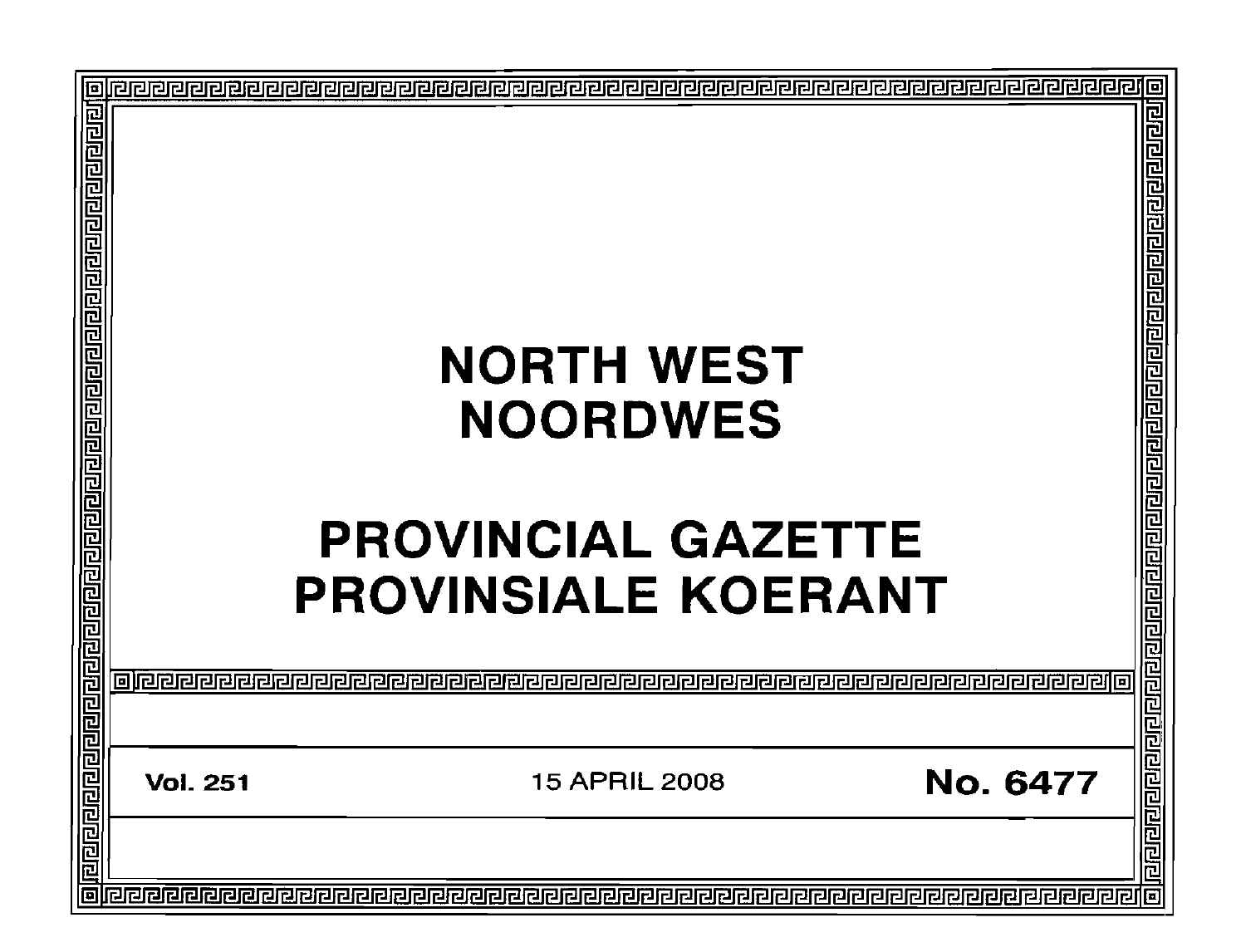140

## **CONTENTS**

| No.        |                                                                                    | Page<br>No. | Gazette<br>No. |
|------------|------------------------------------------------------------------------------------|-------------|----------------|
|            | <b>GENERAL NOTICES</b>                                                             |             |                |
| 195        | Town-planning<br>and<br>Townships<br>(15/1986): Amendment<br>Ordinance             |             |                |
|            |                                                                                    | 9           | 6477           |
| 196        | do.: Fochville Amendment Scheme F113                                               | 9           | 6477           |
| 197        | do.: Klerksdorp Land Use Management                                                | 10          | 6477           |
| 198        | do.: Rustenburg Amendment Scheme                                                   |             |                |
|            |                                                                                    | 11          | 6477           |
| 199        | do.: Rustenburg Amendment Scheme                                                   |             |                |
| 200        | do.: Hartbeespoort Amendment Scheme                                                | 11          | 6477           |
| 201        | do.: Hartbeespoort Amendment Scheme                                                | 12          | 6477           |
| 202        | do.: Subdivision of land: Erf 750, Melodie                                         | 13          | 6477           |
| 203        | Brits Town-planning Scheme, 1/1958                                                 | 13<br>14    | 6477<br>6477   |
| 208        | Development Facilitation Act, 1995:                                                |             |                |
|            | Establishment of land development area:                                            |             |                |
| 209        | Portion 1, Erf 1017, Potchefstroom<br>Town-planning<br>and<br>Townships            | 14          | 6477           |
|            | Ordinance (15/1986): Amendment                                                     |             |                |
|            |                                                                                    | 15          | 6477           |
| 209        | Town-planning and Townships                                                        |             |                |
|            | Ordinance (15/1986): Amendment                                                     |             |                |
| 210        | do.: Rustenburg Amendment Scheme                                                   | 16          | 6477           |
|            |                                                                                    | 16          | 6477           |
| 211        | do.: Rustenburg Amendment Scheme                                                   |             |                |
|            |                                                                                    | 17          | 6477           |
| 212        | do.: Rezoning: Erf 633, Elandsrand Ext. 4                                          | 18          | 6477           |
| 213<br>214 | do.: do.: Erf 5/607, Melodie Ext. 22                                               | 18          | 6477           |
|            | do.: Carletonville Amendment Scheme                                                | 19          | 6477           |
| 215        | do.: Carletonville Amendment Scheme                                                |             |                |
|            |                                                                                    | 19          | 6477           |
| 216        | do.: Delareyville Amendment Scheme 14                                              | 20          | 6477           |
| 217<br>218 | do.: Delareyville Amendment Scheme 15<br>do.: Swartruggens Amendment Scheme        | 21          | 6477           |
| 219        | do.: Swartruggens Amendment Scheme                                                 | 21          | 6477           |
|            |                                                                                    | 22          | 6477           |
| 220        | do.: Amendment Scheme 338                                                          | 23          | 6477           |
| 221        | do.: Amendment Scheme 434                                                          | 23          | 6477           |
| 222        | do.: Brits Amendment Scheme 1/507                                                  | 24          | 6477           |
| 223        | do.: Potchefstroom Amendment Scheme                                                | 25          | 6477           |
| 224        | do.: Potchefstroom Amendment Scheme                                                |             |                |
| 225        | do.: Establishment of township: Van der                                            | 25          | 6477           |
|            |                                                                                    | 26          | 6477           |
| 226        | do.: do.: La Hoff Extension 3                                                      | 27          | 6477           |
| 227        | do.: Mafikeng Amendment Scheme 7                                                   | 28          | 6477           |
| 228        | Development Facilitation Act (67/1995):<br>Establishment of land development area: |             |                |
|            | Portion 25, farm Welgegund 491 JQ                                                  | 28          | 6477           |
|            | <b>LOCAL AUTHORITY NOTICES</b>                                                     |             |                |
|            |                                                                                    |             |                |
| 132        | Town-planning<br>and<br>Townships<br>(15/1986): Amendment<br>Ordinance             |             |                |
|            |                                                                                    | 29          | 6477           |
| 135        | Town-planning and Townships                                                        |             |                |
|            | Ordinance (15/1986): Local Municipality                                            |             |                |
|            | of Madibeng: Hartbeespoort Amendment                                               |             |                |
| 136        | do.: do.: Hartbeespoort Amendment                                                  | 30          | 6477           |
|            |                                                                                    | 30          | 6477           |
| 137        | do.: Rustenburg Amendment Scheme                                                   |             |                |
|            |                                                                                    | 31          | 6477           |
| 138        | do.: Rustenburg Amendment Scheme                                                   | 31          | 6477           |
| 139        | do.: Rustenburg Amendment Scheme                                                   |             |                |
|            |                                                                                    | 32          | 6477           |
| 140        | do.: Rustenburg Amendment Scheme                                                   |             |                |
|            |                                                                                    | 32          | 6477           |

## **INHOUD**

| <sup>o</sup> age<br>No. | Gazette<br>No. | No. |                                           | Bladsy<br>No. | Koerant<br>No. |
|-------------------------|----------------|-----|-------------------------------------------|---------------|----------------|
|                         |                |     | <b>ALGEMENE KENNISGEWINGS</b>             |               |                |
|                         |                | 195 | Ordonnansie op Dorpsbeplanning en         |               |                |
| 9                       | 6477           |     | Dorpe (15/1986): Wysigingskema 385        | 9             | 6477           |
| 9                       | 6477           | 196 | do.: Fochville-wysigingskema F113         | 10            | 6477           |
| 10                      | 6477           | 197 | do.: Klerksdorp Grondgebruikbestuur-      |               |                |
|                         |                |     |                                           | 10            | 6477           |
| 11                      | 6477           | 198 | do.: Rustenburg-wysigingskema 372         | 11            | 6477           |
| 11                      | 6477           | 199 | do.: Rustenburg-wysigingskema 439         | 12            | 6477           |
|                         |                | 200 | do.: Hartbeespoort-wysigingskema 333      | 12            | 6477           |
| 12                      | 6477           | 201 | do.: Hartbeespoort-wysigingskema 334      | 13            | 6477           |
| 13                      | 6477           | 202 | do.: Verdeling van grond: Erf 750,        |               |                |
|                         |                |     | Melodie-uitbreiding 28                    | 13            | 6477           |
| 13                      | 6477           | 203 | Brits-dorpsbeplanningskema, 1/1958        | 14            | 6477           |
| 14                      | 6477           | 208 | Wet op Ontwikkelingsfasilitering, 1995:   |               |                |
|                         |                |     | Stigting van grondontwikkelingsgebied:    |               |                |
| 14                      | 6477           |     | Gedeelte 1, Erf 1017, Potchefstroom IQ.   | 15            | 6477           |
|                         |                | 209 | Ordonnansie op Dorpsbeplanning en         |               |                |
| 15                      | 6477           |     | Dorpe (15/1986): Wysigingskema 387        | 16            | 6477           |
|                         |                | 210 | do.: Rustenburg-wysigingskema 446         | 16            | 6477           |
| 16                      | 6477           | 211 | do.: Rustenburg-wysigingskema 447         | 17            | 6477           |
|                         |                | 212 | do.: Hersonering: Erf 633, Elandsrand     |               |                |
| 16                      | 6477           |     |                                           | 18            | 6477           |
|                         |                | 213 | do.: do.: Erf 5/607, Melodie Ext 22       | 18            | 6477           |
| 17<br>18                | 6477<br>6477   | 214 | Carletonville-wysigingskema<br>do.:       |               |                |
| 18                      | 6477           |     |                                           | 19            | 6477           |
|                         |                | 215 | Carletonville-wysigingskema<br>do.:       |               |                |
| 19                      | 6477           |     |                                           | 20            | 6477           |
| 19                      | 6477           | 216 | do.: Delareyville-wysigingskema 14        | 20            | 6477           |
| 20                      | 6477           | 217 | do.: Delareyville-wysigingskema 15        | 21            | 6477           |
| 21                      | 6477           | 218 | do.: Swartruggens-wysigingskema 49        | 22            | 6477           |
| 21                      | 6477           | 219 | do.: Swartruggens-wysigingskema 50        | 22            | 6477           |
|                         |                | 220 | do.: Wysigingskema 338                    | 23            | 6477           |
| 22<br>23                | 6477<br>6477   | 221 | do.: Wysigingskema 434                    | 24            | 6477           |
| 23                      | 6477           | 222 | do.: Brits-wysigingskema 1/507            | 24            | 6477           |
| 24                      | 6477           | 223 | do.: Potchefstroom-wysigingskema 1501     | 25            | 6477           |
|                         |                | 224 | do.: Potchefstroom-wysigingskema 1538     | 26            | 6477           |
| 25                      | 6477           | 225 | do.: Stigting van dorp: Van der Hoffpark- |               |                |
| 25                      | 6477           |     |                                           | 26            | 6477           |
|                         |                | 226 | do.: do.: La Hoff-uitbreiding 3           | 27            | 6477           |
| 26<br>27                | 6477<br>6477   | 227 | do.: Mafikeng-wysigingskema 7             | 28            | 6477           |
| 28                      | 6477           | 228 | Ontwikkelingsfasilitering<br>Wet<br>op    |               |                |
|                         |                |     | (67/1995): Stigting van grondontwikke-    |               |                |
| 28                      | 6477           |     | Gedeelte<br>25,<br>lingsgebied:<br>plaas  |               |                |
|                         |                |     |                                           | 29            | 6477           |
|                         |                |     | PLAASLIKE BESTUURSKENNISGEWINGS           |               |                |
| 29                      | 6477           | 132 | Ordonnansie op Dorpsbeplanning en         |               |                |
|                         |                |     | Dorpe (15/1986): Wysigingskema 5          | 30            | 6474           |
|                         |                | 135 | Town-planning<br>and<br>Townships         |               |                |
| 30                      | 6477           |     | Ordinance (15/1986): Local Municipality   |               |                |
|                         |                |     | of Madibeng: Hartbeespoort Amendment      |               |                |
| 30                      | 6477           |     |                                           | 30            | 6474           |
|                         |                | 136 | do.: do.: Hartbeespoort Amendment         |               |                |
| 31                      | 6477           |     |                                           | 30            | 6474           |
| 31                      | 6477           | 137 | do.: Rustenburg-wysigingskema 317         | 31            | 6477           |
|                         |                | 138 | do.: Rustenburg-wysigingskema 320         | 31            | 6477           |
| 32                      | 6477           | 139 | do.: Rustenburg-wysigingskerna 340        | 32            | 6477           |
| 32                      | 6477           | 140 | do.: Rustenburg-wysigingskerna 346        | 33            | 6477           |

do.: Rustenburg-wysigingskema 346...... 33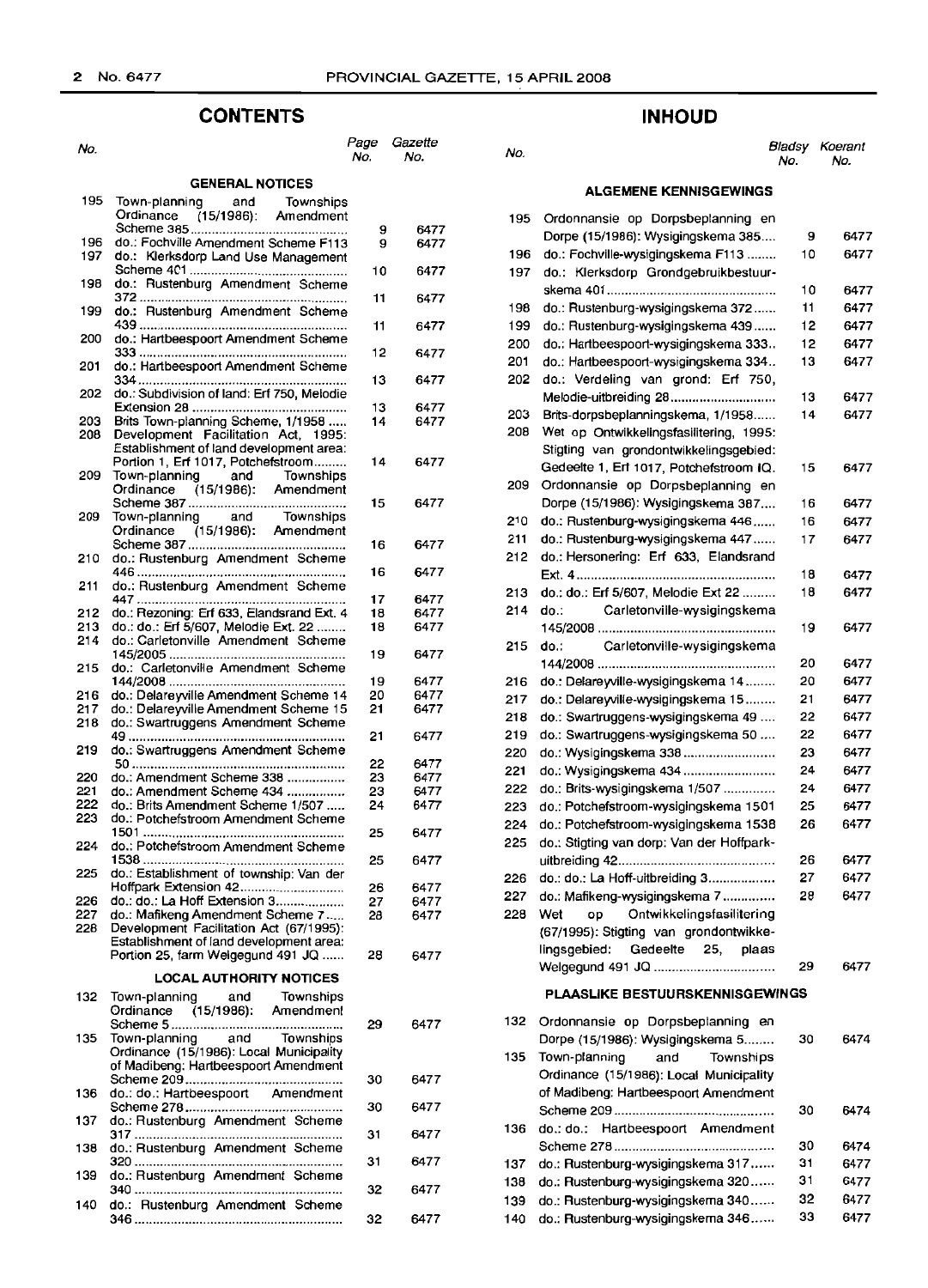|  | No. 6477 | з |
|--|----------|---|
|--|----------|---|

| No. |                                                                         | Page<br>No. | Gazette<br>No. | No. |                                                                            | No. | Bladsy Koerant<br>No. |
|-----|-------------------------------------------------------------------------|-------------|----------------|-----|----------------------------------------------------------------------------|-----|-----------------------|
| 141 | Town-planning and Townships Ordi-<br>nance (15/1986): Rustenburg Amend- | 33          |                | 141 | Town-planning and Townships Ordi-<br>nance (15/1986): Rustenburg-wysiging- |     |                       |
| 142 | do.: Rustenburg Amendment Scheme                                        |             | 6477           |     |                                                                            | 33  | 6477                  |
|     |                                                                         | 33          | 6477           |     | 142 do.: Rustenburg-wysigingskema 354                                      | 34  | 6477                  |
| 143 | do.: Rustenburg Amendment Scheme                                        |             |                | 143 | do.: Rustenburg-wysigingskema 356                                          | 34  | 6477                  |
|     |                                                                         | 34          | 6477           | 144 | do.: Rustenburg-wysigingskema 361                                          | 35  | 6477                  |
| 144 | do.: Rustenburg Amendment Scheme                                        |             |                | 145 | do.: Rustenburg-wysigingskema 367                                          | 36  | 6477                  |
|     |                                                                         | 35          | 6477           | 146 | Hills<br>Maquassi<br>Plaaslike<br>do.:                                     |     |                       |
| 145 | do.: Rustenburg Amendment Scheme                                        |             |                |     | Munisipaliteit: Hersonering: Erf 478,                                      |     |                       |
|     |                                                                         | 35          | 6477           |     |                                                                            | 36  | 6477                  |
| 146 | do.: Maguassi Hills Local Municipality:                                 | 36          | 6477           | 147 | Town-planning and Townships Ordinance                                      |     |                       |
| 147 | Rezoning: Erf 478, Wolmaransstad<br>do.: Local Municipality of Madibeng |             |                |     | $(15/1986)$ : Local Municipality                                           | оt  |                       |
|     | Declaration as approved township:                                       |             |                |     | Madibeng: Declaration as approved                                          |     |                       |
|     | Schoemansville Extension 7                                              | 38          | 6477           |     | township: Schoemansville Extension 7                                       | 38  | 6477                  |
| 148 | do.: Hartbeespoort Amendment Scheme                                     |             |                | 148 | do.: Hartbeespoort Amendment Scheme                                        |     |                       |
|     |                                                                         | 41          | 6477           |     |                                                                            | 41  | 6477                  |
| 149 | do.: Rustenburg Amendment Scheme                                        |             |                | 149 | do.: Rustenburg Amendment Scheme                                           |     |                       |
|     |                                                                         | 42          | 6477           |     |                                                                            | 42  | 6477                  |
| 150 | do.: Rustenburg Amendment Scheme                                        |             |                | 150 | do.: Rustenburg Amendment Scheme                                           |     |                       |
|     |                                                                         | 43          | 6477           |     |                                                                            | 43  | 6477                  |

 $\ddot{\phantom{0}}$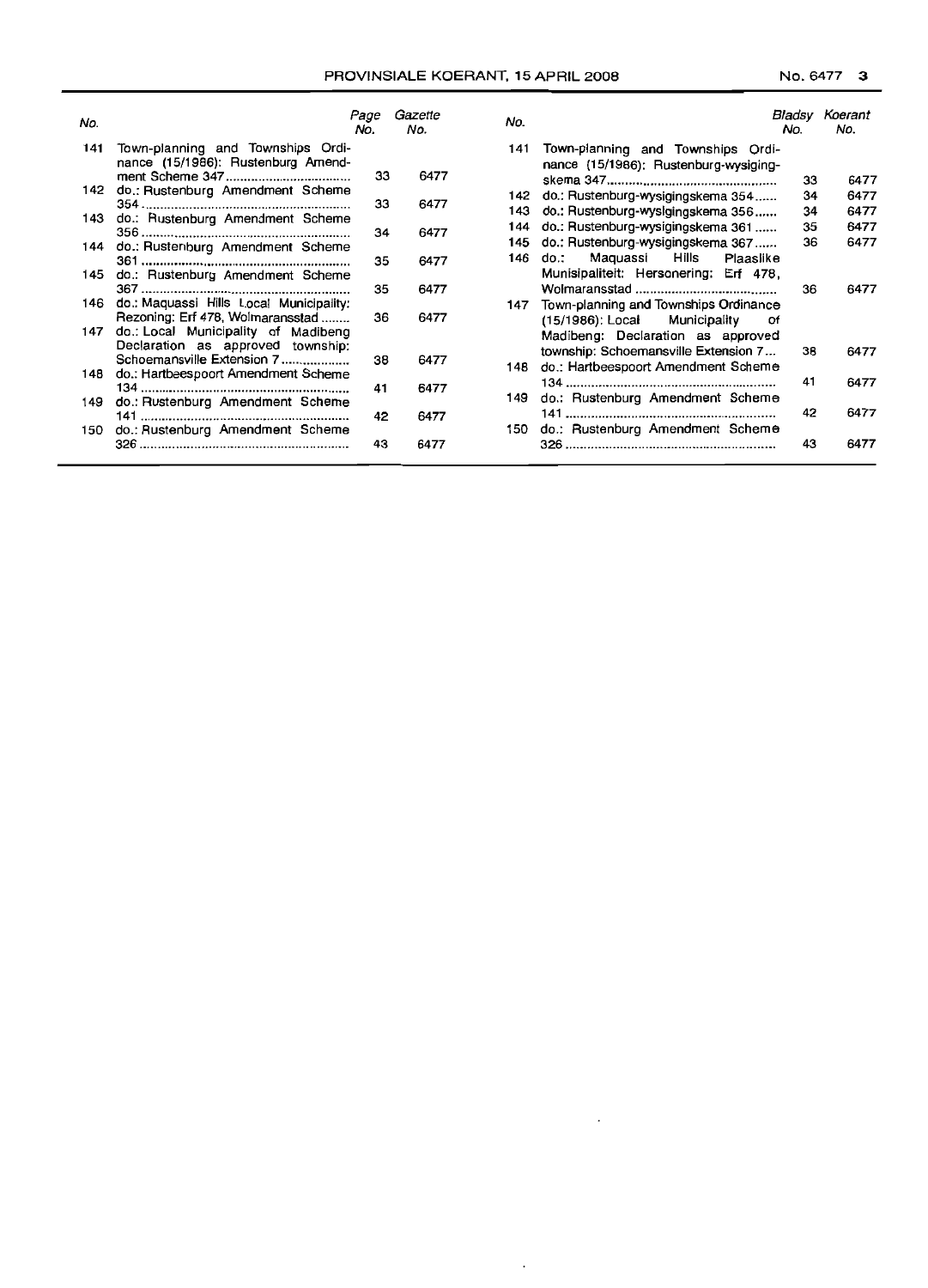

**AWIE VAN ZYL** Advertising Manager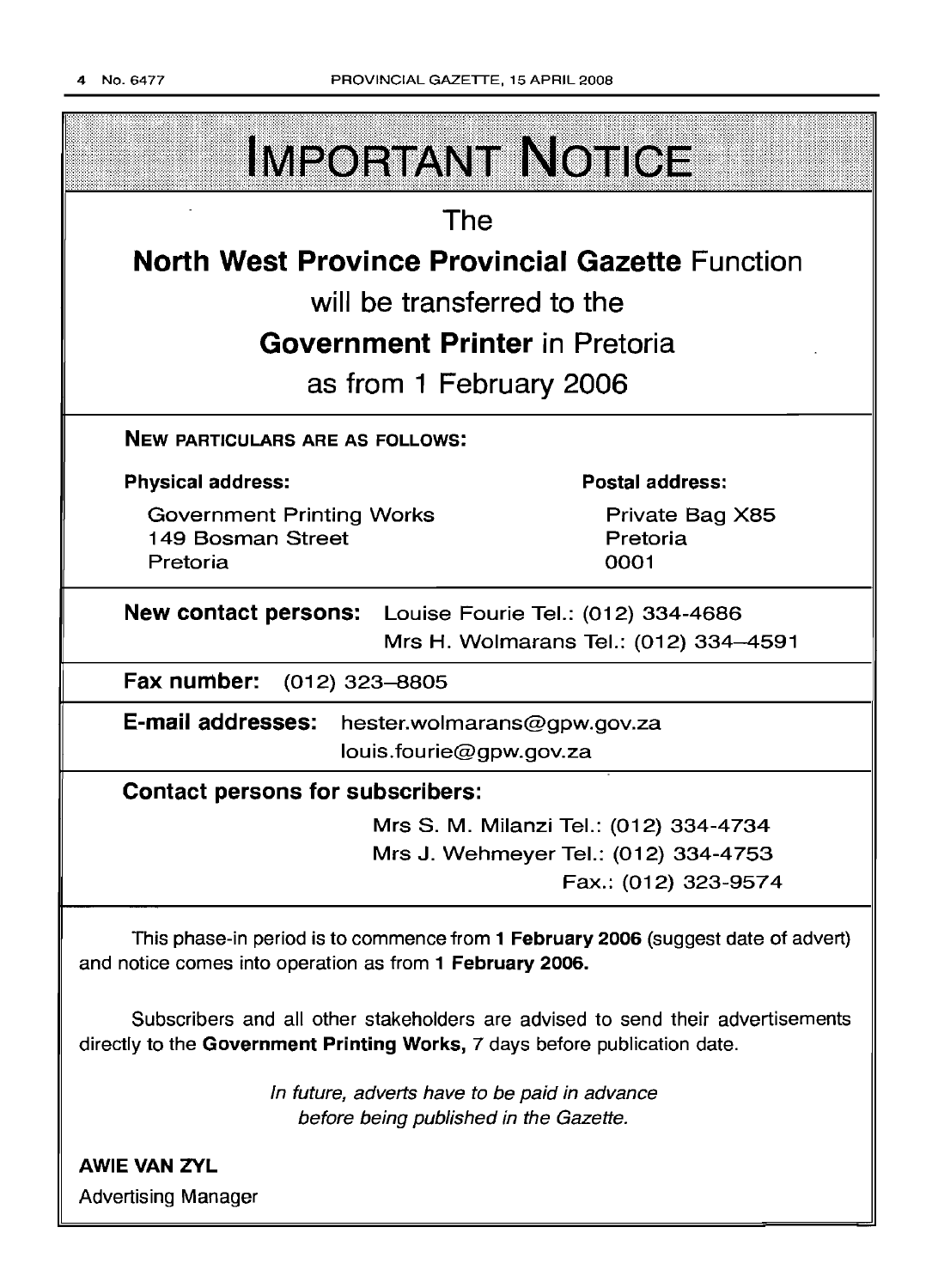| IT IS THE CLIENTS RESPONSIBILITY TO ENSURE THAT THE CORRECT AMOUNT IS PAID<br>AT THE CASHIER OR DEPOSITED INTO THE GOVERNMENT PRINTING WORKS BANK<br>ACCOUNT AND ALSO THAT THE REQUISITION/COVERING LETTER TOGETHER WITH<br>THE ADVERTISEMENTS AND THE PROOF OF DEPOSIT REACHES THE GOVERNMENT<br>PRINTING WORKS IN TIME FOR INSERTION IN THE PROVINCIAL GAZETTE.<br>NO ADVERTISEMENTS WILL BE PLACED WITHOUT PRIOR PROOF OF PRE-PAYMENT.<br>$\frac{1}{4}$ page R 187.37 |                                                                                                                          |  |  |  |
|--------------------------------------------------------------------------------------------------------------------------------------------------------------------------------------------------------------------------------------------------------------------------------------------------------------------------------------------------------------------------------------------------------------------------------------------------------------------------|--------------------------------------------------------------------------------------------------------------------------|--|--|--|
|                                                                                                                                                                                                                                                                                                                                                                                                                                                                          | Letter Type: Arial<br>Size: 10<br>Line Spacing: At:                                                                      |  |  |  |
| <b>A PRICE</b><br><b>INCREASE OF</b><br><b>8,5% WILL BE</b><br><b>EFFECTIVE ON</b><br><b>ALL TARIFFS</b><br><b>FROM</b><br>1 MAY 2008                                                                                                                                                                                                                                                                                                                                    | Exactly<br>11pt<br>$\frac{1}{4}$ page R 374.75<br>Letter Type: Arial<br>Size: 10<br>Line Spacing: At:<br>Exactly<br>11pt |  |  |  |
|                                                                                                                                                                                                                                                                                                                                                                                                                                                                          | $\frac{1}{4}$ page R 562.13<br><b>Size: 10</b><br>Letter Type: Arial<br>Line Spacing: At:<br>Exactly<br>11pt             |  |  |  |
|                                                                                                                                                                                                                                                                                                                                                                                                                                                                          | $\frac{1}{4}$ page R 749.50<br><b>Size: 10</b><br>Letter Type: Arial<br>Line Spacing: At:<br>Exactly<br>11pt             |  |  |  |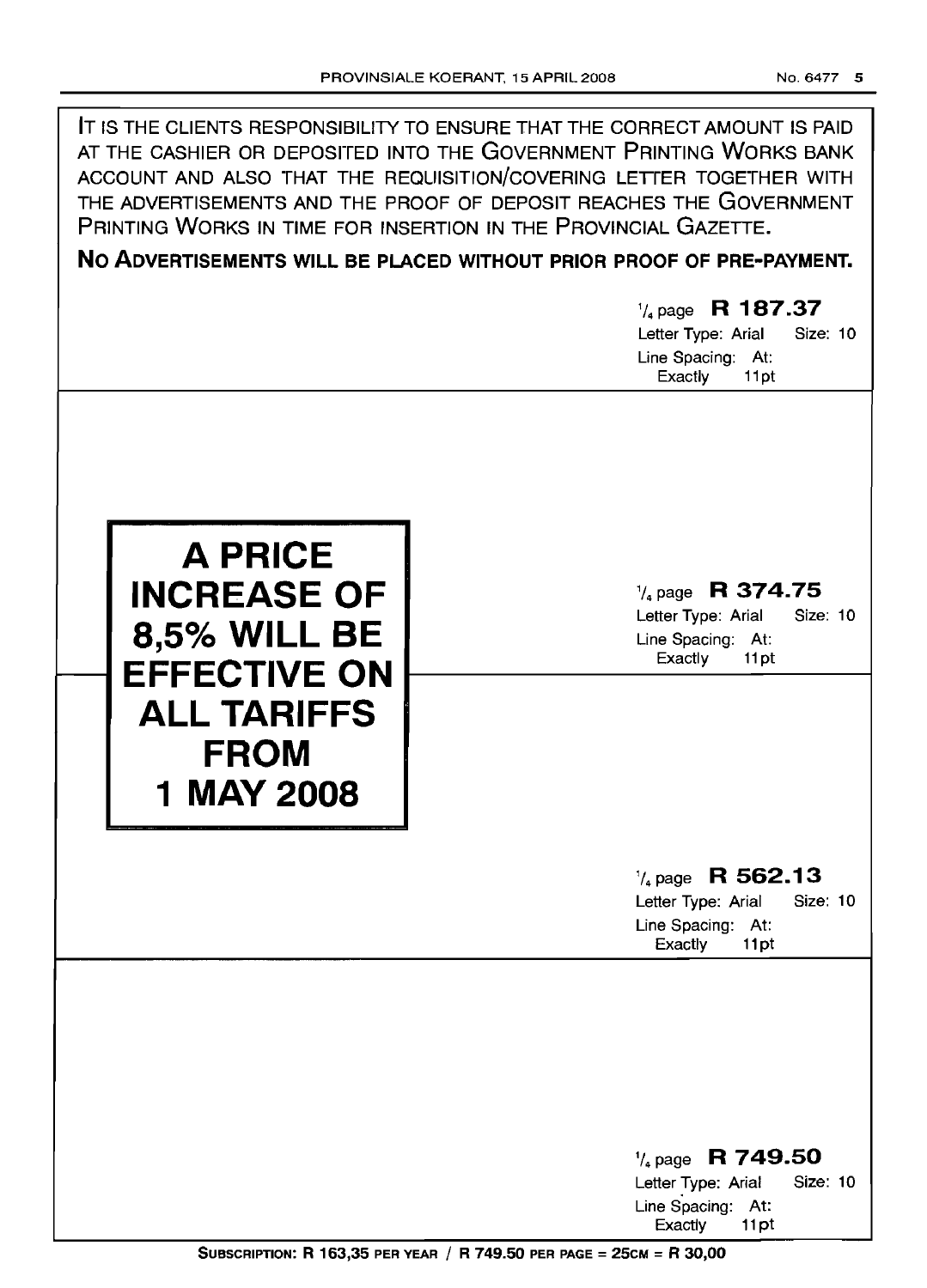

- (1) any delay in the publication of a notice or publication of such notice on any date other than that stipulated by the advertiser;
- (2) erroneous classification of a notice, or the placement of such notice in any section or under any heading other than the section or heading stipulated by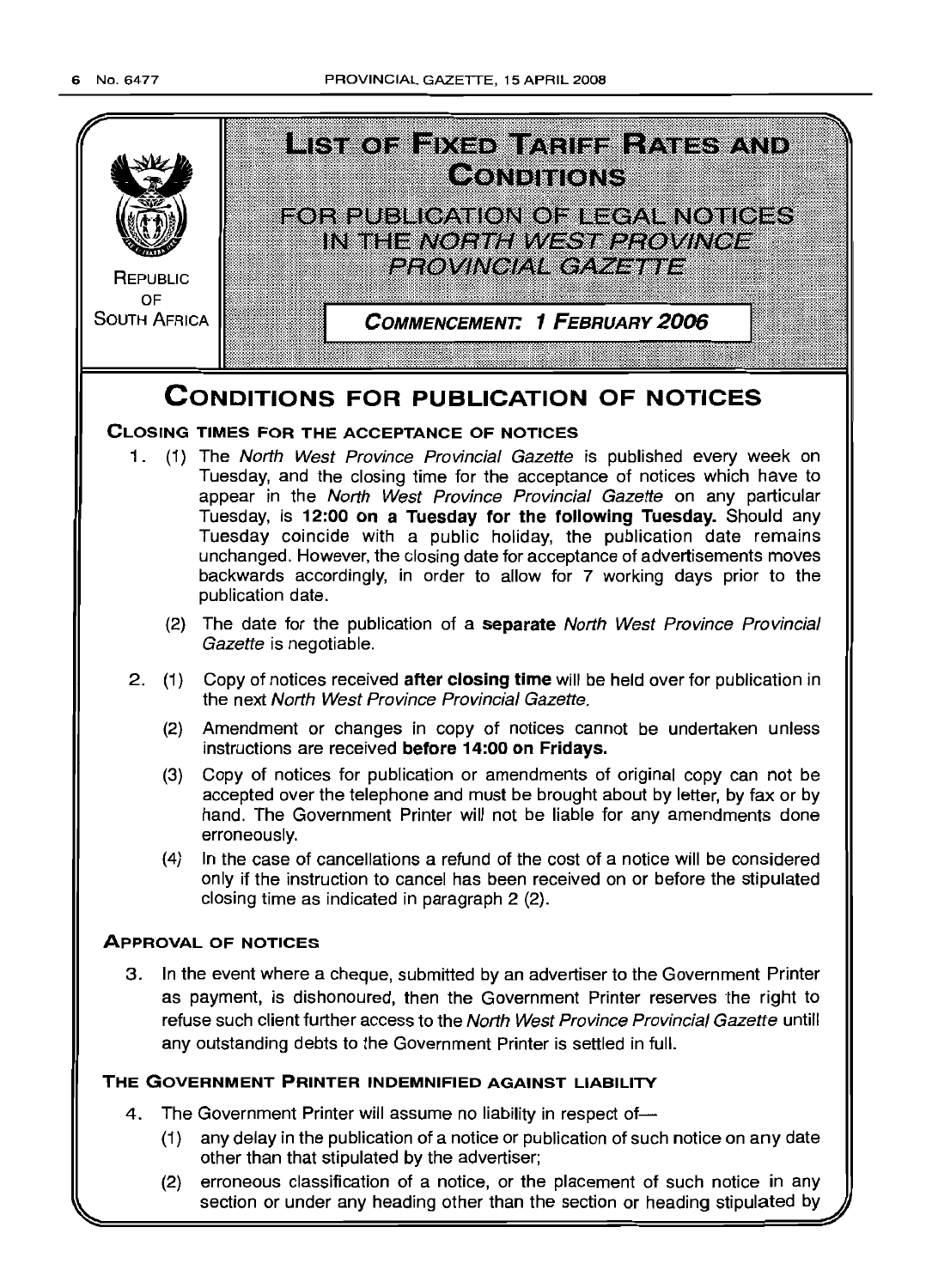- (3) any editing, revision, omission, typographical errors or errors resulting from faint or indistinct copy.
- (4) The Government Printing Works is not responsible for any amendments.

## LIABILITY OF ADVERTISER

5. Advertisers will be held liable for any compensation and costs arising from any action which may be instituted against the Government Printer in consequence of the publication of any notice.

## **COPY**

- 6. Copy of notices must be typed on one side of the paper only and may not constitute part of any covering letter or document.
- 7. At the top of any copy, and set well apart from the notice, the following must be stated:

Where applicable

- (1) The heading under which the notice is to appear.
- (2) The cost of publication applicable to the notice, in accordance with the "Word Count Table".

## PAYMENT OF COST

- 9. With effect from 1 April 2005 no notice will be accepted for publication unless the cost of the insertion(s) is prepaid in CASH or by CHEQUE or POSTAL ORDERS. It can be arranged that money can be paid into the banking account of the Government Printer, in which case the deposit slip accompanies the advertisement before publication thereof.
- 10. (1) The cost of a notice must be calculated by the advertiser in accordance with the word count table.
	- (2) Where there is any doubt about the cost of publication of a notice, and in the case of copy, an enquiry, accompanied by the relevant copy, should be addressed to the Advertising Section, Government Printing Works, Private Bag X85, Pretoria, 0001 [Fax: (012) 323-8805], before publication.
- 11. Overpayment resulting from miscalculation on the part of the advertiser of the cost of publication of a notice will not be refunded, unless the advertiser furnishes adequate reasons why such miscalculation occurred. In the event of underpayments, the difference will be recovered from the advertiser, and the notice(s) will not be published until such time as the full cost of such publication has been duly paid in cash or by cheque or postal orders, or into the banking account.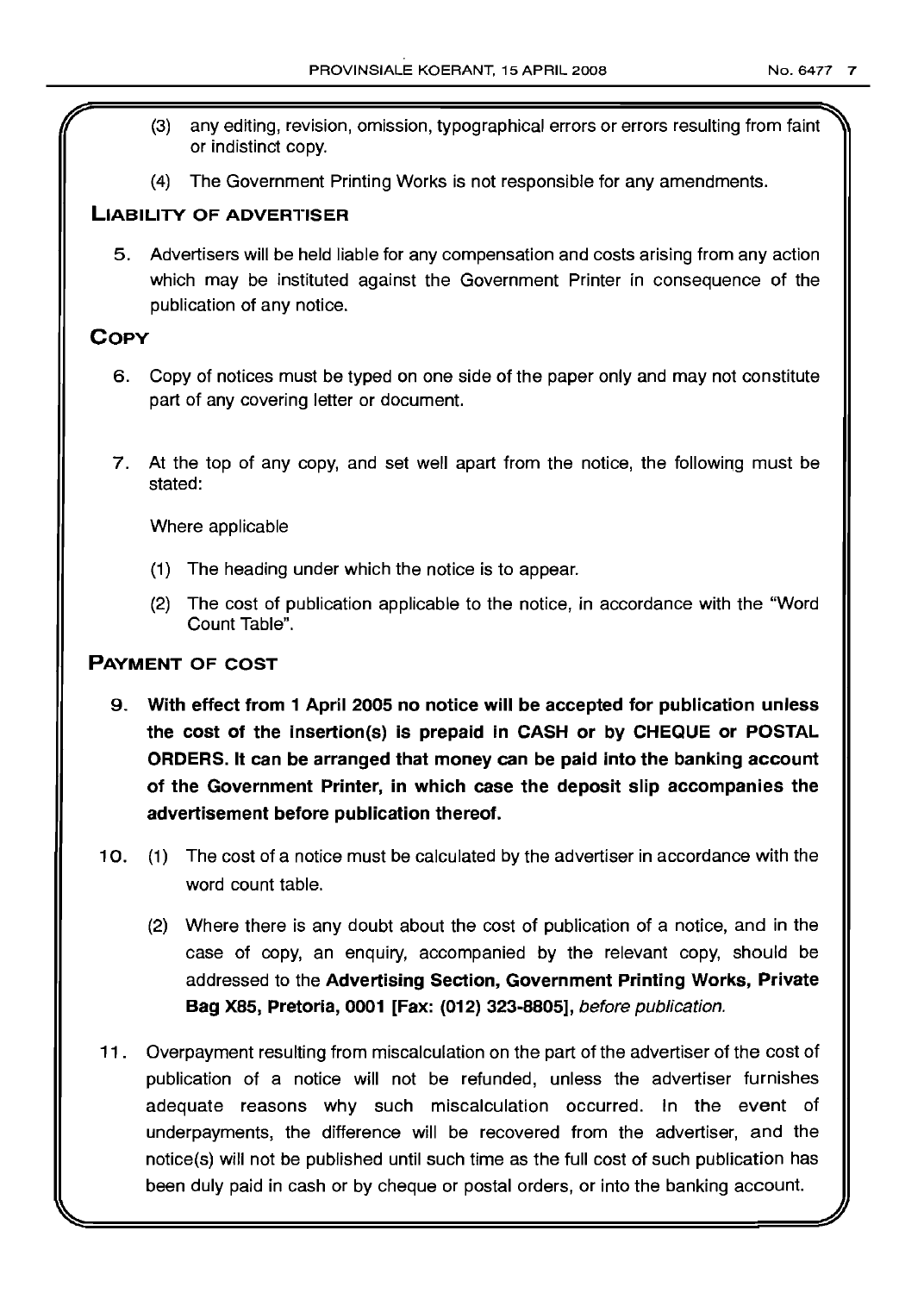- 12. In the event of a notice being cancelled, a refund will be made only if no cost regarding the placing of the notice has been incurred by the Government Printing Works.
- 13. The Government Printer reserves the right to levy an additional charge in cases where notices, the cost of which has been calculated in accordance with the Word Count Table, are subsequently found to be excessively lengthy or to contain overmuch or complicated tabulation.

## PROOF OF PUBLICATION

14. Copies of the North West Province Provincial Gazette which may be required as proof of publication, may be ordered from the Government Printer at the ruling price. The Government Printer will assume no liability for any failure to post such North West Province Provincial Gazette(s) or for any delay in despatching it/them.

# **GOVERNMENT PRINTERS BANK ACCOUNT PARTICULARS**

4057114016

Bank:

ABSA

BOSMAN STREET

Account No.:

Branch code: 632005

Reference No.: 00000050

Fax No.:

(012) 323 8805 and (012) 323 0009

## Enquiries:

| Mrs. L. Fourie    | Tel.: (012) 334-4686 |
|-------------------|----------------------|
| Mrs. H. Wolmarans | Tel.: (012) 334-4591 |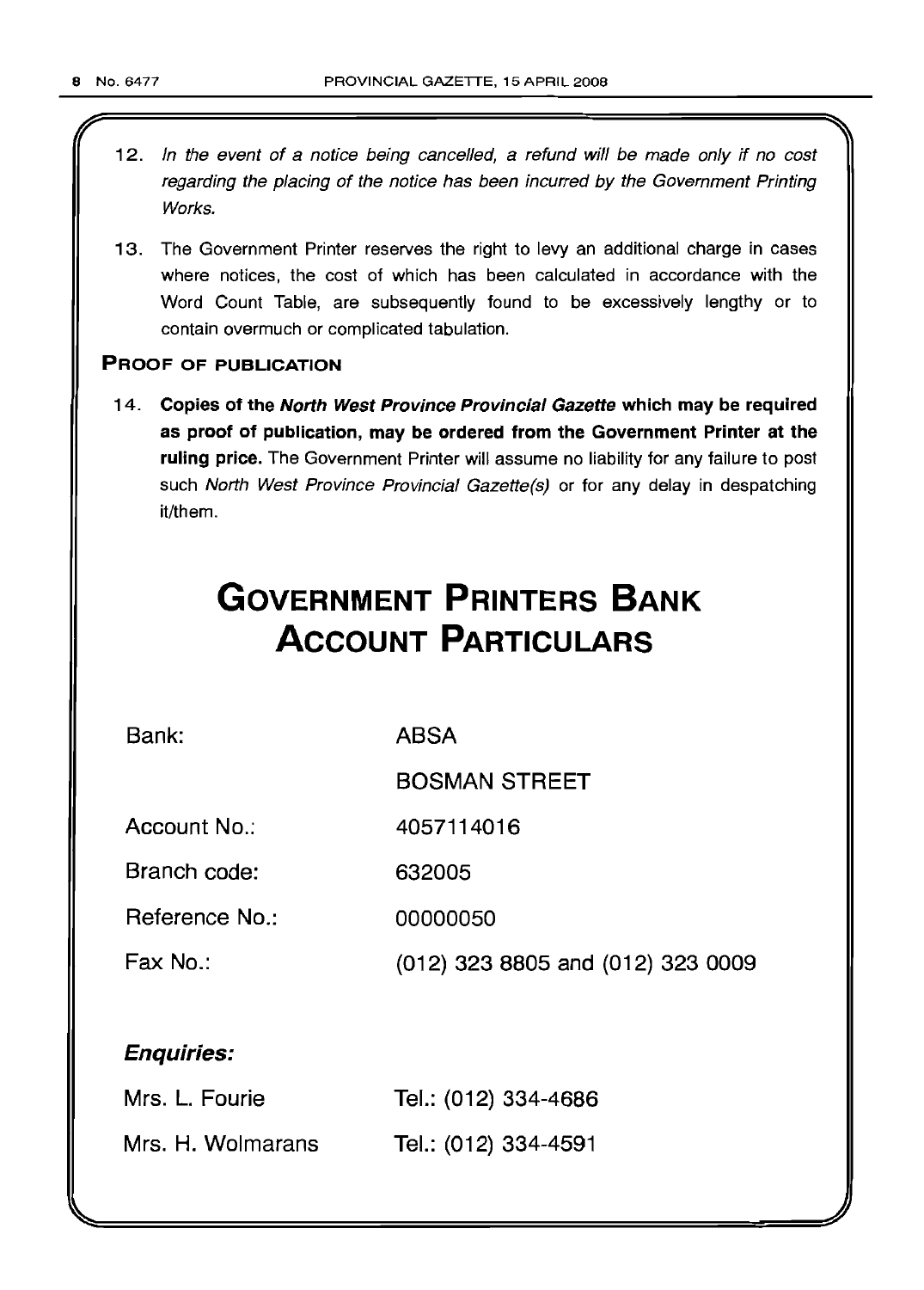## **GENERAL NOTICES • ALGEMENE KENNISGEWINGS**

#### **NOTICE 195 OF 2008**

NOTICE OF APPLICATION FOR THE AMENDMENT OF THE TOWN-PLANNING SCHEME IN TERMS OF SECTION 56 (1) (b) (i) OF THE TOWN-PLANNING AND TOWNSHIPS ORDINANCE, 1986 (ORDINANCE 15 OF 1986)

#### **KLERKSDORP LAND USE MANAGEMENT SCHEME, 2005: AMENDMENT SCHEME 385**

I, Joze Maleta, being the authorised agent of the owner of Ert 881 (Park) of the Township of Stilfontein Extension 1, hereby give notice in terms of section 56 (1) (b) (i) of the Town-planning and Townships Ordinance, 1986, that I have applied to the City Coucil of Matlosana, for the amendment of the town-planning scheme, known as the Klerksdorp Land Use Management Scheme, 2005, as amended, by the rezoning of a portion of Ert 881 (Park) of the Township of Stilfontein Extension 1, in extent approximately 3 612 square metres, situated adjacent to Jan van Riebeeck Avenue, Stilfontein Extension 1, from "Public Open Space" to "Special" for the purposes of offices, shops, guest house and related purposes as well as other uses with the special consent of the Local Authority.

Particulars of the application will lie for inspection during normal office hours at the office of the Municipal Manager, Room 107, Municipal Buildings, Bram Fisher Street, Klerksdorp, for a period of 28 days from 8 April 2008.

Objections to or representations in respect of the application must be lodged with or made in writing to the Municipal Manager, at the above address or at P.O. Box 99, Klerksdorp, 2570, within a period of 28 days from 8 April 2008.

Address of agent: J. Maleta, P.O. Box 1372, Klerksdorp, 2570. Tel: (018) 462-1991.

## **KENNISGEWING 195 VAN 2008**

**-**

KENNISGEWING VAN AANSOEK OM WYSIGING VAN DORPSBEPLANNINGSKEMA INGEVOLGE ARTIKEL 56 (1) (b) (i) VAN DIE ORDONNANSIE OP DORPSBEPLANNING EN DORPE, 1986 (ORDONNANSIE 15 VAN 1986)

#### **KLERKSDORP GRONDGEBRUIK BESTUURSKEMA, 2005: WYSIGINGSKEMA 385**

Ek, Joze Maleta, synde die gemagtigde agent van die eienaar van Ert 881 (Park) van die dorp Stilfontein Uitbreiding 1, gee hiermee ingevolge artikel 56 (1) (b) (i) van die Ordonnansie op Dorpsbeplanning en Dorpe, 1986, kennis dat ek by die Stadsraad van Matlosana aansoek gedoen het om die wysiging van die dorpsbeplanningskema, bekend as Klerksdorp Grondgebruik Bestuurskema, 2005, soos gewysig, deur die hersonering van 'n gedeelte van Ert 881 (Park) van die dorp Stilfontein Uitbreiding 1, groot ongeveer 3 612 vierkante meter, geleë aan Jan van Riebeecklaan, Stilfontein Uitbreiding 1, vanaf "Openbare Oopruimte" na "Spesiaal" vir doeleindes van kantore, winkels, gastehuis en verwante bedrywighede, asook ander gebruike met die spesiale toestemming van die Plaaslike Bestuur.

Besonderhede van die aansoek lê ter insae gedurende gewone kantoorure, by die kantoor van die Munisipale Bestuurder, Kamer 107, Burgersentrum, Bram Fisherstraat, Klerksdorp, vir 'n tydperk van 28 dae vanaf 8 April 2008.

Besware teen of vertoë ten opsigte van die aansoek moet binne 'n tydperk van 28 dae vanaf 8 April 2008, skriftelik by of tot die Munisipale Bestuurder, by bovermelde adres of by Posbus 99, Klerksdorp, 2570, ingedien of gerig word.

Adres van agent: J. Maleta, Posbus 1372, Klerksdorp, 2570. Tel: (018) 462-1991.

8-15

## **NOTICE 196 OF 2008**

NOTICE OF APPLICATION FOR THE AMENDMENT OF TOWN-PLANNING SCHEME IN TERMS OF SECTION 56 (1) (b) (i) OF THE TOWN-PLANNING AND TOWNSHIPS ORDINANCE, 1986 (ORDINANCE 15 OF 1986)

#### **FOCHVILLE LAND USE MANAGEMENT DOCUMENT, 2000**

#### **FOCHVILLE AMENDMENT SCHEME F113**

I, Joze Maleta, being the authorised agent of the owner of Portion 68 of Ert 1042 of the Township of Fochville. hereby give notice in terms of section 56 (1) (b) (i) of the Town-planning and Townships Ordinance, 1986, that I have applied to the Merafong City Local Municipality for the amendment of the town-planning scheme known as Fochville Land Use Management Document, 2000, for the rezoning of a portion of Portion 68 of Ert 1042, in extent approximately 5,5947 hectares, situated adjacent to Danie Theron Street, Fochville, from "Agricultural" to "Residential 2".

Particulars of the application will lie for inspection during normal office hours at the office of the Municipal Manager, P.O. Box 3, Carletonville, 2500, for a period of 28 days from 8 April 2008.

Objections to or representations in respect of the application must be lodged with or made in writing to the Municipal Manager, at the above address or at J. Maleta, Professional Land Surveyor, P.O. Box 1372, Klerksdorp, 2570, within a period of 28 days from 8 April 2008.

Address of authorised agent of the owner: J. Maleta, Professional Land Surveyor, P.O. Box 1372, Klerksdorp, 2570.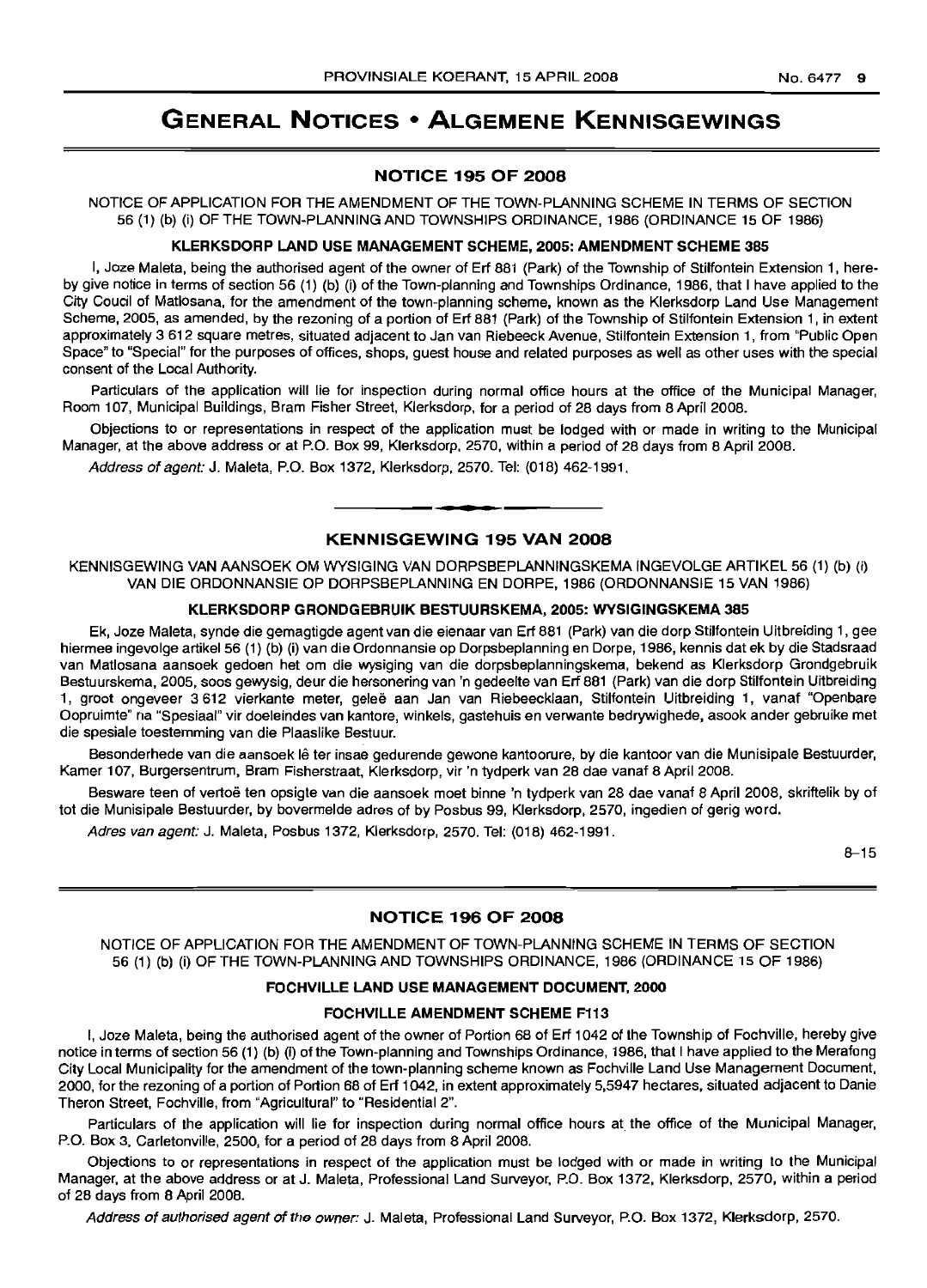## **KENNISGEWING 196 VAN 2008**

KENNISGEWING VAN AANSOEK OM WYSIGING VAN DORPSBEPLANNINGSKEMA INGEVOLGE ARTIKEL 56 (1) (b) (i) VAN DIE ORDONNANSIE OP DORPSBEPLANNING EN DORPE, 1986 (ORDONNANSIE 15 VAN 1986)

#### **FOCHVILLE GRONDGEBRllIKBEHEERDOKUMENT, 2000**

#### **FOCHVILLE-WYSIGINGSKEMA F113**

Ek, Joze Maleta, synde die gemagtigde agent van die eienaar van Gedeelte 68 van Ert 1042 van die dorp Fochville, gee hiermee ingevolge artikel 56 (1) (b) (i) van die Ordonnansie op Dorpsbeplanning en Dorpe, 1986, kennis dat ek by die Merafong Stad Plaaslike Munisipaliteit aansoek gedoen het om die wysiging van die dorpsbeplanningskema, bekend as Fochville Grondgebruiksbeheerdokument, 2000, deur die hersonering van 'n gedeelte van Gedeelte 68 an Ert 1042, groot ongeveer 5,5947 hektaar, welke eiendom geleë is aanliggend aan Danie Theronstraat, Fochville, vanaf "Landbou" na "Residensieel 2".

Besonderhede van die aansoek lê ter insae gedurende gewone kantoorure by die kantoor van die Munisipale Bestuurder, Posbus 3, Carletonville, 2500, vir 'n tydperk van 28 dae vanaf 8 April 2008.

Besware teen of vertoë ten opsigte van die aansoek moet binne 'n tydperk van 28 dae vanaf 8 April 2008, skriftelik by of tot die Munisipale Bestuurder by bovermelde adres of by J. Maleta, Professionele Landmeter, Posbus 1372, Klerksdorp, 2570, ingedien word.

Naam en adres van gemagtigde agent: J. Maleta, Professionele Landmeter, Posbus 1372, Klerksdorp, 2570.

8-15

#### **NOTICE 197 OF 2008**

NOTICE OF APPLICATION FOR AMENDMENT OF TOWN-PLANNING SCHEME IN TERMS OF SECTION 56 (1) (b) (i) OF THE TOWN-PLANNING AND TOWNSHIPS ORDINANCE, 1986 (ORDINANCE 15 OF 1986)

## **KLERKSDORP LAND USE MANAGEMENT SCHEME No. 401**

We, K. Marais Town Planning Consultants, being the authorised agent of the owner of Ert 24, Meiringspark, hereby give notice in terms of section 56 (1) (b) (i) of the Town-planning and Townships Ordinance, 1986, that I have applied to the City Council of Klerksdorp for the amendment of the town-planning scheme known as Klerksdorp Land Use Mangement Scheme, 2005, as amended by the rezoning of abovementioned ert situated adjacent to 74 Neeltjie Street, Meiringspark, from "Residential 1" to "Special" for the purpose of a guest house, accommodation enterprise, place of refreshment, conference facility, dwelling-house and other uses with the special concent of the City Council.

Particulars of the application will lie for inspection during normal office hours at the office of the Municipal Manager, Room 128, Civic Centre, Pretoria Street, Klerksdorp, for the period of 28 days from 8 April 2008.

Objections to or representations in respect of the application must be lodged with or made in writing to the Municipal Manager, at the above address or at P.O. Box 99, Klerksdorp, 2570, within a period of 28 days from 8 April 2008.

Address of agent: K. Marais, P.O. Box 6258, Flamwood, 2572. Tel: (018) 468-5519.

#### **KENNISGEWING 197 VAN 2008**

.**- .**

KENNISGEWING VAN AANSOEK OM WYSIGING VAN DORPSBEPLANNINGSKEMA INGEVOLGE ARTIKEL 56 (1) (b) (i) VAN DIE ORDONNANSIE OP DORPSBEPLANNING EN DORPE, 1986 (ORDONNANSIE 15 VAN 1986)

#### **KLERKSDORP GRONDGEBRUIKBESTUURSKEMA No. 401**

Ons, K. Marais Stadsbeplanning Konsultante, synde die gemagtigde agent van die eienaar van Ert 208, Meiringspark, gee hiermee ingevolge artkel 56 (1) (b) (i) van die Ordonnansie op Dorpsbeplanning en Dorpe, 1986, kennis dat ek by die Stadsraad van Klerksdorp aansoek gedoen het om die wysiging van die dorpsbeplanningskema, bekend as Klerksdorp Grondgebruikbestuurskema, 2005, soos gewysig, deur die hersonering van bogenoemde erf geleë aanliggend aan Neeltjiestraat No. 74, Meiringspark van "Residensieel 1" na "Spesiaal", vir die doeleindes van 'n gastehuis, verblyfsonderneming, verversingsplek, konferensiefasiliteite, woonhuis en ander gebruike met die toestemming van die Stadsraad.

Besonderhede van die aansoek lê ter insae gedurende gewone kantoorure, by die kantoor van die Munisipale Bestuurder, Kamer 128, Burgersentrum, Pretoriastraat, Klerksdorp, vir 'n tydperk van 28 dae vanaf 8 April 2008.

Besware teen of vertoe ten opsigte van die aansoek moet binne 'n tydperk van 28 dae vanaf 8 April 2008, skriftelik by of tot die Munisipale Bestuurder, by bovermelde adres of by Posbus 99, Klerksdorp, 2570, ingedien of gerig word.

Adres van gemagtigde agent: K. Marais, Posbus 6528, Flamwood, 2572. Tel: (018) 468-5519.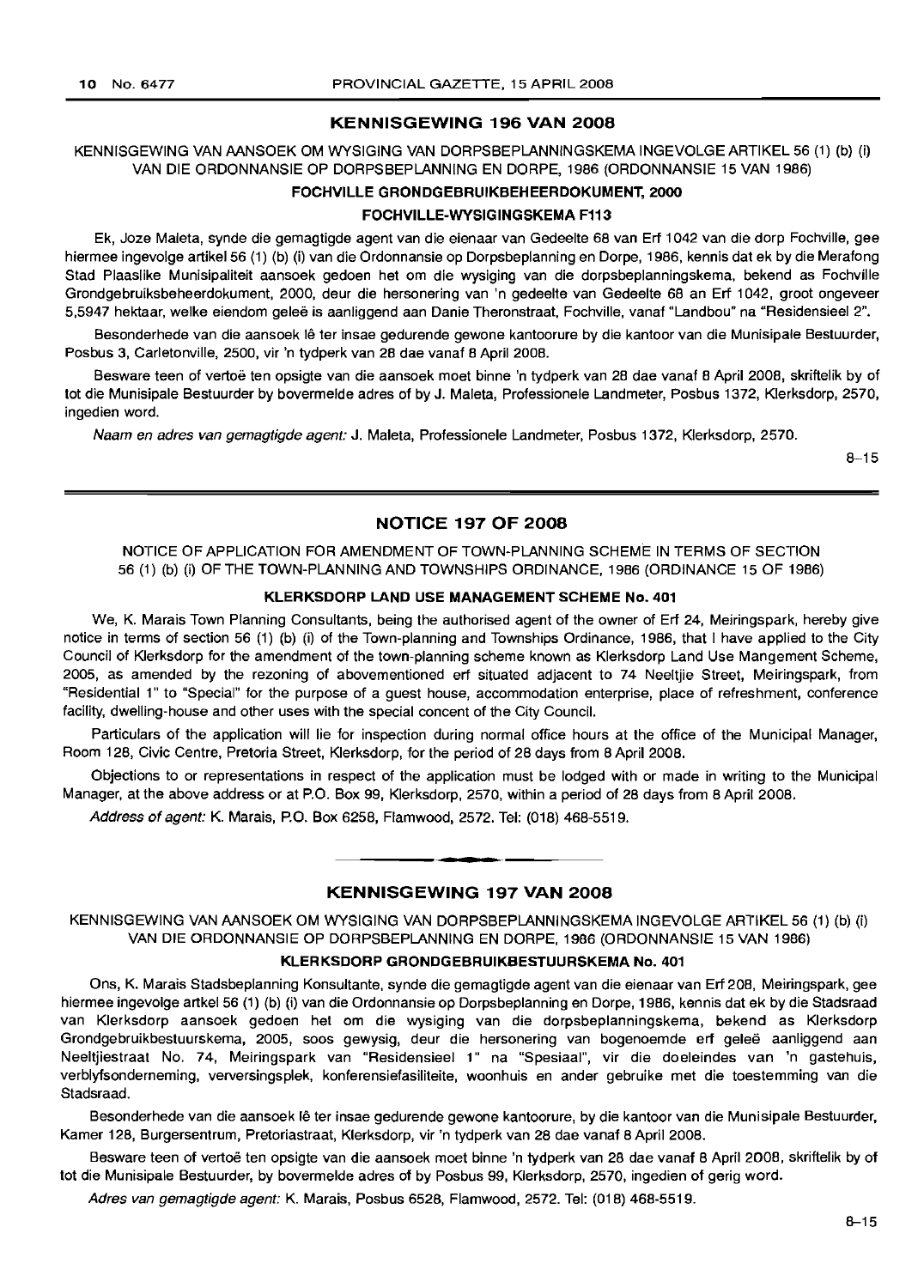#### **NOTICE 198 OF 2008**

NOTICE OF APPLICATION FOR AMENDMENT OF TOWN-PLANNING SCHEME IN TERMS OF SECTION 56 (1) (b) (i) OF THE TOWN-PLANNING AND TOWNSHIPS ORDINANCE, 1986 (ORDINANCE NO. 15 OF 1986)

#### **RUSTENBURG AMENDMENT SCHEME 372**

I, Jan-Nolte Ekkerd, of the firm EPS, being the authorised agent of the owner of a portion of Erf 435, Geelhoutpark, hereby give notice in terms of section 56 (1) (b) (i) of the Town-planning and Townships Ordinance, 1986, that I have applied to the Rustenburg Local Municipality, for the amendment of the town-planning scheme known as Rustenburg Land Use Management Scheme, 2005, by the rezoning of the property described above, situated on corner of Manuka Avenue and Kremetart Avenue, Geelhoutpark, from "Public Open Space" to "Special" for a nursery.

Particulars of the application will lie for inspection during normal office hours at the office of the Municipal Manager, Room 319, at the Missionary Mpheni House, cnr of Nelson Mandela and Beyers Naude Drives, Rustenburg, for the period of 28 days from 8 April 2008.

Objections to or representations in respect of the application must be lodged with or made in writing to the Municipal Manager, at the above address or at P.O. Box 16, Rustenburg, 0300, within a period of 28 days from 8 April 2008.

Address of owner: *Pia* EPS Consulting Engineers, P.O. Box 5002, Rustenburg, 0300. Tel: (014) 597·2001. Fax: (014) 597-4956.

## **KENNISGEWING 198 VAN 2008**

**.-**

KENNISGEWING VAN AANSOEK OM WYSIGING VAN DORPSBEPLANNINGSKEMA INGEVOLGE ARTIKEL 56 (1) (b) (i) VAN DIE ORDONNANSIE OP DORPSBEPLANNING EN DORPE, 1986 (ORDONNANSIE 15 VAN 1986)

#### **RUSTENBURG-WYSIGINGSKEMA** 372

Ek, Jan-Nolte Ekkerd, van die firma EPS, synde die gemagtigde agent van die eienaar van 'n gedeelte van Erf 435, Geelhoutpark, gee hiermee ingevolge artkel 56 (1) (b) (i) van die Ordonnansie op Dorpsbeplanning en Dorpe, 1986, kennis dat ek by die Rustenburg Plaaslike Munisipaliteit aansoek gedoen het om die wysiging van die dorpsbeplanningskema, bekend as Rustenburg Grondgebruikbestuursskema, 2005, deur die hersonering van die eiendom hierbo beskryf, gelee op die hoek van Manukalaan en Kremetartlaan, Geelhoutpark, vanaf "Publieke Oopruimte" na "Spesiaal" vir 'n kwekery.

Besonderhede van die aansoek Ie ter insae gedurende gewone kantoorure, by die kantoor van die Munisipale Bestuurder, Kamer 319, Missionary Mpheni House, h/v Nelson Mandela en Beyers Naudelaan, Rustenburg, vir 'n tydperk van 28 dae vanaf 8 April 2008.

Besware teen of vertoë ten opsigte van die aansoek moet binne 'n tydperk van 28 dae vanaf 8 April 2008, skriftelik by of tot die Munisipale Bestuurder, by bovermelde adres of by Posbus 16, Rustenburg, 0300, ingedien of gerig word.

Adres van eienaar: *Pia* EPS Raadgewende Ingenieurs, Posbus 5002, Rustenburg, 0300. Tel: (014) 597-2001. Faks: (014) 597-4956.

8-15

## **NOTICE 199 OF 2008**

NOTICE OF APPLICATION FOR AMENDMENT OF TOWN·PLANNING SCHEME IN TERMS OF SECTION 56 (1) (b) (i) OF THE TOWN-PLANNING AND TOWNSHIPS ORDINANCE, 1986 (ORDINANCE 15 OF 1986)

#### **RUSTENBURG AMENDMENT SCHEME 439**

I, Jan-Nolte Ekkerd of the firm EPS, being the authorised the authorised agent of the owner of Portion 2 of Erf 1417, Rustenburg, hereby give notice in terms of section 56 (1) (b) (i) of the Town-planning and Townships Ordinance, 1986, that I have applied to the Rustenburg Local Municipality, for the amendment of the town-planning scheme known as Rustenburg Land Use Management Scheme, 2005, by the rezoning of the property described above, situated on 249 Leyds Street, Rustenburg from "Residential 1" to "Residential 1" with a density of 25 units per hectare.

Particulars of the application will lie for inspection during normal office hours at the office of the Municipal Manager, Room 319, at the Missionary Mpheni House, cnr. of Nelson Mandela and Beyers Naude Drives, Rustenburg, for the period of 28 days from 8 April 2008.

Objections to or representations in respect of the application must be lodged with or made in writing to the Municipal Manager, at the above address or at P.O. Box 16, Rustenburg, 0300, within a period of 28 days from 8 April 2008.

Address of owner: *Pia* EPS Consulting Engineers, P.O. Box 5002, Rustenburg, 0300. Tel: (014) 597-2001. Fax: (014) 597-4956.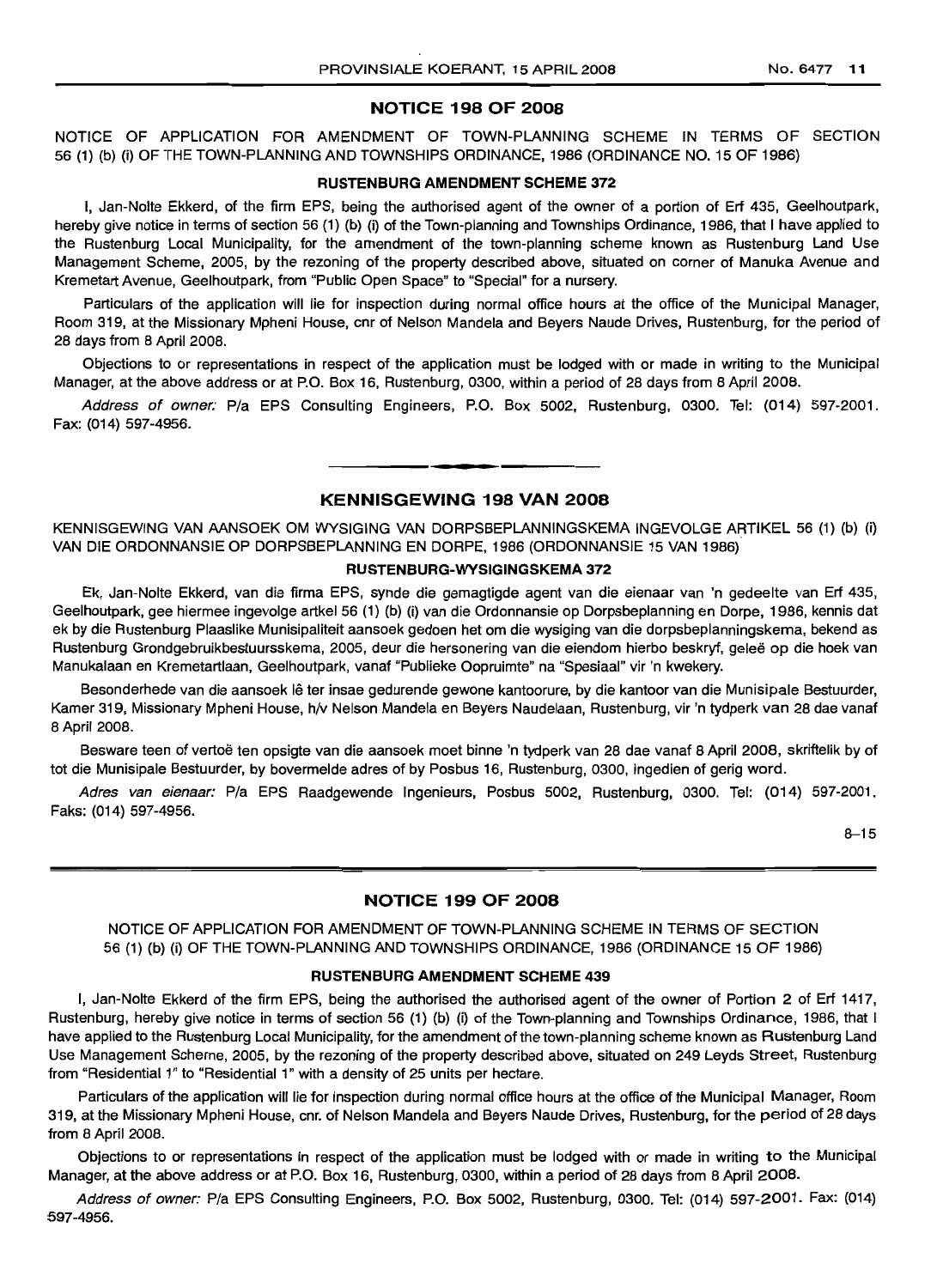#### **KENNISGEWING 199 VAN 2008**

KENNISGEWING VAN AANSOEK OM WYSIGING VAN DORPSBEPLANNINGSKEMA INGEVOLGE ARTIKEL 56 (1) (b) (i) VAN DIE ORDONNANSIE OP DORPSBEPLANNING EN DORPE, 1986 (ORDONNANSIE 15 VAN 1986)

#### **RUSTENBURG-WYSIGINGSKEMA 439**

Ek, Jan-Nolte Ekkerd, van die firma EPS, synde die gemagtigde agent van die eienaar van Gedeelte 2 van Erf 1417, Rustenburg, gee hiermee ingevolge artikel 56 (1) (b) (i) van die Ordonnansie op Dorpsbeplanning en Dorpe, 1986, kennis dat ek by die Rustenburg Plaaslike Munisipaliteit aansoek gedoen het om die wysiging van die dorpsbeplanningskema bekend as Rustenburg Grondgebruiksbestuurskema, 2005, deur die hersonering van die eiendom hierbo beskryf, geleë te Leydsstraat 249, Rustenburg, vanaf "Residensieel 1" na "Residensieel 1" met 'n digtheid van 25 eenhede per hektaar.

Besonderhede van die aansoek lê ter insae gedurende gewone kantoorure, by die kantoor van die Munisipale Bestuurder, Kamer 319, Missionary Mpheni House, hlv Nelson Mandela- en Beyers Nauderylaan, Rustenburg, vir 'n tydperk van 28 dae vanaf 8 April 2008.

Besware teen of vertoë ten opsigte van die aansoek moet binne 'n tydperk van 28 dae vanaf 8 April 2008, skriftelik by of tot die Munisipale Bestuurder by bovermelde adres of by Posbus 16, Rustenburg, 0300, ingedien of gerig word.

Adres van eienaar: Pia EPS Raadgewende Ingenieurs, Posbus 5002, Rustenburg, 0300. Tel: (014) 597-2001. Faks: (014) 597-4956.

8-15

## **NOTICE 200 OF 2008**

## NOTICE OF APPLICATION FOR AMENDMENT OF TOWN-PLANNING SCHEME IN TERMS OF SECTION 56 (1) (b) (ii) OF THE TOWN-PLANNING AND TOWNSHIPS ORDINANCE, 1986 (ORDINANCE No. 15 OF 1986)

#### **HARTBEESPOORT AMENDMENT SCHEME 333**

I, Jeff de Klerk, being the authorised agent of the owner of Erf 524, Schoemansville Extension, hereby give notice in terms of section 56 (1) (b) (ii) of the Town-planning and Townships Ordinance, 1986, that I have applied to the Local Municipality of . Madibeng for the amendment of the town-planning scheme known as Hartbeespoort Town-planning Scheme, 1993, by the rezoning of the property described above, situated at the corner of Scott and Hertzog Streets, Schoemansville, from "Residential 1" to "Business 2".

Particulars of the application will lie for inspection during normal office hours at the Municipal Offices, Van Velden Street, Brits, for the period of 28 days from 8 April 2008.

Objections to or representations in respect of the application must be lodged with or made in writing to the Municipal Manager, at the above address or at P.O. Box 106, Brits, 0250, within a period of 28 days from 8 April 2008.

Address of authorised agent: PO Box 105, Ifafi, 0260. Tel: (012) 259-1688.

## **KENNISGEWING 200 VAN 2008**

• **• •**

KENNISGEWING VAN AANSOEK OM WYSIGING VAN DORPSBEPLANNINGSKEMA INGEVOLGE ARTIKEL 56 (1) (b) (ii) VAN DIE ORDONNANSIE OP DORPSBEPLANNING EN DORPE, 1986 (ORDONNANSIE 15 VAN 1986)

#### **HARTBEESPOORT-WYSIGINGSKEMA 333**

Ek, Jeff de Klerk, synde die gemagtigde agent van die eienaar van Erf 524, Schoemansville Uitbreiding, gee hiermee ingevolge artikel 56 (1) (b) (ii) van die Ordonnansie op Dorpsbeplanning en Dorpe, 1986, kennis dat ek by die Plaaslike Munisipaliteit van Madibeng aansoek gedoen het om die wysiging van die dorpsbeplanningskema bekend as Hartbeespoortdorpsbeplanningskema, 1993, deur die hersonering van die eiendom hierbo beskryf, gelee by die hoek van Scott- en Hertzogstraat, Schoemansville, vanaf "Residensieel 1" na "Besigheid 2".

Besonderhede van die aansoek Ie ter insae gedurende gewone kantoorure by die Munisipale Kantore, Van Veldenstraat, Brits, vir 'n tydperk van 28 dae vanaf 8 April 2008.

Besware of vertoë ten opsigte van die aansoek moet binne 'n tydperk van 28 dae vanaf 8 April 2008, skriftelik by of tot die Munisipale Bestuurder by bovermelde adres of by Posbus 106, Brits, 0250, ingedien word.

Adres van gemagtigde agent: Posbus 105, lfafi, 0260. Tel. (012) 259-1688.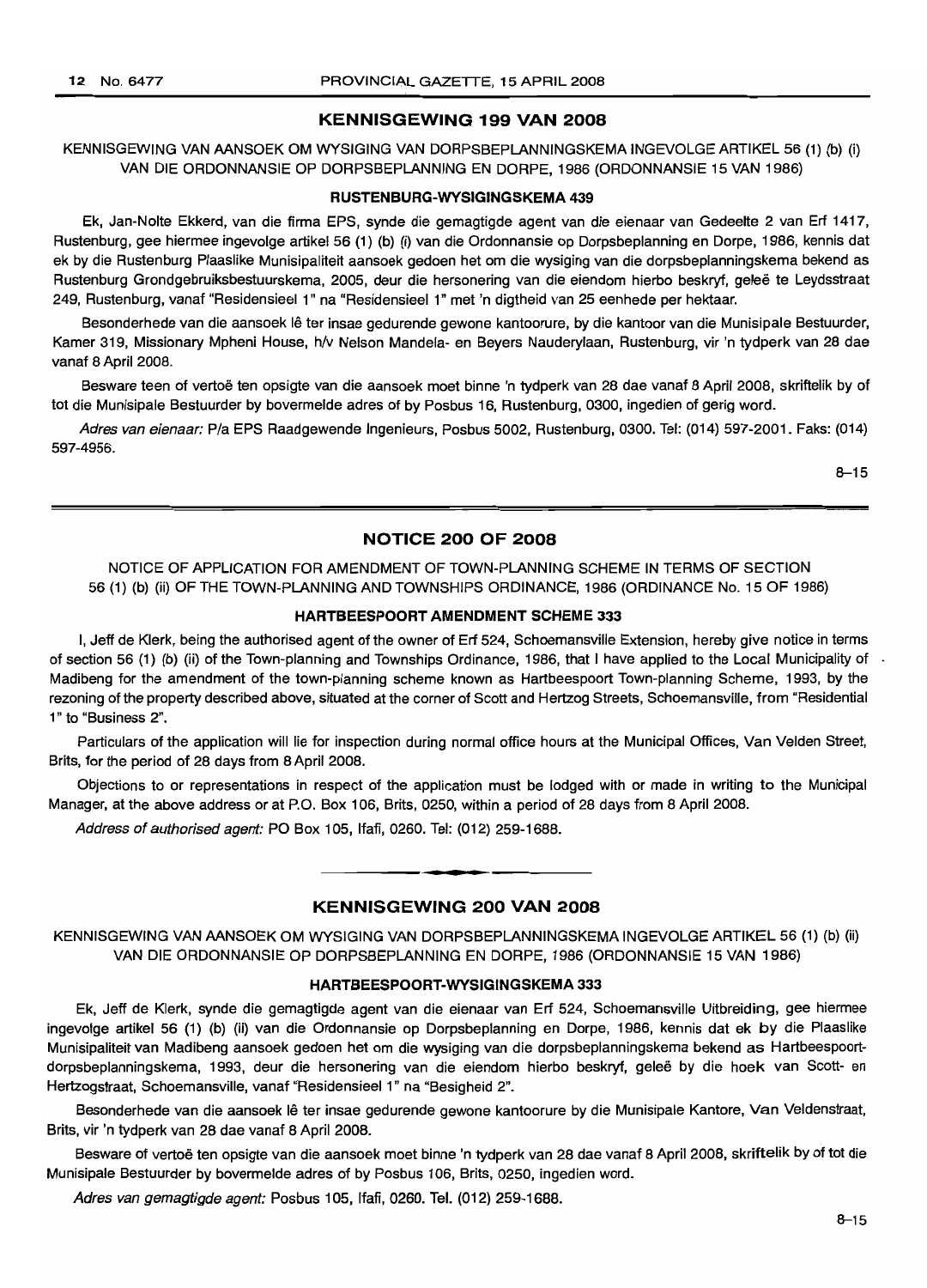## NOTICE 201 OF 2008

NOTICE OF APPLICATION FOR AMENDMENT OF THE TOWN-PLANNING SCHEME IN TERMS OF SECTION 56 (1) (b) (ii) OF THE TOWN-PLANNING AND TOWNSHIPS ORDINANCE, 1986 (ORDINANCE No. 15 OF 1986)

### HARTBEESPOORT AMENDMENT SCHEME 334

I, Jeff de Klerk, being the authorised agent of the owner of Erven 111 en 1/833, Schoemansville, hereby give notice in terms of section 56 (1) (b) (ii) of the Town-planning and Townships Ordinance, 1986, that I have applied to the Local Municipality of Madibeng for the amendment of the town-planning scheme known as Hartbeespoort Town-planning Scheme, 1993, by the rezoning of the property described above, situated at 26 Scott Street and 96 Karel Street, Schoemansville, from "Residential 1" to "Residential 3" with height zone H8 (height-2 storeys, coverage-60%, FAR-1,2).

Particulars of the application will lie for inspection during normal office hours at the Municipal Offices, Van Velden Street, Brits, for the period of 28 days from 8 April 2008.

Objections to or representations in respect of the application must be lodged with or made in writing to the Municipal Manager, at the above address or at P.O. Box 106, Brits, 0250, within a period of 28 days from 8 April 2008.

Address of authorised agent: PO Box 105, Ifafi, 0260. Tel: (012) 259-1688. .**\_ .**

#### KENNISGEWING 201 VAN 2008

KENNISGEWING VAN AANSOEK OM WYSIGING VAN DORPSBEPLANNINGSKEMA INGEVOLGE ARTIKEL 56 (1) (b) (ii) VAN DIE ORDONNANSIE OP DORPSBEPLANNING EN DORPE, 1986 (ORDONNANSIE 15 VAN 1986)

## HARTBEESPOORT WYSIGINGSKEMA 334

Ek, Jeff de Klerk, synde die gemagtigde agent van die eienaar van Erwe 111 en 1/833, Schoemansville, gee hiermee ingevolge artikel 56 (1) (b) (ii) van die Ordonnansie op Dorpsbeplanning en Dorpe, 1986, kennis dat ek by die Plaaslike Munisipaliteit van Madibeng aansoek gedoen het om die wysiging van die dorpsbeplanningskema bekend as Hartbeespoort Dorpsbeplanningskema, 1993, deur die hersonering van die eiendom hierbo beskryf, gelee te Scottstraat 26 en Karelstraat 96, Schoemansville, vanaf "Residensieel 1" na "Residensieel 3", met Hoogtesone H8 (hoogte-2 verdiepings, dekking-60%, VRV-1,2).

Besonderhede van die aansoek lê ter insae gedurende gewone kantoorure by die Munisipale Kantore, Van Veldenstraat, Brits, vir 'n tydperk van 28 dae vanaf 8 April 2008.

Besware of vertoë ten opsigte van die aansoek moet binne 'n tydperk van 28 dae vanaf 8 April 2008, skriftelik by of tot die Munisipale Bestuurder by bovermelde adres of by Posbus 106, Brits, 0250, ingedien word.

Adres van gemagtigde agent: Posbus 105, Ifafi, 0260. Tel. (012) 259-1688.

8-15

## NOTICE 202 OF 2008

NOTICE CONCERNING APPLICATION TO AMEND THE TOWN-PLANNING SCHEME AND TO SUBDIVIDE LAND

The Local Municipality of Madibeng hereby gives notice in terms of Section 56 and Section 92 of the Town-planning and Townships Ordinance, 1986 (Ordinance 15 of 1986), that an application to amend the scheme and divide Erf 750 of Melodie Extension 28, Reg. Div. J.Q.; NW Province.

Application has been made to amend the zoning of the above erven from "Residential 1" with a minimum density of one dwelling ert per 6 000 m<sup>2</sup> to "Residential 1" with a minimum density of one dwelling erf per 400 m<sup>2</sup>. Simultaneous application is made to divide the above erven in two (2) full title erven.

Further particulars of the application are open for inspection at the office of the Municipal Manager of Town Planning Dept. of Land, Housing and Environment, Fourth Floor, Room 15, Municipal Offices, Von Velden Street, Brits.

Any person who wishes to object to the granting of the application or who wishes to make representations in regard thereof, shall submit his objections or representations in writing and in duplicate to the Municipal Manager at the above address or at P.O. Box 106, Brits, 0250, within a period of 28 days from the date of first publication of this notice, 7 April 2008.

Symbio Planning Consultants (Pty) Ltd, P.O. Box 291, Ifafi, 0260. Tel: (012) 253-2463/082440 7959.

## KENNISGEWING 202 VAN 2008

I **• I**

KENNISGEWING VAN AANSOEK OM GROND TE VERDEEL EN DIE DORP-SKEMA TE VERANDER

Die Munisipale Bestuurder van die Madibeng Plaaslike Munisipaliteit gee hiermee, ingevolge artikel 56 en artikel 92 van die Ordonnansie op Stads Beplanning en Dorpstigting, 1986 (Ordinnansie 15 van 1986), kennis dat 'n aansoek ontvang is om Ert 750 van Melodie Uitbreiding 28, Reg. Afd. J.Q.; NW Provinsie, te verdeel en die dorp-skema te verander.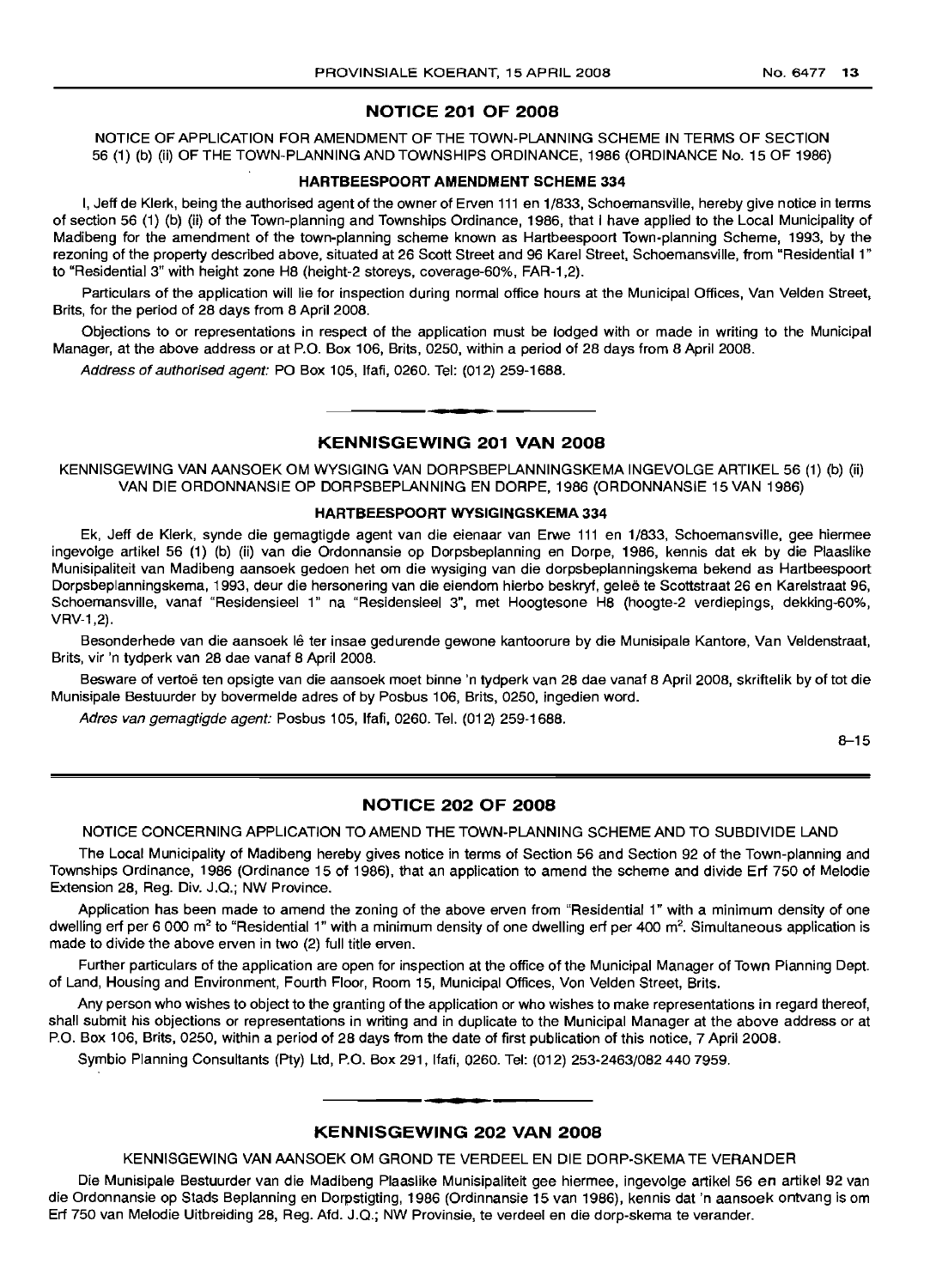Aansoek is ingedien am die soneering van die bogenaamde erwe te verander van 'n soneering vanaf "Residensieel 1" met 'n minimum digtheid van een woonhuis erf per 600 m<sup>2</sup> tot "Residensieel 1" met 'n minimum digtheid van een woonhuis erf per 400 m<sup>2</sup>. 'n Aansoek is ook ingedien terselfdetyd om die erwe te verdeel in twee (2) vol titel erwe.

Verdere besonderhede van die aansoek lê ter insae by die kantoor van die Munisipale Bestuurder: Stadsbeplanning, Departement van Grond, Behuising, Omgewing, Vierde Vloer, Kamer 15, Munisipale Kantore, Van Veldenstraat, Brits, binne 'n tydperk van 28 dae vanaf die datum van die eerste publikasie van hierdie kennisgewing.

Enige persoon wat teen die toestaan van die aansoek beswaar wil maak of vertoë in verband daarmee wil rig, moet sy besware of vertoe skriftelik in tweevoud aan die Munisipale Bestuurder, by die bovermelde adres of by Posbus 106, Brits, 0250, binne 'n tydperk van 28 dae vanaf die datum van eerste publikasie van hierdie kennisgewing, 7 April 2008 indien.

Symbio Planning Consultants (Pty) Ltd, P.O. Box 291, Ifafi, 0260. Tel: (012) 253-2463/0824407959.

 $8 - 15$ 

## **NOTICE 203 OF 2008**

## **BRITS TOWN-PLANNING SCHEME,** 1/1958

Notice is hereby given to all whom it may concern that in terms of Clause 17 of the Brits Town-planning Scheme, 1/1958, I,Annerine Dreyer of the firm Origin Town-planning, intend applying to Madibeng Local Municipality for consent to utilize Ert 152, Brits, for the purpose s of a residential building, with a maximum coverage of 85%, maximum height of 20 metres and parking, provided in accordance with Table G of the Brits Town-planning Scheme, 1/1958, subject to certain conditions.

Particulars of the application will lie for inspection during normal office hours at the office of the Municipal Manager: Madibeng Local Municipality, 53 Van Velden Street, Brits, within a period of 28 days from 8 April 2008.

Objections to or representations in respect of the. application must be lodged with or made in writing to the Municipal Manager at the above address or at P.O. Box 106, Brits, 0250, within a period of 28 days from 8 April 2008.

Closing date for any objections: 6 May 2008.

Address of authorised agent: Origin Town Planning, 461 Fehrsen Street, Brooklyn; P.O. Box 2162, Brooklyn Square, 0075. Telephone: (012) 346-3735.

Date of first publication: 8 April 2008.

## **KENNISGEWING 203 VAN 2008**

**• •**

#### **BRITS-DORPSBEPLANNINGSKEMA, 1/1958**

Ingevolge klousule 17 van die Brits-dorpsbeplanningskema, 1/1958, word hiermee aan aile belanghebbendes kennis gegee dat ek, Annerine Dreyer van die firma Origin Stadsbeplanning, van voornemens is om by Madibeng Plaaslike Munisipaliteit aansoek te doen vir toestemming om Ert 152, Brits, aan te wend vir die oprigting van 'n residensiete gebou, met 'n maksimum dekking van 85%, maksimum hoogte van 20 meter en parkering onderhewig aan Tabel G van die Brits-dorpsbeplanningskema, 1/1958, onderhewig aan sekere voorwaardes.

Besonderhede van die aansoek lê ter insae gedurende gewone kantoorure by die kantoor van die Munisipale Bestuurder: Madibeng Plaaslike Munisipaliteit, Van Veldenstraat 53, Brits, vir 'n tydperk van 28 dae vanaf 8 April 2008.

Besware teen of vertoë ten opsigte van die aansoek moet binne 'n tydperk van 28 dae vanaf 8 April 2008, skriftelik by of tot die Munisipale Bestuurder by bovermelde adres of by Posbus 106, Brits, 0250, ingedien of gerig word.

Sluitingsdatum vir enige besware: 6 Mei 2008.

Adres van gemagtigde agent: Origin Stadsbeplanning, Fehrsenstraat 461, Brooklyn; Posbus 2162, Brooklyn Square, 0075. Telefoon: (012) 346-3735.

Datum van eerste publikasie: 8 April 2008.

8-15

#### **NOTICE 208 OF 2008**

[REGULATION 21 (10) OF THE DEVELOPMENT FACILITATION REGULATIONS IN TERMS OF THE DEVELOPMENT FACILITATION ACT, 1995]

Townscape Planning Solutions CC, P.O. Box 20831, Noorbrug, 2522, has lodged an application in terms of the Development Facilitation Act, for the establishment of a land development area on Portion 1 of Ert 1017, Potchefstroom, I.Q., North-West Province.

The development will consist of the following: The rezoning of the property from Residential 1 to Business 3 (Amendment Scheme 1413), and the consolidation of portions 1 of Ert 1017, with Remainder portion of Ert 1018. The aim is to expand the existing business use onto the mentioned portion and to create on site parking and delivery areas.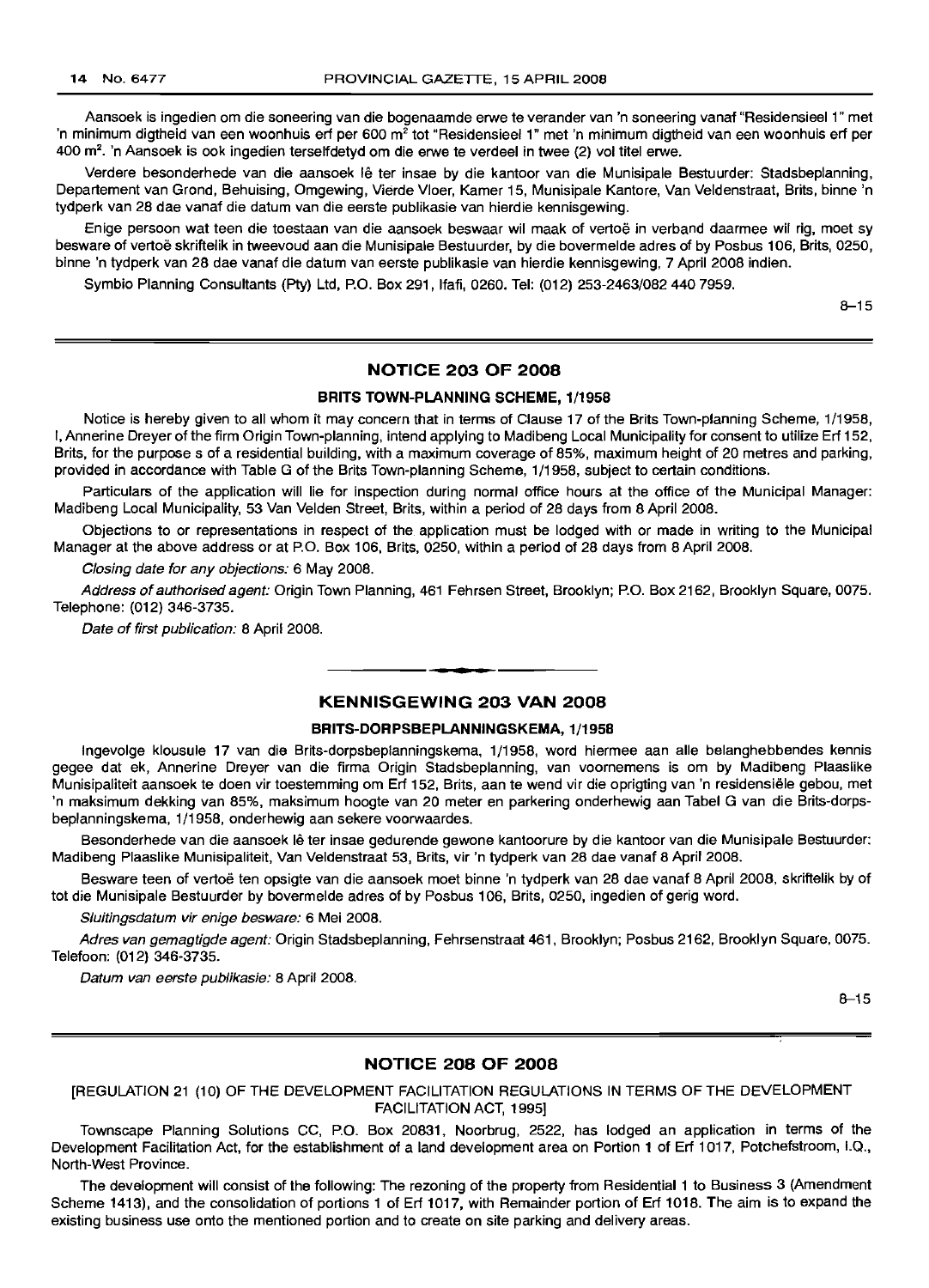The relevant plan(s), document(s) and information are available for inspection at the North West Departement of Development Local Government and Housing, corner of Albert Luthule and Gerrit Maritz Street, Potchefstroom, for a period of 21 days from 15 April 2008.

The application will be considered at a tribunal hearing to be held at the North West Departement of Developmental Local Government and Housing, corner of Albert Luthule and Gerrit Maritz Street, Potchefstroom, on 13 August 2008 at 10:00, and the prehearing conference will be held at North West Department of Developmental Local Government and Housing, corner of Albert Luthule and Gerrit Maritz Street, Potchefstroom, on 6 August 2008 at 10:00.

Any person having an interest in the application should please note:

1. You may within a period of 21 days from the date of the first publication of this notice, provide the designated officer with your written objections or representations; or

2. if your comment constitutes an objection to any aspect of the land development application, you must appear in person or through a representative before the Tribunal on the date mentioned above.

Any written objection or representation must be delivered to the Designated Officer at the Noth West Department of Developmental Local Government and Housing, corner of Albert Luthule and Gerrit Maritz Street, Potchefstroom, and you may contact the designated officer if you have any queries on Tel: (018) 297-5011 and Fax: (018) 297-7956.

**- .**

## KENNISGEWING 208 VAN 2008

[REGULASIE 21 (10) VAN DIE REGULASIES OP GRONDFASILITERING INGVOLGE DIE WET OP ONTWIKKELlNGFASILITERING, 1995]

Townscape Planning Solutions CC, Posbus 20831, Noordbrug, 2522, het 'n aansoek ingedien ingevolge die Wet op Ontwikkelingsfasilitering, 1995, vir die stig van 'n grondontwikkelingsgebied te Gedeelte 1 van Erf 1017, Potchefstroom, I.Q., Noordwes Provinsie.

Die ontwikkeling sal bestaan uit die volgende: Die hersonering van erf van Residensieel 1 na Besigheid 3 (Wysigingskema No. 1413), en die konsolidasie van Gedeelte 1 van Erf 1017, met Restant Gedeelte van Erf 1018.

Daar word beoog om die bestaande besigheid op Restant Gedeelte van Erf 1018, uit te brei en voorsiening te maak vir parkering en laai sones op terrein.

Die betrokke plan(ne), dokument(e) en inligting is beskikbaar vir inspeksie te die Noordwes Departement van Plaaslike Regering en Behuising, hoek van Albert Luthule- en Gerrit Maritzstraat, Potchefstroom, vir 'n periode van 21 dae vanaf 15 April 2008.

Die aansoek sal oorweeg word tydens die tribunaalverhoor wat gehou sal word by die Noordwes Departement van Plaaslike Regering en Behuising, hoek van Albert Luthule- en Gerrit Maritzstraat, Potchefstroom, op 13 Augustus 2008 om 10:00, en die vooraf verhoorsamesprekings sal gehou word by die Noordwes Departement van Plaaslike Regering en Behuising, hoek van Albert Luthule- en Gerrit Maritzstraat, Potchefstroom, op die 6de Augustus 2008 om 10:00.

Enige persoon wat 'n belang het by die aansoek moet asseblief kennis neem:

1. U mag binne 'n periode van 21 dae vanaf die eerste publikasie van hierdie kennlsqewinq, die aangewese beampte skriftelik van u besware of vertoë: of

2. indien u kommentaar neerkom op 'n beswaar met betrekking tot enige aspek van die grondontwikkelingsaansoek, moet u persoonlik, voor die Tribunaal verskyn of verteenwoordig word, op die datum hierbo genoem.

Enige beswaar of vetoe moet ingedien word by die Aangewese Beampte te Noordwes Departement van Plaaslike Regering en Behuising, hoek van Albert Luthule- en Gerrit Maritzstraat, Potchefstroom, en u mag in aanraking kom met die aangewese beampte indien u enige navrae het by Tel: (018) 297-7956 en Faks: (018) 297-7956.

15-22

## NOTICE 209 OF 2008

NOTICE OF APPLICATION FOR THE AMENDMENT OF THE TOWN-PLANNING SCHEME IN TERMS OF SECTION 56 (1) (b) (i) OF THE TOWN-PLANNING AND TOWNSHIPS ORDINANCE, 1986 (ORDINANCE 15 OF 1986)

#### KLERKSDORP LAND USE MANAGEMENT SCHEME, 2005: AMENDMENT SCHEME 387

I, Joze Maleta, being the authorised agent of the owner of Erven 574 to 583, 590 to 615 of the Township of Ellaton, hereby give notice in terms of section 56 (1) (b) (i) of the Town-planning and Townships Ordinance, 1986, that I have applied to the City Council of Matlosana, for the amendment of the town-planning scheme, known as the K/erksdorp Land Use Management Scheme, 2005, as amended by the rezoning of Erven 574 to 583, 590 to 615 of the Township of Ellaton, whereof Erven 604 to 615 is situated adjacent to Fuller Avenue, Erf 603, is situated adjacent to Mcintyre Street, Erven 590 to 602 and 574 to 583 is situated adjacent to Adeane Avenue, Ellaton, from "Residential 1" to "Residential 2".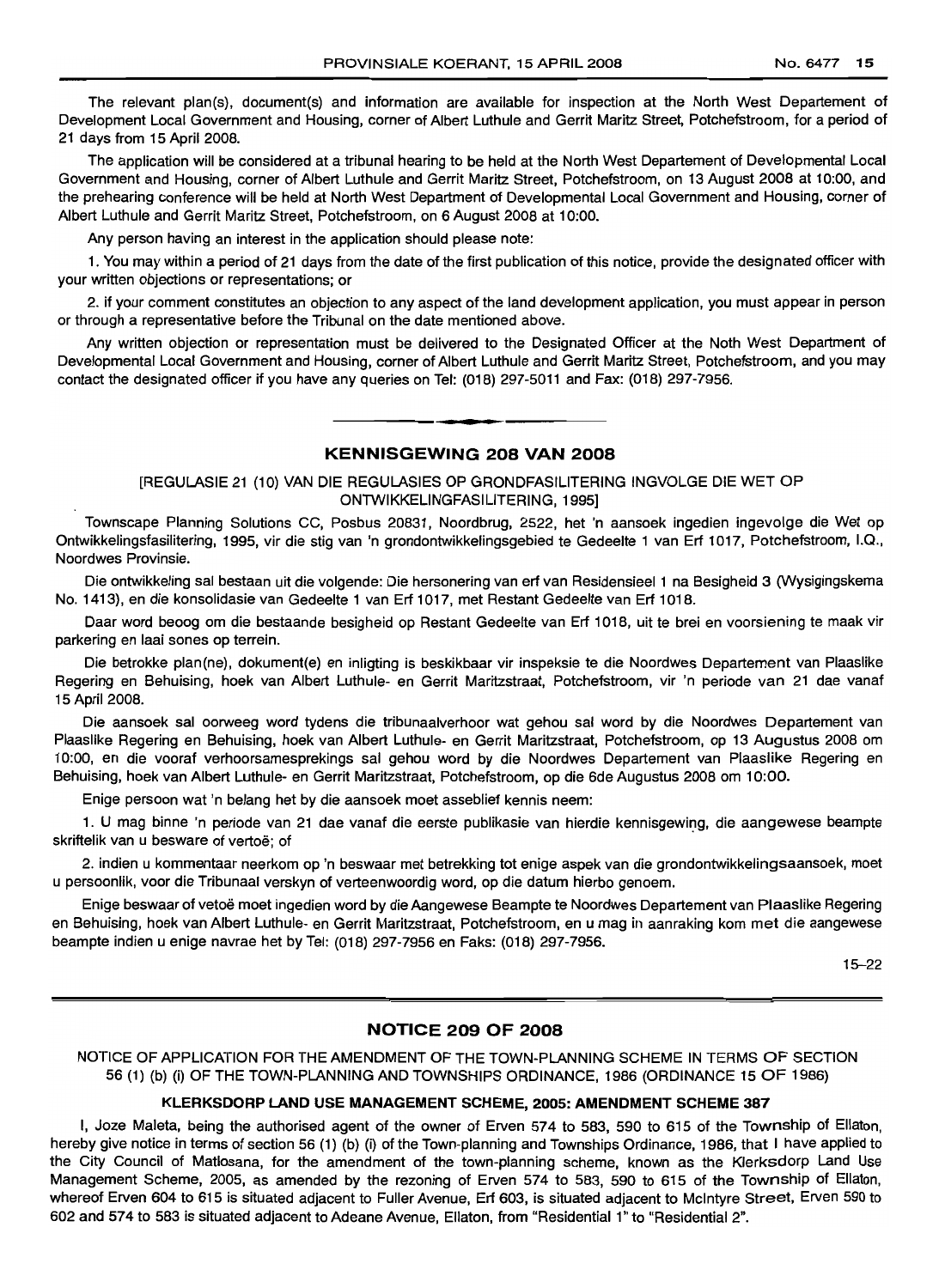Particulars of the application will lie for inspection during normal office hours at the office of the Municipal Manager, Room 107, Municipal Building, Bram Fisher Street, Kleksdorp, for a period of 28 days from 15 April 2008.

Objections to or representations in respect of the application must be lodged with or made in writing to the Municipal Manager, at the above address or at P.O. Box 99, Klerksdorp, 2570, within a period of 28 days from 15 April 2008.

Address of agent: J. Maleta, P.O. Box 1372, Klerksdorp, 2570. Tel: (018) 462-1991 .

## KENNISGEWING 209 VAN 2008

**•**

KENNISGEWING VAN AANSOEK OM WYSIGING VAN DORPSBEPLANNINGSKEMA INGEVOLGE ARTIKEL 56 (1) (b) (i) VAN DIE ORDONNANSIE OP DORPSBEPLANNING EN DORPE, 1986 (ORDONNANSIE 15 VAN 1986)

#### KLERKSDORP GRONDGEBRUIK BESTUURSKEMA, 2005: WYSIGINGSKEMA 387

Ek, Joze Maleta, synde die gemagtigde agent van die eienaar van Erwe 574 tot 583, 590 tot 615, van die dorp Ellaton, gee hiermee ingevolge artikel 56 (1) (b) (i) van die Ordonnansie op Dorpsbeplanning en Dorpe, 1986, kennis dat ek by die Stadsraad van Matlosana aansoek gedoen het om die wysiging van die dorpsbeplanningskema, bekend as Klerksdorp Grondgebruik Bestuurskema, 2005, 5005 gewysig, deur die hersonering van Erwe 574 tot 583, 590 tot 615 van die dorp Ellaton, waarvan Erwe 604 tot 615 geleë is aan Fullerlaan, Erf 603 geleë is aan McIntyrestraat, Erwe 590 tot 602 en 574 tot 583 geleë is aan Adeanelaan, Ellaton, van "Residensieel 1" na "Residensieel 2".

Besonderhede van die aansoek lê ter insae gedurende gewone kantoorure, by die kantoor van die Munisipale Bestuurder, Kamer 107, Burgersentrum, Bram Fisherstraat, Klerksdorp, vir 'n tydperk van 28 dae vanaf 15 April 2008.

Besware teen of vertoë ten opsigte van die aansoek moet binne 'n tydperk van 28 dae vanaf 15 April 2008, skriftelik by of tot die Munisipale Bestuurder, by bovermelde adres of by Posbus 99, Klerksdorp, 2570, ingedien of gerig word.

Adres van agent: J. Maleta, Posbus 1372, Klerksdorp, 2570. Tel: (018) 462-1991.

15-22

#### NOTICE 210 OF 2008

NOTICE OF APPLICATION FOR AMENDMENT OF TOWN-PLANNING SCHEME IN TERMS OF SECTION 56 (1) (b) (i) OF THE TOWN-PLANNING AND TOWNSHIPS ORDINANCE, 1986 (ORDINANCE 15 OF 1986)

## RUSTENBURG AMENDMENT SCHEME 446

I, Jan-Nolte Ekkerd, of the firm EPS, being the authorised agent of the owner of Erf 6, Waterval East, Rustenburg, hereby give notice in terms of section 56 (1) (b) (i) of the Town-planning and Townships Ordinance, 1986, that I have applied to the Rustenburg Local Municipality for the amendment of the town-planning scheme known as Rustenburg Land Use Management Scheme, 2005, by the rezoning of the property described above, situated on 2 Korokoro Street, Waterval East, Rustenburg, from "Residential 2" to "Special" for selling of new and/or used motor vehicle dealers with ancillary uses, battery, exhaust and tyre fitment and repairs, offices and "Existing Public Road".

Particulars of the application will lie for inspection during normal office hours at the office of the Municipal Manager, Room 305, at the Missionary Mpheni House, cnr. of Nelson Mandela and Beyers Naude Drives, Rustenburg, for a period of 28 days from 15 April 2008.

Objections to or representations in respect of the application must be lodged with or made in writing to the Municipal Manager, at the above address or at P.O. Box 16, Rustenburg, 0300, within a period of 28 days from 15 April 2008.

Address of owner: Pia EPS Consulting Engineers (Pty) Ltd, P.O. Box 5002, Rustenburg, 0300. Tel: (014) 597-2001. Fax: (014) 597-4956.

## KENNISGEWING 210 VAN 2008

**.-**

KENNISGEWING VAN AANSOEK OM WYSIGING VAN DORPSBEPLANNINGSKEMA lNGEVOLGE ARTIKEL 56 (1) (b) (i) VAN DIE ORDONNANSIE OP DORPSBEPLANNING EN DORPE (ORDONNANSIE 15 VAN 1986)

#### RUSTENBURG-WYSIGINGSKEMA 446

Ek, Jan-Nolte Ekkerd, van die firma EPS, synde die gemagtigde agent van die eienaar van Erf 6, Waterval East, Rustenburg, gee hiermee ingevolge artikel 56 (1) (b) (i) van die Ordonnansie op Dorpsbeplanning en Dorpe, 1986, kennis dat ek by die Rustenburg Plaaslike Munisipaliteit aansoek gedoen het om die wysiging van die dorpsbeplanningskema bekend as Rustenburg Grondgebruikbestuurskema, 2005, deur die hersonering van die eiendom hierbo beskryf, qelee te Korokorostraat 2, Waterval East, Rustenburg, vanaf "Residensieel 2" na "Spesiaal" vir nuwe en tweedehandse motorverkope met verwante gebruike, battery-, uitlaatstelsel en bande pas- en herstelwerke, kantore en "Bestaande Openbare Straat".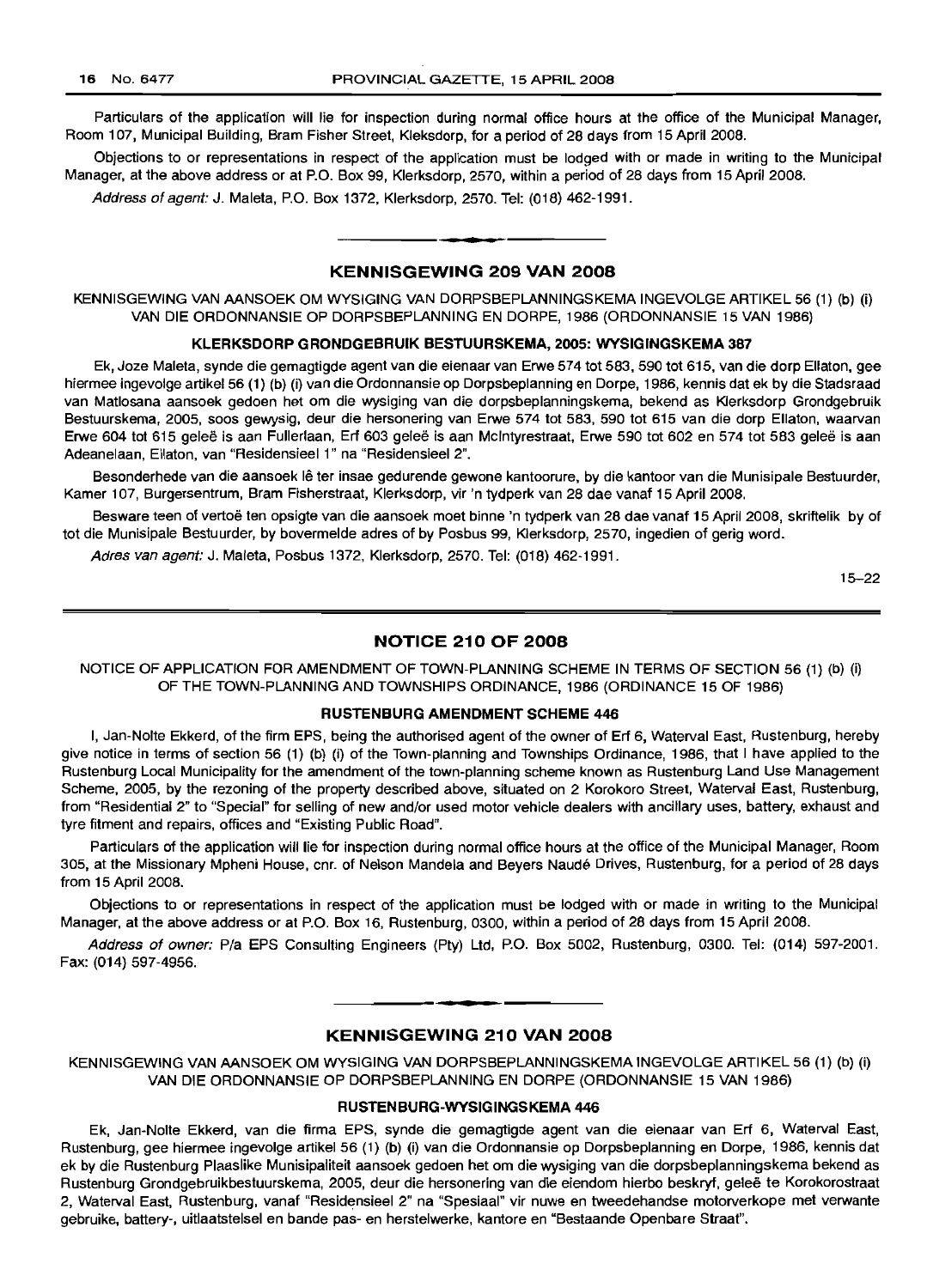Besonderhede van die aansoek lê ter insae gedurende gewone kantoorure by die kantoor van die Munisipale Bestuurder, Kamer 305, Missionary Mpheni House, h/v Nelson Mandela- en Beyers Nauderylaan, Rustenburg, vir 'n tydperk van 28 dae vanaf 15 April 2008.

Besware teen of vertoe ten opsigte van die aansoek moet binne 'n tydperk van 28 dae vanaf 15 April 2008 skriftelik by of tot die Munisipale Bestuurder by bovermelde adres of by Posbus 16, Rustenburg, 0300, ingedien of gerig word.

Adres van eienaar: P/a EPS Raadgewende Ingenieurs (Pty) Ltd, Posbus 5002, Rustenburg, 0300. Tel: (014) 597-2001. Faks: (014) 597-4956.

15-22

#### **NOTICE 211 OF 2008**

NOTICE OF APPLICATION FOR AMENDMENT OF TOWN-PLANNING SCHEME IN TERMS OF SECTION 56 (1) (b) (i) OF THE TOWN-PLANNING AND TOWNSHIPS ORDINANCE, 1986 (ORDINANCE 15 OF 1986)

#### **RUSTENBURG AMENDMENT SCHEME** 447

I, Jan-Nolte Ekkerd, of the firm EPS, being the authorised agent of the owner of Remaining Extent of Portion 1 of Erf 1320, Rustenburg, hereby give notice in terms of section 56 (1) (b) (i) of the Town-planning and Townships Ordinance, 1986, that I have applied to the Rustenburg Local Municipality for the amendment of the town-planning scheme known as Rustenburg Land Use Management Scheme, 2005, by the rezoning of the property described above, situated on 234 Beyers Naude Drive, Rustenburg, from "Residential 1" to "Special" for offices, medical consulting rooms and service enterprises.

Particulars of the application will lie for inspection during normal office hours at the office of the Municipal Manager, Room 319, at the Missionary Mpheni House, em. of Nelson Mandela and Beyers Naude Drives, Rustenburg, for a period of 28 days from 15 April 2008.

Objections to or representations in respect of the application must be lodged with or made in writing to the Municipal Manager, at the above address or at P.O. Box 16, Rustenburg, 0300, within a period of 28 days from 15 April 2008.

Address of owner: C/o EPS Consulting Engineers, P.O. Box 5002, Rustenburg, 0300. Tel: (014) 597-2001. Fax: (014) 597-4956. **.-**

#### **KENNISGEWING 211 VAN 2008**

KENNISGEWING VAN AANSOEK OM WYSIGING VAN DORPSBEPLANNINGSKEMA INGEVOLGE ARTIKEL 56 (1) (b) (i) VAN DIE ORDONNANSIE OP DORPSBEPLANNING EN DORPE (ORDONNANSIE 15 VAN 1986)

#### **RUSTENBURG-WYSIGINGSKEMA 447**

Ek, Jan-Nolte Ekkerd, van die firma EPS, synde die gemagtigde agent van die eienaar van Resterende Gedeelte van Gedeelte 1 van Erf 1320, Rustenburg, gee hiermee ingevolge artikel 56 (1) (b) (i) van die Ordonnansie op Dorpsbeplanning en Dorpe, 1986, kennis dat ek by die Rustenburg Plaaslike Munisipaliteit aansoek gedoen het om die wysiging van die dorpsbeplanningskema bekend as Rustenburg Grondgebruikbestuurskema, 2005, deur die hersonering van die eiendom hierbo beskryf, gelee te Beyers Nauderylaan 234, Rustenburg, vanaf "Residensieel 1" na "Spesiaal" vir kantore, mediese spreekkamers en diensbedrywe.

Besonderhede van die aansoek lê ter insae gedurende gewone kantoorure by die kantoor van die Munisipale Bestuurder, Kamer 319, Missionary Mpheni House, h/V Nelson Mandela- en Beyers Nauderylaan, Rustenburg, vir 'n tydperk van 28 dae vanaf 15 April 2008.

Besware teen of vertoë ten opsigte van die aansoek moet binne 'n tydperk van 28 dae vanaf 15 April 2008 skriftelik by of tot die Munisipale Bestuurder by bovermelde adres of by Posbus 16, Rustenburg, 0300, ingedien of gerig word.

Adres van eienaar: P/a EPS Raadgewende Ingenieurs, Posbus 5002, Rustenburg, 0300, Tel: (014) 597-2001. Faks: (014) 597-4956.

15-22

#### **NOTICE 212 OF 2008**

NOTICE OF APPLICATION FOR AMENDMENT OF TOWN-PLANNING SCHEME IN TERMS OF SECTION 56 (1) (b) (ii) OF THE TOWN-PLANNING AND TOWNSHIPS ORDINANCE, 1986 (ORDINANCE 15 OF 1986)

I, Mirenda Sylvia Kaywitz, being the agent of the owner of Erf 633, hereby give notice in terms of section 56 (1) (b) (ii) of the Town-planning and Townships Ordinance, 1986, that I have applied to the Local Municipality of Madibeng for the amendment of the town-planning scheme known as Brits Town-planning Scheme, 1/1958, for rezoning of the density from "one dwelling per erf' to "4 dwelling unit per erf' with not less than 400 m<sup>2</sup> per subdivided portions. The property is situated at 19 Merenskyrief Avenue, Elandsrand Ext. 4.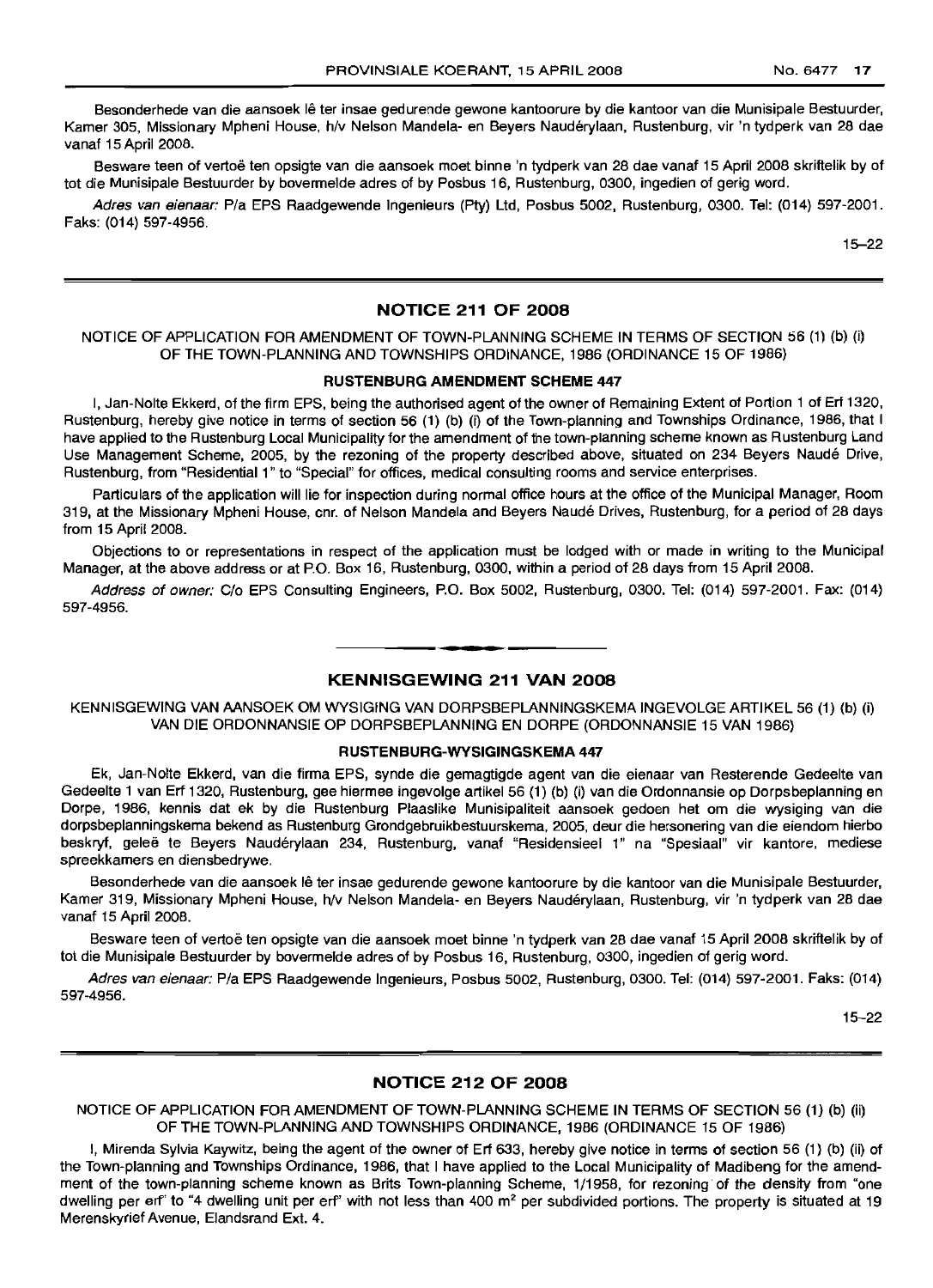Particulars of the application will lie for inspection during normal office hours at the Municipal Offices, 53 Van Velden Street, Brits, for a period of 28 days from 10 April 2008.

Objections to or representations in respect of the application must be lodged with or made in writing to the Municipal Manager, at the above address or at PO Box 106, Brits, 0250, within a period of 28 days from 10 April 2008.

Address of applicant: PO Box 4846, Brits, 0250.

## **KENNISGEWING 212 VAN 2008**

• **• •**

KENNISGEWING VAN AANSOEK OM WYSIGING VAN DORPSBEPLANNINGSKEMA INGEVOLGE ARTIKEL 56 (1) (b) (ii) VAN DIE ORDONNANSIE OP DORPSBEPLANNING EN DORPE, 1986 (ORDONNANSIE 15 VAN 1986)

Ek, Mirenda Sylvia Kaywitz, synde die gemagtigde agent van die eienaar van Erf 633, gee hiermee ingevolge artikel 56 (1) (b) (ii) van die Ordonnansie op Dorpsbeplanning en Dorpe, 1986, kennis dat ek by die Plaaslike Munisipaliteit van Madibeng aansoek gedoen het om die wysiging van die dorpsbeplanningskema bekend as Brits-dorpsbeplanningskema, 1958, deur die hersonering van die eiendom hierbo beskryf, geleë te 19 Merenskyrieflaan, Elandsrand Ext. 4. Hersonering van die digtheid vanaf "een wooneenheid per erf" na "4 wooneenhede per erf" nie minder as 400 m<sup>2</sup> per herverdeelde gedeelte.

Besonderhede van die aansoek lê ter insae gedurende gewone kantoorure by die Munisipale Kantore, 53 Van Veldenstraat, Brits, vir 'n tydperk van 28 dae vanaf 10 April 2008.

Besware of vertoë ten opsigte van die aansoek moet binne 'n tydperk van 28 dae vanaf 10 April 2008 skriftelik by of tot die Munisipale Bestuurder by bovermelde adres of by Posbus 106, Brits, 0250, ingedien word.

Adres van applikant: Posbus 4846, Brits, 0250.

15-22

#### **NOTICE 213 OF 2008**

NOTICE OF APPLICATION FOR AMENDMENT OF TOWN-PLANNING SCHEME IN TERMS OF SECTION 56 (1) (b) (ii) OF THE TOWN-PLANNING AND TOWNSHIPS ORDINANCE, 1986 (ORDINANCE 15 OF 1986)

I, Tseke Mphahlele, being the owner of the agent of Erf 5/607, hereby give notice in terms of section 56 (1) (b) (ii) of the Town-planning and Townships Ordinance, 1986, that I have applied to the Local Municipality of Madibeng for the amendment of the town-planning scheme known as Hartebeespoort Town-planning Scheme, 1993, by the rezoning of the property described above, situated at 5/607 Sediba Plaza from "Special with shops, offices, places of refreshment and filling station" to "Special with offices, places of refreshment and workshop" at Melodie Ext. 22.

Particulars of the application will lie for inspection during normal office hours at the Municipal Offices, 53 Van Velden Street, Brits, for a period of 28 days from 10 April 2008.

Objections to or representations in respect of the application must be lodged with or made in writing to the Municipal Manager at the above address or at PO Box 106, Brits, 0250, within a period of 28 days from 10 April 2008.

Address of applicant: P.O. Box 4846, Brits, 0250.

#### **KENNISGEWING 213 VAN 2008**

**•**

KENNISGEWING VAN AANSOEK OM WYSIGING VAN DORPSBEPLANNINGSKEMA INGEVOLGE ARTIKEL 56 (1) (b) (ii) VAN DIE ORDONNANSIE OP DORPSBEPLANNING EN DORPE, 1986 (ORDONNANSIE 15 VAN 1986)

Ek, Tseke Mphahlele, synde die eienaar van Erf 5/607, gee hiermee ingevolge artikel 56 (1) (b) (ii) van die Ordonnansie op Dorpsbeplanning en Dorpe, 1986, kennis dat ek by die Plaaslike Munisipaliteit van Madibeng aansoek gedoen het vir die wysiging van die dorpsbeplanningskema bekend as Hartebeespoort-dorpsbeplanningskema, 1993, deur die hersonering van die eiendom hierbo beskryf, geleë te 5/607 Sediba Plaza vanaf "Spesiaal met winkels, kantore, verversingsplekke en vulstasie" na "Spesiaal met kantore, verversingsplekke en werkswinkel".

Besonderhede van die aansoek lê ter insae gedurende gewone kantoorure by die Munisipale Kantore, Van Veldenstraat 53, Brits, vir 'n tydperk van 28 dae vanaf 10 April 2008.

Besware teen of vertoë ten opsigte van die aansoek moet binne 'n tydperk van 28 dae vanaf 10 April 2008 skriftelik by of tot die Munisipale Bestuurder by bovermelde adres of by Posbus 106, Brits, 0250, ingedien of gerig word.

Adres van appfikant: Posbus 4846, Brits, 0250.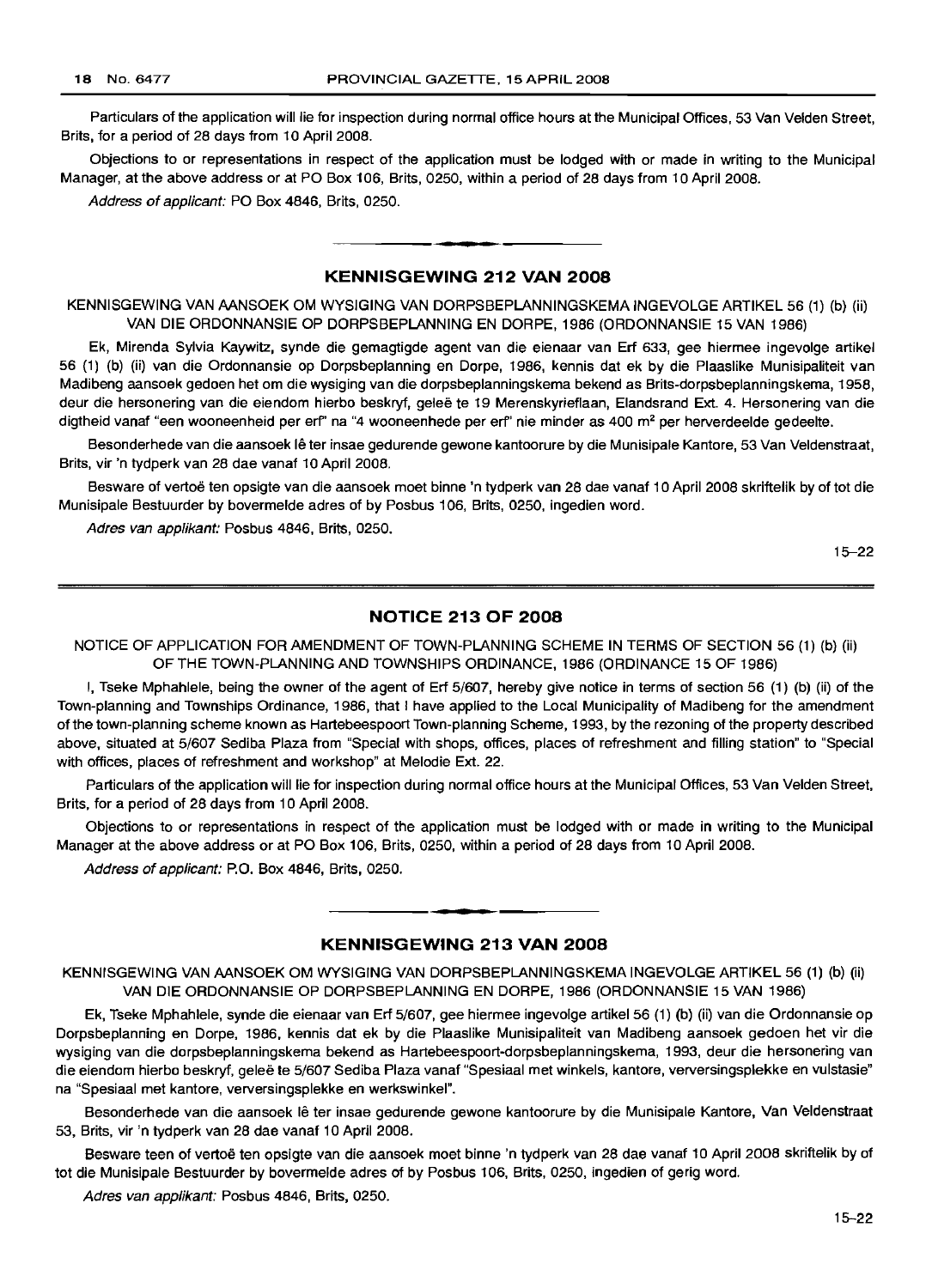## **NOTICE 214 OF 2008**

#### **CARLETONVILLE AMENDMENT SCHEME** 145/2008

## NOTICE OF APPLICATION FOR AMENDMENT OF THE TOWN-PLANNING SCHEME IN TERMS OF SECTION 56 (1) (b) (i) OF THE TOWN-PLANNING AND TOWNSHIPS ORDINANCE, 1986 (ORDINANCE 15 OF 1986)

I, Petrus Jacobus Steyn of the firm Futurescope Town and Regional Planners CC, being the authorised agent of the owner of Erven 5304, 5305, 5306, 5307, 5308, 5309, 5310, 5311, 5292, 5293, 5294 and 5295, Carletonville Extension 16, hereby give notice in terms of section 56 (1) (b) (i) of the Town-planning and Townships Ordinance, 1986, that I have applied to the Merafong City Local Municipality for the amendment of the town-planning scheme known as the Carletonville Town-planning Scheme, 1993, for the rezoning of the properties described above, located between Malutiberg and Soutpansberg Streets, Carletonville Extension 16, from "Residential 1" to "Residential 2" in order to erect multiple dwelling units on the property, as motivated in the application.

Particulars of the application will lie for inspection during normal office hours at the office of the Municipal Manager, PO Box 3, Carletonville, 2500, and at Futurescope, 146 Carol Street, Silverfields, Krugersdorp, for a period of 28 days from 15 April 2008.

Objections to or representations in respect of the application must be lodged with or made in writing to the Municipal Manager at the above address or at Futurescope, PO Box 1372, Rant en Dal, 1751, within a period of 28 days from 15 April 2008.

## **KENNISGEWING 214 VAN 2008**

**•**

#### **CARLETONVILLE-WYSIGINGSKEMA** 145/2008

KENNISGEWING VAN AANSOEK OM WYSIGING VAN DIE DORPSBEPLANNINGSKEMA INGEVOLGE ARTIKEL 56 (1) (b) (i) VAN DIE ORDONNANSIE OP DORPSBEPLANNING EN DORPE, 1986 (ORDONNANSIE 15 VAN 1986)

Ek, Petrus Jacobus Steyn van die firma Futurescope Stads- en Streekbeplanners BK, synde die gemagtigde agent van die eienaar van Erwe 5304, 5305, 5306, 5307, 5308, 5309, 5310, 5311, 5292, 5293, 5294 en 5295, Carletonville Uitbreiding 16, gee hiermee ingevolge artikel 56 (1) (b) (i) van die Ordonnansie op Dorpsbeplanning en Dorpe, 1986, kennis dat ek by die Merafong Stad Plaaslike Munisipaliteit aansoek gedoen het om die wysiging van die dorpsbeplanningskema bekend as Carletonville-stadsbeplanningskema, 1993, deur die hersonering van die eiendom hierbo beskryf, welke eiendomme gelee is tussen Malutiberg- en Soutpansbergstraat, Carletonville Uitbreiding 16, van "Residensieel 1" na "Residensieel 2" ten einde meerdere wooneenhede, soos in die aansoek gemotiveer, op te rig.

Besonderhede van die aansoek lê ter insae gedurende gewone kantoorure by die kantoor van die Munisipale Bestuurder, Posbus 3, Carletonville, 2500, en by Futurescope, Carolstraat 146, Silverfields, Krugersdorp, vir 'n tydperk van 28 dae vanaf 15 April 2008.

Besware teen of vertoë ten opsigte van die aansoek moet binne 'n tydperk van 28 dae vanaf 15 April 2008 skriftelik by of tot die Munisipale Bestuurder by bovermelde adres of by Futurescope, Posbus 1372, Rant en Dal, 1751, ingedien word.

15-22

## **NOTICE 215 OF 2008**

#### **CARLETONVILLE AMENDMENT SCHEME** 144/2008

NOTICE OF APPLICATION FOR AMENDMENT OF THE TOWN-PLANNING SCHEME IN TERMS OF SECTION 56 (1) (b) (i) OF THE TOWN-PLANNING AND TOWNSHIPS ORDINANCE, 1986 (ORDINANCE 15 OF 1986)

I, Petrus Jacobus Steyn of the firm Futurescope Town and Regional Planners CC, being the authorised agent of the owner of Erven 5078, 5079, 5080, 5081, 5082, 5083, 5084, 5085 and 5086, Carletonville Extension 16, hereby give notice in terms of section 56 (1) (b) (i) of the Town-planning and Townships Ordinance, 1986, that I have applied to the Merafong City Local Municipality for the amendment of the town-planning scheme known as the Carletonville Town-planning Scheme, 1993, for the rezoning of the properties described above, situated on Magaliesberg Street, Carletonville Extension 16, from "Residential 1" to "Residential 2" in order to erect multiple dwelling units on the property, as motivated in the application.

Particulars of the application will lie for inspection during normal office hours at the office of the Municipal Manager, PO Box 3, Carletonville, 2500, and at Futurescope, 146 Carol Street, Silverfields, Krugersdorp, for a period of 28 days from 15 April 2008.

Objections to or representations in respect of the application must be lodged with or made in writing to the Municipal Manager at the above address or at Futurescope, PO Box 1372, Rant en Dal, 1751, within a period of 28 days from 15 April 2008.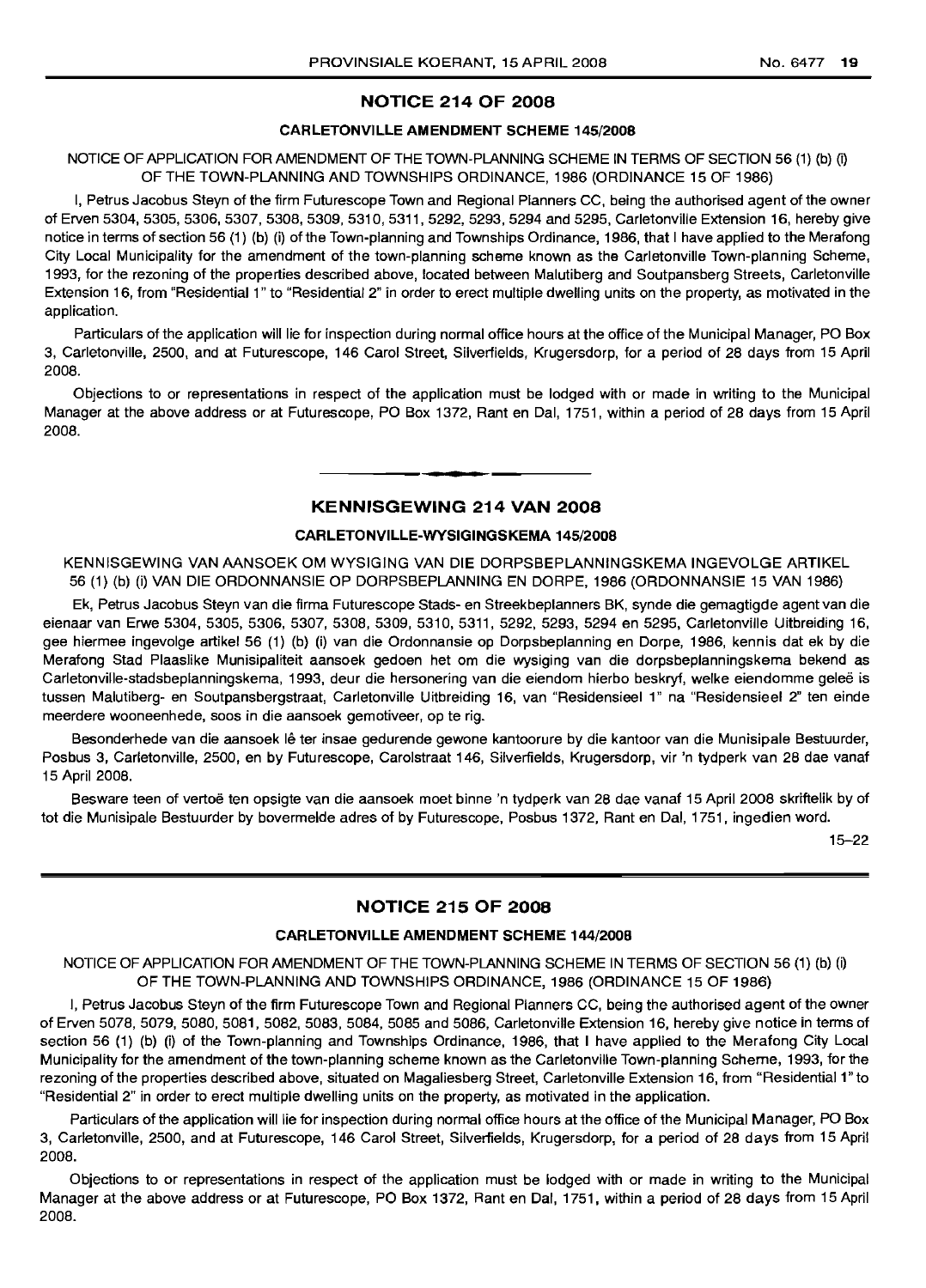#### **KENNISGEWING 215 VAN 2008**

#### **CARLETONVILLE-WYSIGINGSKEMA 144/2008**

KENNISGEWING VAN AANSOEK OM WYSIGING VAN DIE DORPSBEPLANNINGSKEMA INGEVOLGE ARTIKEL 56 (1) (b) (i) VAN DIE ORDONNANSIE OP DORPSBEPLANNING EN DORPE, 1986 (ORDONNANSIE 15 VAN 1986)

Ek, Petrus Jacobus Steyn van die firma Futurescope Stads- en Streekbeplanners BK, synde die gemagtigde agent van die eienaar van Erwe 5078, 5079, 5080, 5081, 5082, 5083, 5084, 5085 en 5086, Carletonville Uitbreiding 16, gee hiermee ingevolge artikel 56 (1) (b) (i) van die Ordonnansie op Dorpsbeplanning en Dorpe, 1986, kennis dat ek by die Merafong Stad Plaaslike Munisipaliteit aansoek gedoen het om die wysiging van die dorpsbeplanningskema bekend as die Carletonvillestadsbeplanningskema, 1993, deur die hersonering van die eiendom hierbo beskryf, welke eiendomme gelee is op Magaliesbergstraat, Carletonville Uitbreiding 16, van "Residensieel 1" na "Residensieel 2" ten einde meerdere wooneenhede, soos in die aansoek gemotiveer, op te rig.

Besonderhede van die aansoek lê ter insae gedurende gewone kantoorure by die kantoor van die Munisipale Bestuurder, Posbus 3, Carletonville, 2500, en by Futurescope, Carolstraat 146, Silverfields, Krugersdorp, vir 'n tydperk van 28 dae vanaf 15 April 2008.

Besware teen of vertoë ten opsigte van die aansoek moet binne 'n tydperk van 28 dae vanaf 15 April 2008 skriftelik by of tot die Munisipale Bestuurder by bovermelde adres of by Futurescope, Posbus 1372, Rant en Dal, 1751, ingedien word.

15-22

## **NOTICE 216 OF 2008**

NOTICE OF APPLICATION FOR AMENDMENT OF TOWN-PLANNING SCHEME IN TERMS OF SECTION 56 (1) (b) (i) OF THE TOWN-PLANNING AND TOWNSHIPS ORDINANCE, 1986 (ORDINANCE 15 OF 1986)

#### **DELAREYVILLE-AMENDMENT SCHEME 14**

Maxim Planning Solutions being the authorised agent ofthe owners of Erven 248 and 249, Delareyville, hereby gives notice in terms of section 56 (1) (b) (i) of the Town-planning and Townships Ordinance, 1986, that we have applied to the Tswaing Local Municipality for the amendment of the town-planning scheme known as Delareyville Town-planning Scheme, 1998, as amended, by the rezoning of Erven 248 and 249, Delareyville, situated adjacent to Visser Street, between Pancroft, Buiten and Louw Streets, from "Residential 1" to "Residential 2" [ten (10) dwelling units each].

Particulars of the application will lie for inspection during normal office hours at the office of the Municipal Manager, Tswaing Municipal Offices, General Delarey Street, Delareyville, for the period of 28 days from 18 April 2008.

Objections to or representations in respect of the application must be lodged with or made in writing to the Municipal Manager, Tswaing Local Municipality at the above address or posted to P.O. Box 24, Delareyville, 2770, within a period of 28 days from 18 April 2008.

Address of authorised agent: Maxim Planning Solutions, 56 Archbishop Desmond Tutu Street, Klerksdorp; P.O. Box 10681, Klerksdorp, 2570, Tel: (018) 462-1756. (2/1096).

#### **- KENNISGEWING <sup>216</sup> VAN <sup>2008</sup>**

KENNISGEWING VAN AANSOEK OM WYSIGING VAN DORPSBEPLANNINGSKEMA INGEVOLGE ARTIKEL 56 (1) (b) (i) VAN DIE ORDONNANSIE OP DORPSBEPLANNING EN DORPE, 1986 (ORDONNANSIE 15 VAN 1986)

#### **DELAREYVILLE-WYSIGINGSKEMA 14**

Maxim Planning Solutions synde die gemagtigde agent van die eienaars van Erwe 248 en 249, Delareyville, gee hiermee ingevolge artikel 56 (1) (b) (i) van die Ordonnansie op Dorpsbeplanning en Dorpe, 1986, kennis dat ons by die Tswaing Plaaslike Munisipaliteit aansoek gedoen het om die wysiging van die Delareyville-dorpsbeplanningskema, 1998, 5005 gewysig, deur die hersonering van Erwe 248 en 249, Delareyville, gelee aanliggend tot Visserstraat tussen Pancroft-, Buiten- en Louwstraat, vanaf "Residensieel 1" na "Residensieel 2" [tien (10) wooneenhede elk].

Besonderhede van die aansoek lê ter insae gedurende gewone kantoorure by die kantoor van die Munisipale Bestuurder, Tswaing Munisipale Kantore, Generaal Delareystraat, Delareyville, vir 'n tydperk van 28 dae vanaf 18 April 2008.

Besware teen of vertoë ten opsigte van die aansoek moet binne 'n tydperk van 28 dae vanaf 18 April 2008 skriftelik by of tot die Munisipale Bestuurder, Tswaing Plaaslike Munisipaliteit by bovermelde adres of by Posbus 24, Delareyville, 2770, ingedien of gerig word.

Adres van gemagtigde agent: Maxim Planning Solutions, Archbishop Desmond Tutustraat 56, Klerksdorp; Posbus 10681, Klerksdorp, 2570. Tel: (018) 462-1756. (2/1096).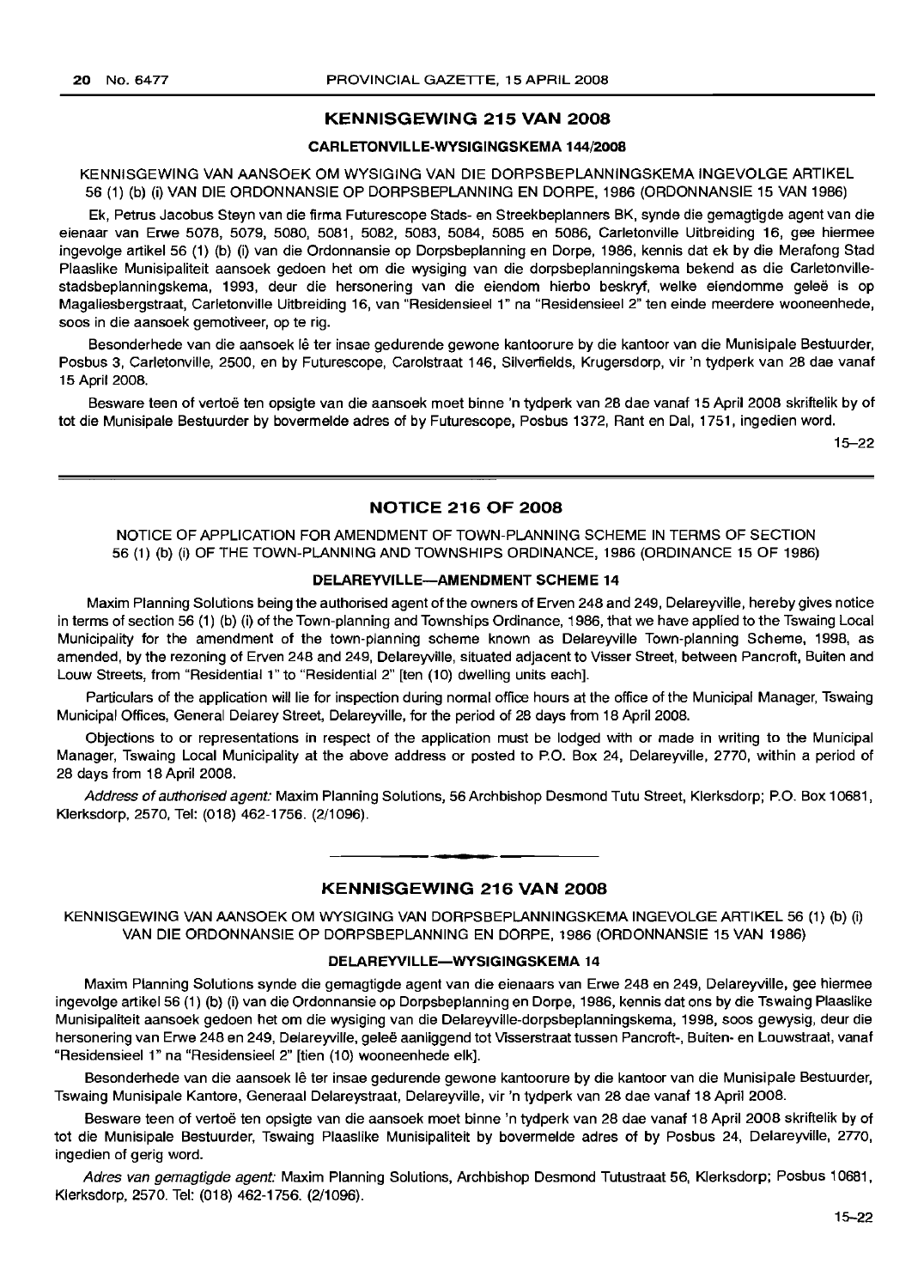## NOTICE 217 OF 2008

NOTICE OF APPLICATION FOR AMENDMENT OF TOWN-PLANNING SCHEME IN TERMS OF SECTION 56 (1) (b) (i) OF THE TOWN-PLANNING AND TOWNSHIPS ORDINANCE, 1986 (ORDINANCE 15 OF 1986)

#### DELAREYVILLE-AMENDMENT SCHEME 15

Maxim Planning Solutions being the authorised agent of the owner of Erf 294, Delareyville Extension 1, hereby gives notice in terms of section 56 (1) (b) (i) of the Town-planning and Townships Ordinance, 1986, that we have applied to the Tswaing Local Municipality for the amendment of the town-planning scheme known as Delareyville Town-planning Scheme, 1998, as amended, by the rezoning of Erf 294, Delareyville Extension 1, situated on the corner of Pancroft and East Streets, between Venter and Mark Streets, from "Residential 1" to "Residential 2" [ten (10) dwelling units].

Particulars of the application will lie for inspection during normal office hours at the office of the Municipal Manager, Tswaing Municipal Offices, General Delarey Street, Delareyville, for the period of 28 days from 18 April 2008.

Objections to or representations in respect of the application must be lodged with or made in writing to the Municipal Manager, Tswaing Local Municipality at the above address or posted to P.O. Box 24, Delareyville, 2770, within a period of 28 days from 18 April 2008.

Address of authorised agent: Maxim Planning Solutions, 56 Archbishop Desmond Tutu Street, Klerksdorp; P.O. Box 10681, Klerksdorp, 2570, Tel: (018) 462-1756. (2/1097).

#### KENNISGEWING 217 VAN 2008

**.-**

KENNISGEWING VAN AANSOEK OM WYSIGING VAN DORPSBEPLANNINGSKEMA INGEVOLGE ARTIKEL 56 (1) (b) (i) VAN DIE ORDONNANSIE OP DORPSBEPLANNING EN DORPE, 1986 (ORDONNANSIE 15 VAN 1986)

#### DELAREYVILLE-WYSIGINGSKEMA 15

Maxim Planning Solutions synde die gemagtigde agent van die eienaar van Erf 294, Delareyville Uitbreiding 1, gee hiermee ingevolge artikel 56 (1) (b) (i) van die Ordonnansie op Dorpsbeplanning en Dorpe, 1986, kennis dat ons by die Tswaing Plaaslike Munisipaliteit aansoek gedoen het om die wysiging van die Delareyville-dorpsbeplanningskema, 1998, soos gewysig, deur die hersonering van Erf 294, Delareyville Uitbreiding 1, geleë op die hoek van Pancroft- en Oosstraat, tussen Venter- en Markstraat, vanaf "Residensieel 1" na "Residensieel 2" [tien (10) wooneenhede].

Besonderhede van die aansoek lê ter insae gedurende gewone kantoorure by die kantoor van die Munisipale Bestuurder, Tswaing Munisipale Kantore, Generaal Delareystraat, Delareyville, vir 'n tydperk van 28 dae vanaf 18 April 2008.

Besware teen of vertoë ten opsigte van die aansoek moet binne 'n tydperk van 28 dae vanaf 18 April 2008 skriftelik by of tot die Munisipale Bestuurder, Tswaing Plaaslike Munisipaliteit by bovermelde adres of by Posbus 24, Delareyville, 2770, ingedien of gerig word.

Adres van gemagtigde agent: Maxim Planning Solutions, Archbishop Desmond Tutustraat 56, Klerksdorp; Posbus 10681, Klerksdorp, 2570. Tel: (018) 462-1756. (2/1097).

15-22

#### NOTICE 218 OF 2008

NOTICE OF APPLICATION FOR AMENDMENT OF TOWN-PLANNING SCHEME IN TERMS OF SECTION 56 (1) (b) (i) OF THE TOWN-PLANNING AND TOWNSHIPS ORDINANCE, 1986 (ORDINANCE 15 OF 1986)

#### SWARTRUGGENS AMENDMENT SCHEME 49

Maxim Planning Solutions being the authorised agent of the owner of Erf 449, Rodeon, hereby gives notice in terms of section 56 (1) (b) (i) of the Town-planning and Townships Ordinance, 1986, that we have applied to the Kgetlengrivier Local Municipalityfor the amendment of the town-planning scheme known as Swartruggens Town-planning Scheme, 1997, as amended, by the rezoning of Erf 449, Rodeon, situated adjacent to Bekker Street, between Lovegrove and Gluck Streets, from "Residential 1" to "Residential 2".

Particulars of the application will lie for inspection during normal office hours at the office of the Municipal Manager, Kgetlengrivier Local Municipality, Swartruggens and Koster Municipal Offices for the period of 28 days from 15 April 2008.

Objections to or representations in respect of the application must be lodged with or made in writing to the Municipal Manager, Kgetlengrivier Local Municipality at the above address or posted to P.O. Box 66, Koster, 0348, within a period of 28 days from 15 April 2008.

Address of authorised agent: Maxim Planning Solutions, 56 Archbishop Desmond Tutu Street, Klerksdorp; P.O. Box 10681, Klerksdorp, 2570. Tel: (018) 462-1756. (2/1099).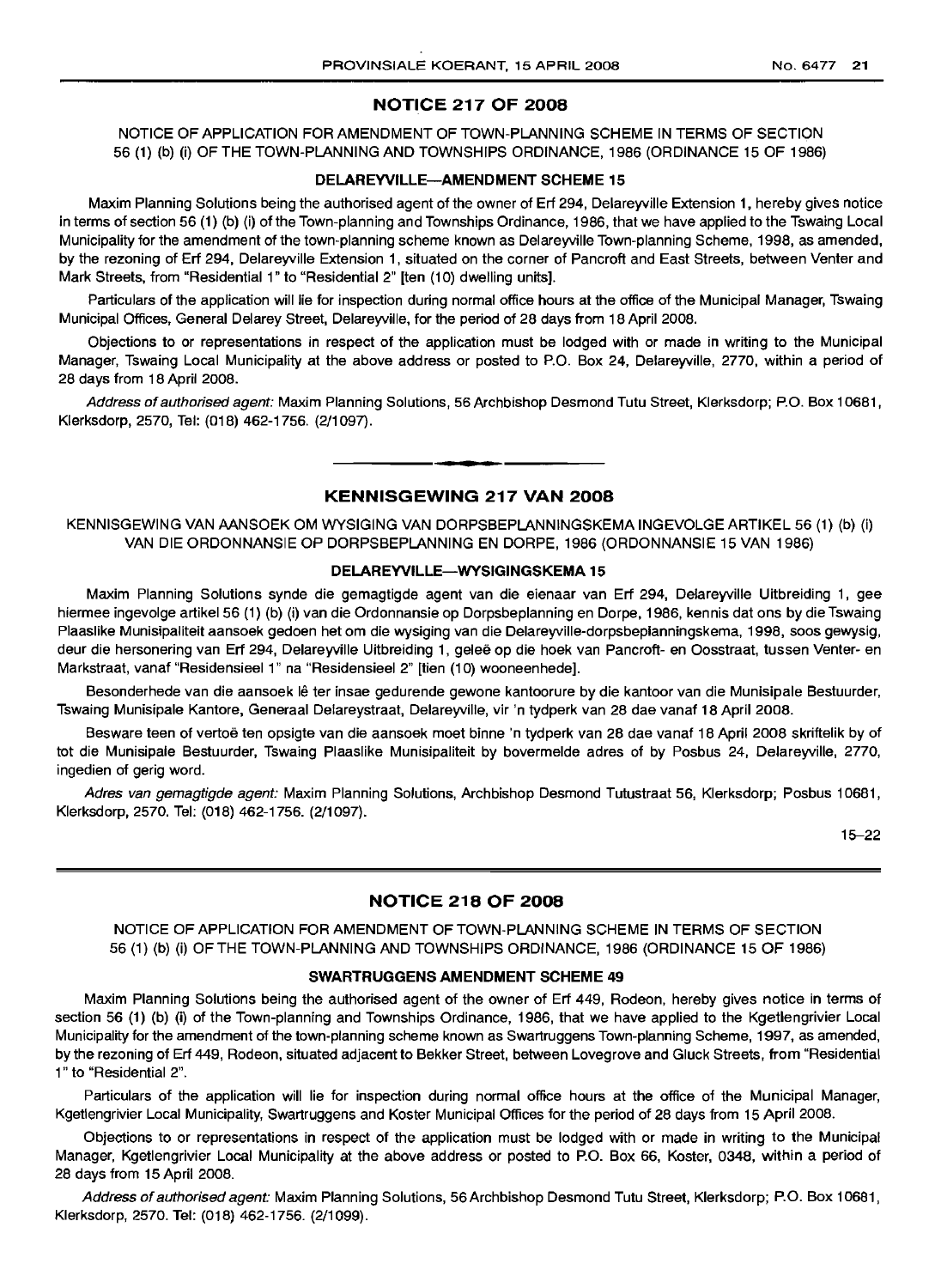#### **KENNISGEWING 218 VAN 2008**

KENNISGEWING VAN AANSOEK OM WYSIGING VAN DORPSBEPLANNINGSKEMA INGEVOLGE ARTIKEL 56 (1) (b) (i) VAN DIE ORDONNANSIE OP DORPSBEPLANNING EN DORPE, 1986 (ORDONNANSIE 15 VAN 1986)

#### **SWARTRUGGENS-WYSIGINGSKEMA 49**

Maxim Planning Solutions synde die gemagtigde agent van die eienaar van Erf 449, Rodeon, gee hiermee ingevolge artikel 56 (1) (b) (i) van die Ordonnansie op Dorpsbeplanning en Dorpe, 1986, kennis dat ons by die Kgetlengrivier Plaaslike Munisipaliteit aansoek gedoen het om die wysiging van die Swartruggens-dorpsbeplanningskema, 1997, soos gewysig, deur die hersonering van Erf 449, Rodeon, gelee aanliggend tot Bekkerstraat, tussen Lovegrove- en Gluckstraat, vanaf "Residensieel 1" na "Residensieel 2".

Besonderhede van die aansoek lê ter insae gedurende gewone kantoorure by die kantoor van die Munisipale Bestuurder, Kgetlengrivier Plaaslike Munisipaliteit, Swartruggens en Koster Munisipale Kantore vir 'n tydperk van 28 dae vanaf 15 April 2008.

Besware teen of vertoë ten opsigte van die aansoek moet binne 'n tydperk van 28 dae vanaf 15 April 2008 skriftelik by of tot die Munisipale Bestuurder, Kgetlengrivier Plaaslike Munisipaliteit by bovermelde adres of by Posbus 66, Koster, 0348, ingedien of gerig word.

Adres van gemagtigde agent: Maxim Planning Solutions, Archbishop Desmond Tutustraat 56, Klerksdorp; Posbus 10681, Klerksdorp, 2570. Tel: (018) 462-1756. (2/1099).

15-22

#### **NOTICE 219 OF 2008**

NOTICE OF APPLICATION FOR AMENDMENT OF TOWN-PLANNING SCHEME IN TERMS OF SECTION 56 (1) (b) (i) OF THE TOWN-PLANNING AND TOWNSHIPS ORDINANCE, 1986 (ORDINANCE 15 OF 1986)

#### **SWARTRUGGENS AMENDMENT SCHEME 50**

Maxim Planning Solutions being the authorised agent of the owner of Erf 645, Rodeon, hereby gives notice in terms of section 56 (1) (b) (i) of the Town-planning and Townships Ordinance, 1986, that we have applied to the Kgetlengrivier Local Municipality for the amendment of the town-planning scheme known as Swartruggens Town-planning Scheme, 1997, as amended, by the rezoning of Erf 645, Rodeon, situated adjacent to Dardanellen Street, between Postma, De Clerk and Dempers Streets, from "Residential 1" to "Residential 2".

Particulars of the application will lie for inspection during normal office hours at the office of the Municipal Manager, Kgetlengrivier Local Municipality, Swartruggens and Koster Municipal Offices for the period of 28 days from 15 April 2008.

Objections to or representations in respect of the application must be lodged with or made in writing to the Municipal Manager, Kgetlengrivier Local Municipality at the above address or posted to P.O. Box 66, Koster, 0348, within a period of 28 days from 15 April 2008.

Address of authorised agent: Maxim Planning Solutions, 56 Archbishop Desmond Tutu Street, Klerksdorp; P.O. Box 10681, Klerksdorp, 2570. Tel: (018) 462-1756. (2/1100).

## **KENNISGEWING 219 VAN 2008**

KENNISGEWING VAN AANSOEK OM WYSIGING VAN DORPSBEPLANNINGSKEMA INGEVOLGE ARTIKEL 56 (1) (b) (i) VAN DIE ORDONNANSIE OP DORPSBEPLANNING EN DORPE, 1986 (ORDONNANSIE 15 VAN 1986)

#### **SWARTRUGGENS-WYSIGINGSKEMA 50**

Maxim Planning Solutions synde die gemagtigde agent van die eienaar van Erf 645, Rodeon, gee hiermee ingevolge artikel 56 (1) (b) (i) van die Ordonnansie op Dorpsbeplanning en Dorpe, 1986, kennis dat ons by die Kgetlengrivier Plaaslike Munisipaliteit aansoek gedoen het om die wysiging van die Swartruggens-dorpsbeplanningskema, 1997, soos gewysig, deur die hersonering van Erf 645, Rodeon, geleë aanliggend tot Dardanellenstraat, tussen Postma-, De Clerk- en Demperstraat, vanaf "Residensieel 1" na "Residensieel 2".

Besonderhede van die aansoek Ie ter insae gedurende gewone kantoorure by die kantoor van die Munisipale Bestuurder, Kgetlengrivier Plaaslike Munisipaliteit, Swartruggens en Koster Munisipale Kantore vir 'n tydperk van 28 dae vanaf 15 April 2008.

Besware teen of vertoë ten opsigte van die aansoek moet binne 'n tydperk van 28 dae vanaf 15 April 2008 skriftelik by of tot die Munisipale Bestuurder, Kgetlengrivier Plaaslike Munisipaliteit by bovermelde adres of by Posbus 66, Koster, 0348, ingedien of gerig word.

Adres van gemagtigde agent: Maxim Planning Solutions, Archbishop Desmond Tutustraat 56, Klerksdorp; Posbus 10681, Klerksdorp, 2570. Tel: (018) 462-1756. (2/1100).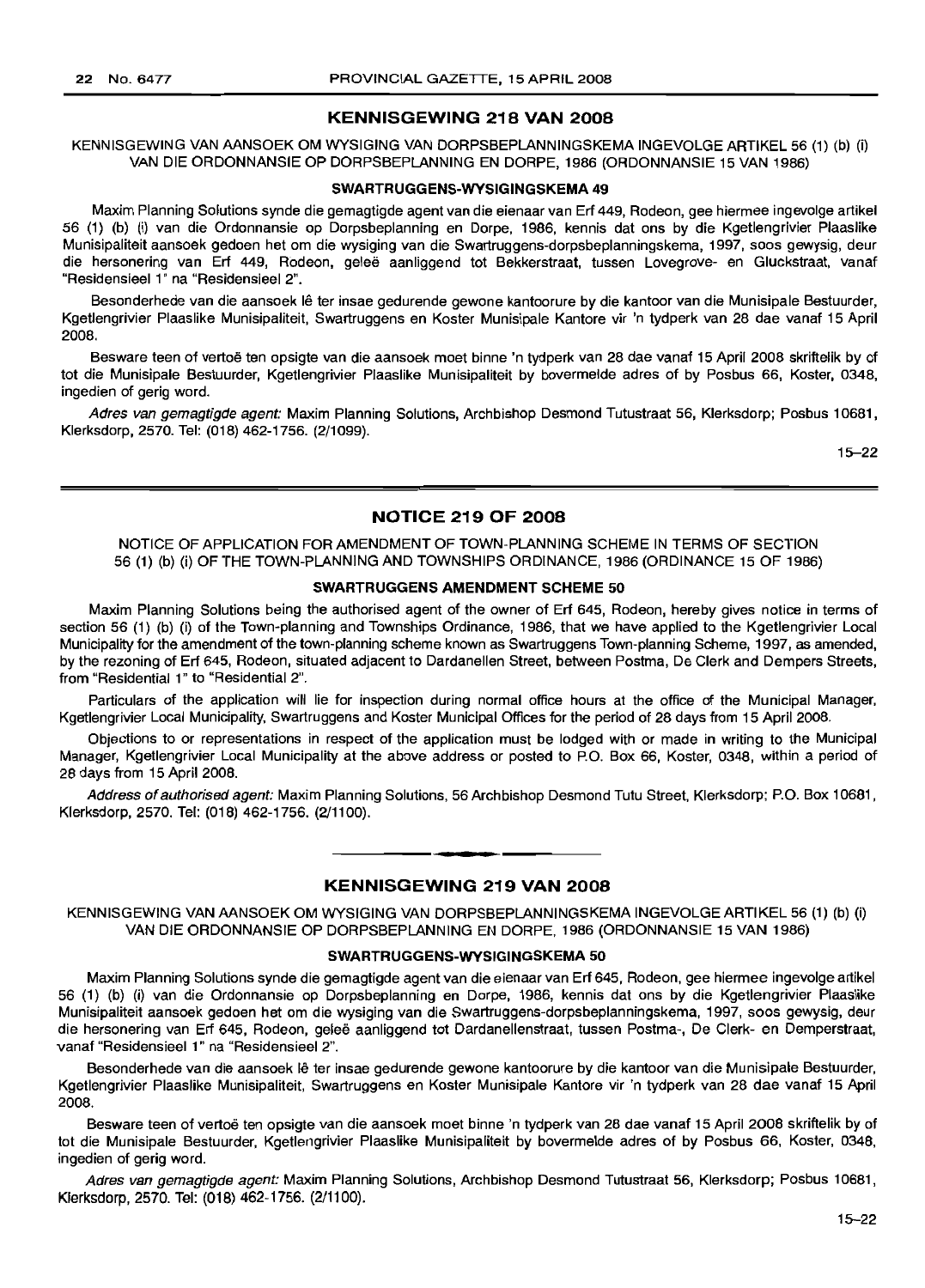## NOTICE 220 OF 2008

NOTICE OF APPLICATION FOR AMENDMENT OF TOWN-PLANNING SCHEME IN TERMS OF SECTION 56 (1) (b) (i) OF THE TOWN-PLANNING AND TOWNSHIPS ORDINANCE, 1986 (ORDINANCE 15 OF 1986)

#### MADIBENG LAND USE MANAGEMENT SCHEME-AMENDMENT SCHEME 338

Maxim Planning Solutions being the authorised agent of the owner of Portion 18 of the farm Syferfontein No. 438 JQ, situated approximately 4 km north east of Hartbeespoortdam, hereby gives notice in terms of section 56 (1) (b) (i) of the Townplanning and Townships Ordinance, 1986, that we have applied to the Madibeng Local Municipality for the amendment of the town-planning scheme known as Hartbeespoort Town-planning Scheme, 1993, by the rezoning of the property described above from "Special" for the purposes of a health clinic, to "Special" for the purposes of a health resort.

Particulars of the application will lie for inspection during normal office hours at the office of the Director Planning and Development, 4th Floor, Civic Centre, Van Velden Street, Brits, for the period of 28 days from 15 April 2008.

Objections to or representations in respect of the application must be lodged with or made in writing to the Municipal Manager, at the above address or at P.O. Box 106, Brits, 0250, within a period of 28 days from 15 April 2008.

Address of authorised agent: Maxim Planning Solutions, 37 Von Wielligh Street, Rustenburg, PO Box 21114, Proteapark, 0305. Tel: (014) 592-9489. (2/1101).

**-.**

#### KENNISGEWING 220 VAN 2008

KENNISGEWING VAN AANSOEK OM WYSIGING VAN DORPSBEPLANNINGSKEMA INGEVOLGE ARTIKEL 56 (1) (b) (i) VAN DIE ORDONNANSIE OP DORPSBEPLANNING EN DORPE, 1986 (ORDONNANSIE 15 VAN 1986)

#### MADIBENG LAND USE MANAGEMENT SCHEME-WYSIGINGSKEMA 338

Maxim Planning Solutions synde die gemagtigde agent van die eienaar van Gedeelte 18 van die plaas Syferfontein No. 438 JQ, gelee ongeveer 4 km noordoos van Hartbeespoortdam, gee hiermee ingevolge artikel 56 (1) (b) (i) van die Ordonnansie op Dorpsbeplanning en Dorpe, 1986, kennis dat ons by die Madibeng Plaaslike Munisipaliteit aansoek gedoen het om die wysiging van die dorpsbeplanningskema bekend as Hartbeespoort-dorpsbeplanningskema, 1993, deur die hersonering van die eiendom hierbo beskryf vanaf "Spesiaal" vir die doeleindes van 'n gesondheidskliniek, na "Spesiaal" vir die doeleindes van 'n gesondheidsoord.

Besonderhede van die aansoek lê ter insae gedurende gewone kantoorure by die kantoor van die Direkteur: Beplanning en Ontwikkeling, 4de Vloer, Burgersentrum, Van Veldenstraat, Brits, vir 'n tydperk van 28 dae vanaf 15 April 2008.

Besware teen of vertoë ten opsigte van die aansoek moet binne 'n tydperk van 28 dae vanaf 15 April 2008 skriftelik by of tot die Munisipale Bestuurder by bovermelde adres of by Posbus 106, Brits, 0250, ingedien of gerig word.

Adres van gemagtigde agent: Maxim Planning Solutions, Von Wielighstraat 37, Rustenburg, Posbus 21114, Proteapark, 0305. Tel: (014) 592-9489. (2/1101).

15-22

## NOTICE 221 OF 2008

NOTICE OF APPLICATION FOR AMENDMENT OF TOWN-PLANNING SCHEME IN TERMS OF SECTION 56 (1) (b) (i) OF THE TOWN-PLANNING AND TOWNSHIPS ORDINANCE, 1986 (ORDINANCE 15 OF 1986)

#### RUSTENBURG LAND USE MANAGEMENT SCHEME, 2005-AMENDMENT SCHEME 434

Maxim Planning Solutions being the authorised agent of the owner of Portion 2 of Erf 1210, Rustenburg, hereby gives notice in terms of section 56 (1) (b) (i) of the Town-planning and Townships Ordinance, 1986, that we have applied to the Rustenburg Local Municipality, for the amendment of the town-planning scheme known as Rustenburg Land Use Management Scheme, 2005, by the rezoning of the property described above, situated on 184 President Mbeki Drive from "Residential 1" to "Special" for the purpose of offices and medical consulting rooms.

Particulars of the application will lie for inspection during normal office hours at the office of the Director Planning and Development, Room 313, Missionary Mpheni House, c/o Beyers Naude and Nelson Mandela Drives, Rustenburg, for the period of 28 days from 15 April 2008.

Objections to or representations in respect of the application must be lodged with or made in writing to the Municipal Manager, at the above address or at P.O. Box 16, Rustenburg, 0300, within a period of 28 days from 15 April 2008.

Address of authorised agent: Maxim Planning Solutions, 37 Von Wielligh Street, Rustenburg, P.O. Box 21114, Proteapark, 0305. Tel: (014) 592-9489. (2/1095)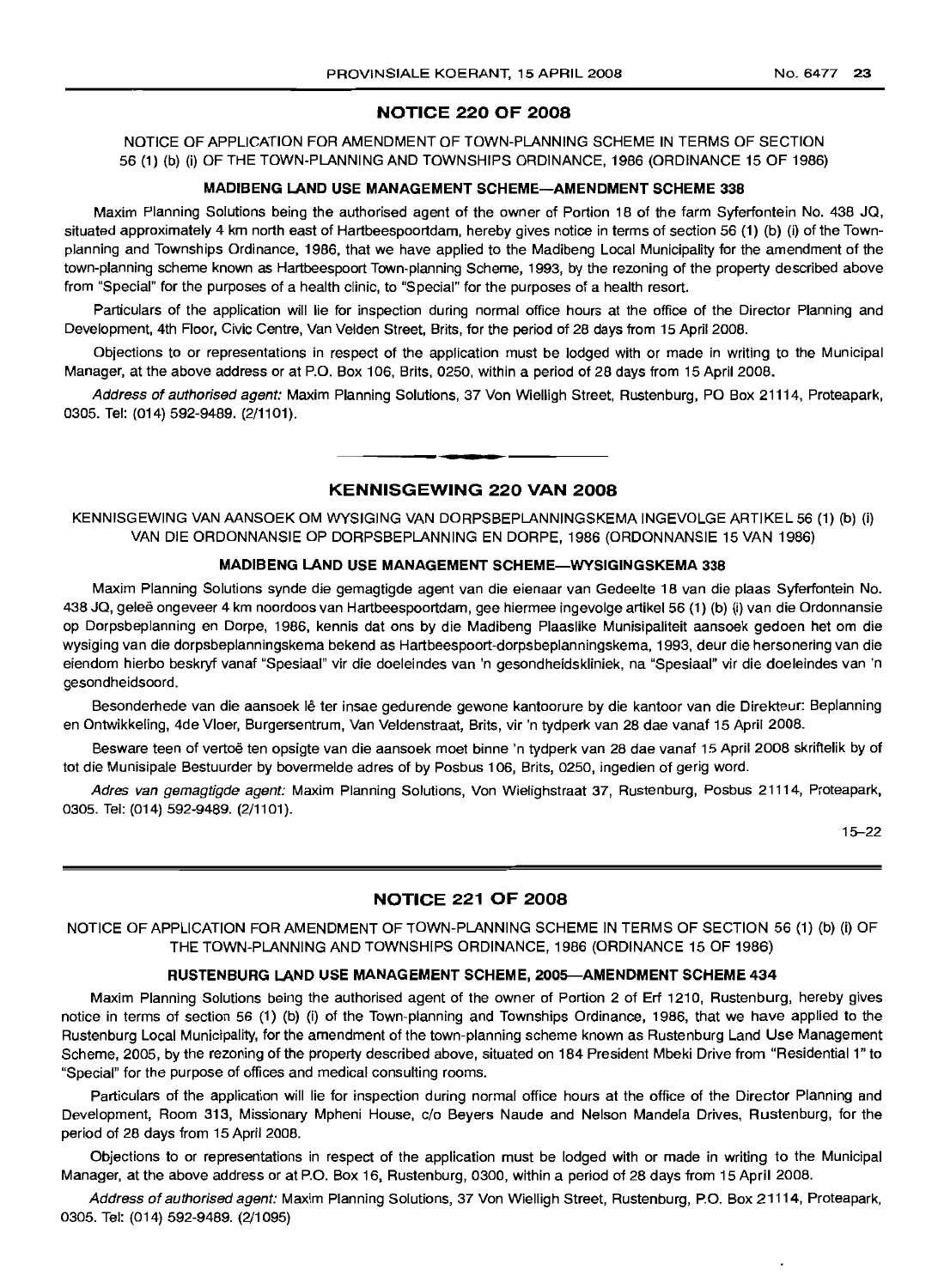### **KENNISGEWING 221 VAN 2008**

KENNISGEWING VAN AANSOEK OM WYSIGING VAN DORPSBEPLANNINGSKEMA INGEVOLGE ARTIKEL 56 (1) (b) (i) VAN DIE ORDONNANSIE OP DORPSBEPLANNING EN DORPE, 1986 (ORDONNANSIE 15 VAN 1986)

#### **RUSTENBURG LAND USE MANAGEMENT SCHEME, 2005-WYSIGINGSKEMA 434**

Maxim Planning Solutions synde die gemagtigde agent van die eienaar van Gedeelte 2 van Erf 1210, Rustenburg, gee hiermee ingevolge artikel 56 (1) (b) (i) van die Ordonnansie op Dorpsbeplanning en Dorpe, 1986, kennis dat ons by die Rustenburg Plaaslike Munisipaliteit aansoek gedoen het om die wysiging van die dorpsbeplanningskema bekend as Rustenburg Land Use Management Scheme, 2005, deur die hersonering van die eiendom hierbo beskryf, geleë te President Mbeki Rylaan 184 vanaf "Residensieel 1" na "Spesiaal" vir die doeleindes van kantore en mediese spreekkamers.

Besonderhede van die aansoek lê ter insae gedurende gewone kantoorure, by die kantoor van die Direkteur Beplanning en Ontwikkeling, Kamer 313, Missionary Mpheni House, h/v Beyers Naude en Nelson Mandelarylaan, Rustenburg, vir 'n tydperk van 28 dae vanaf 15 April 2008.

Besware teen of vertoë ten opsigte van die aansoek moet binne 'n tydperk van 28 dae vanaf 15 April 2008, skriftelik by of tot die Munisipale Bestuurder by bovermelde adres of by Posbus 16, Rustenburg, 0300, ingedien of gerig word.

Adres van gemagtigde agent: Maxim Planning Solutions, Von Wiellighstraat 37, Rustenburg; Posbus 21114, Proteapark, 0305. Tel: (014) 592-9489. (2/1095).

15-22

## **NOTICE 222 OF 2008**

NOTICE OF APPLICATION FOR AMENDMENT OF TOWN-PLANNING SCHEME IN TERMS OF SECTION 56 (1) (b) (ii) OF THE TOWN-PLANNING AND TOWNSHIPS ORDINANCE, 1986 (ORDINANCE No. 15 OF 1986)

#### **BRITS AMENDMENT SCHEME** 1/507

I, Jeff de Klerk, being the authorised agent of the owner of Erf 3322, Brits, hereby give notice in terms of section 56 (1) (b) (ii) of the Town-planning and Townships Ordinance, 1986, that I have applied to the Local Municipality of Madibeng for the amendment of the town-planning scheme known as Brits Town-planning Scheme 1/1958, by the rezoning of the property described above, situated at the corner of Reitz and Van Velden Streets, Brits, from "Special Residential 1" to "Special" for shops, business buildings, professional suites and dwellings units.

Particulars of the application will lie for inspection during normal office hours at the Municipal Offices, Van Velden Street, Brits, for the period of 28 days from 15 April 2008.

Objections to or representations in respect of the application must be lodged with or made in writing to the Municipal Manager, at the above address or at P.O. Box 106, Brits, 0250, within a period of 28 days from 15 April 2008.

Address of authorised agent: PO Box 105, Ifafi, 0260. Tel: (012) 259-1688.

#### **KENNISGEWING 222 VAN 2008**

**•**

KENNISGEWING VAN AANSOEK OM WYSIGING VAN DORPSBEPLANNINGSKEMA INGEVOLGE ARTIKEL 56 (1) (b) (ii) VAN DIE ORDONNANSIE OP DORPSBEPLANNING EN DORPE, 1986 (ORDONNANSIE 15 VAN 1986)

#### **BRITS-WYSIGINGSKEMA** 1/507

Ek, Jeff de Klerk, synde die gemagtigde agent van die eienaar van Erf 3322, Brits, gee hiermee ingevolge artikel 56 (1) (b) (ii) van die Ordonnansie op Dorpsbeplanning en Dorpe, 1986, kennis dat ek by die Plaaslike Munisipaliteit van Madibeng aansoek gedoen het om die wysiging van die dorpsbeplanningskema bekend as Brits-dorpsaanligskema, 1/1958, deur die hersonering van die eiendom hierbo beskryf, geleë by die hoek van Reitz en Van Veldenstrate, Brits, vanaf "Spesiale Woon" na "Spesiale" vir winkels, besigheidsgeboue, professionele kamers en wooneenhede.

Besonderhede van die aansoek lê ter insae gedurende gewone kantoorure by die Munisipale Kantore, Van Veldenstraat, Brits, vir 'n tydperk van 28 dae vanaf 15 April 2008.

Besware of vertoë ten opsigte van die aansoek moet binne 'n tydperk van 28 dae vanaf 15 April 2008, skriftelik by of tot die Munisipale Bestuurder by bovermelde adres of by Posbus 106, Brits, 0250, ingedien word.

Adres van gemagtigde agent: Posbus 105, Ifafi, 0260. Tel. (012) 259-1688.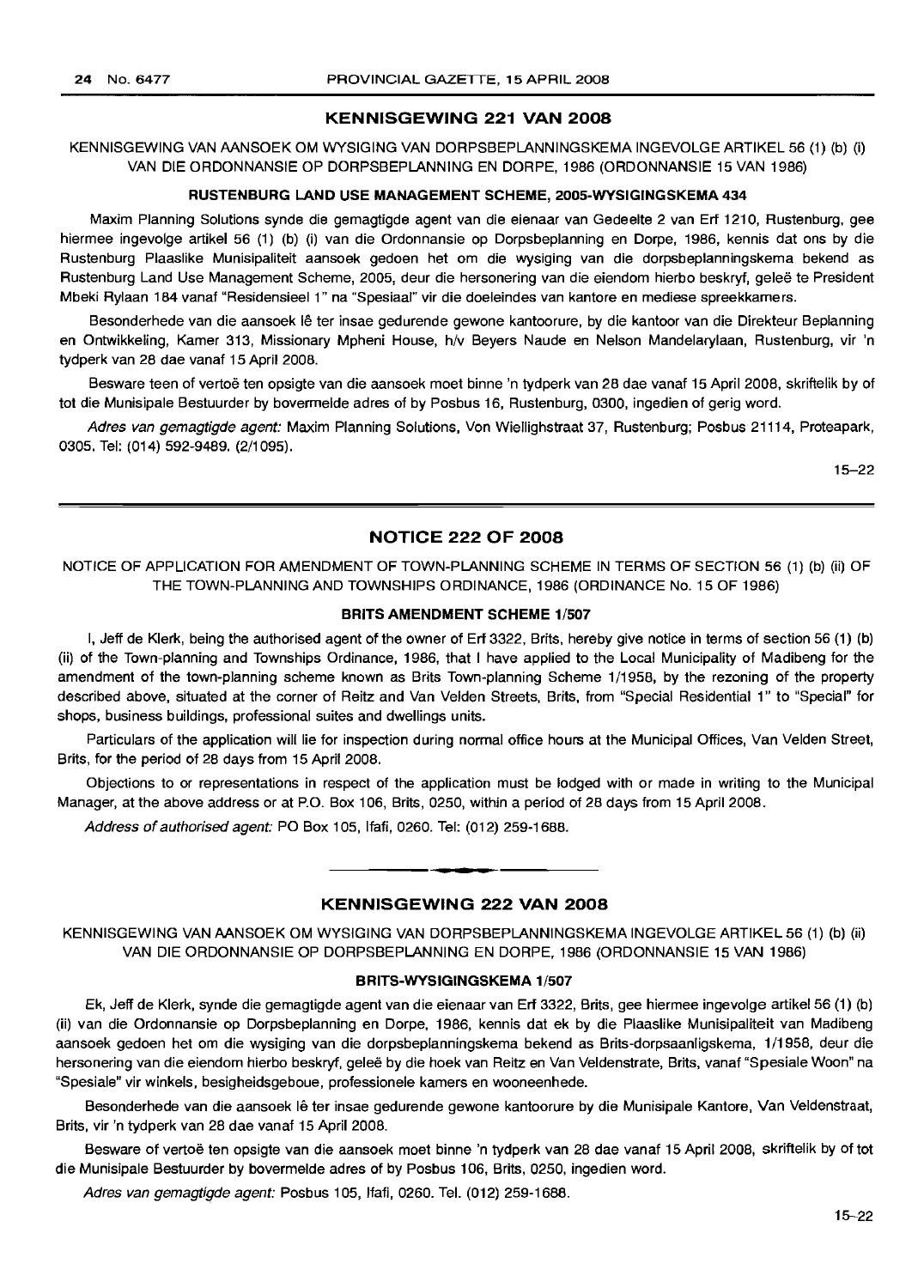## NOTICE 223 OF 2008

NOTICE OF APPLICATION FOR AMENDMENT OF THE POTCHEFSTROOM TOWN-PLANNING SCHEME 1980, IN TERMS OF SECTION 56 (1) (b) (i) OF THE TOWN-PLANNING AND TOWNSHIPS ORDINANCE, 1986 (ORDINANCE 15 OF 1986)

#### POTCHEFSTROOM AMENDMENT SCHEME 1501

Plancentre, being the authorized agent of the owner of Erven 1525 & 1524, Potchefstroom Extension 4, Registration Division IQ, hereby give notice in terms of section 56 (1) (b) (i) of the Town-planning and Townships Ordinance, 1986, that we have applied to the Potchefstroom Local Municipality for the amendment of the town-planning scheme known as the Potchefstroom Town-planning Scheme; 1980, as amended, by the rezoning of the above-mentioned properties situated on 63 & 65 Reitz Street, from "Residential 1" with a density of one dwelling house per 1 000 m<sup>2</sup> to "Residential 4" with Annexure 1080, in order to make provision for a coverage of 65%, a F.A.R. of 0,8 and a height of 3 storeys.

Particulars of the application will lie for inspection during normal office hours at the office of the Municipal Manager, Potchefstroom Municipal Offices, Wolmarans Street, Potchefstroom, for a period of 28 days from 15 April 2008.

Objections to or representations in respect of the application must be lodged with or made in writing to the Municipal Manager at the above address or posted to him at P.O. Box 113, Potchefstroom, 2520, within a period of 28 days from 15 April 2008.

Address of authorised agent: Plancentre, PO Box 21108, Noordbrug, 2522. Tel: (018) 297-0100 (2767).

## KENNISGEWING 223 VAN 2008

I **• I**

KENNISGEWING VAN AANSOEK OM WYSIGING VAN POTCHEFSTROOM-DORPSBEPLANNINGSKEMA, 1980, INGEVOLGE ARTIKEL 56 (1) (b) (i) VAN DIE ORDONNANSIE OP DORPSBEPLANNING EN DORPE, 1986 (ORDONNANSIE 15 VAN 1986)

## POTCHEFSTROOM-WYSIGINGSKEMA 1501

Plancentre, synde die gemagtigde agent van die eienaar van Erwe 1525 & 1524, Potchefstroom Uitbreiding 4, Registrasie Afdeling 10, gee hiermee ingevolge artikel 56 (1) (b) (i) van die Ordonnansie op Dorpsbeplanning en Dorpe, 1986, kennis dat ons by die Potchefstroom Plaaslike Munisipaliteit aansoek gedoen het om die wysiging van die dorpsbeplanningskema bekend as die Potchefstroom Dorpsbeplanningskema, 1980, soos gewysig, deur die hersonering van die bogenoemde eiendom gelee te Reitzstraat 63 & 65, vanaf "Residensieel 1" met 'n digtheid van een woonhuis per 1 000 m<sup>2</sup> na "Residensieel 4" met Bylae 1080 ten einde voorsiening te maak vir 'n dekking van 65%, 'n V.O.v. van 0,8 en 'n hoogte van 3 verdiepings.

Besonderhede van die aansoek Ie ter insae gedurende gewone kantoorure by die kantoor van die Munisipale Bestuurder, Potchefstroom Munisipale Kantore, Wolmaransstraat, Potchefstroom, vir 'n tydperk van 28 dae vanaf 15 April 2008.

Besware teen of vertoë ten opsigte van die aansoek moet binne 'n tydperk van 28 dae vanaf 15 April 2008 skriftelik tot die Munisipale Bestuurder by bovermelde adres of by Posbus 113, Potchefstroom, 2520, ingedien of gerig word.

Adres van gemagtigde agent: Plancentre, Posbus 21108, Noordbrug, 2522. Tel: (018) 297-0100 (2767).

15-22

## NO"nCE 224 OF 2008

NOTICE OF APPLICATION FOR AMENDMENT OF THE POTCHEFSTROOM TOWN-PLANNING SCHEME 1980, IN TERMS OF SECTION 56 (1) (b) (i) OF THE TOWN-PLANNING AND TOWNSHIPS ORDINANCE, 1986 (ORDINANCE 15 OF 1986)

#### POTCHEFSTROOM AMENDMENT SCHEME 1538

Plancentre, being the authorized agent of the owners of Portion 1 of Erf 420, Dassierand, Potchefstroom, Registration Division 10, hereby give notice in terms of section 56 (1) (b) (i) of the Town-planning and Townships Ordinance, 1986, that we have applied to the Potchefstroom Local Municipality for the amendment of the town-planning scheme known as the Potchefstroom Town-planning Scheme, 1980, as amended, by the rezoning of the above-mentioned property situated on 25 Michael Heyns Street, from "Residential 1" with a density of one dwelling house per 1 000 m<sup>2</sup> to "Residential 3" with Annexure 1098, in order to make provision for a hair salon and place of replacement.

Particulars of the application will lie for inspection during normal office hours at the office of the Municipal Manager, Potchefstroom Municipal Offices, Wolmarans Street, Potchefstroom, for a period of 28 days from 15 April 2008.

Objections to or representations in respect of the application must be lodged with or made in writing to the Municipal Manager at the above address or posted to him at P.O. Box 113, Potchefstroom, 2520, within a period of 28 days from 15 April 2008.

Address of authorised agent: Plancentre, PO Box 21108, Noordbrug, 2522. Tel: (018) 297-0100 (2809).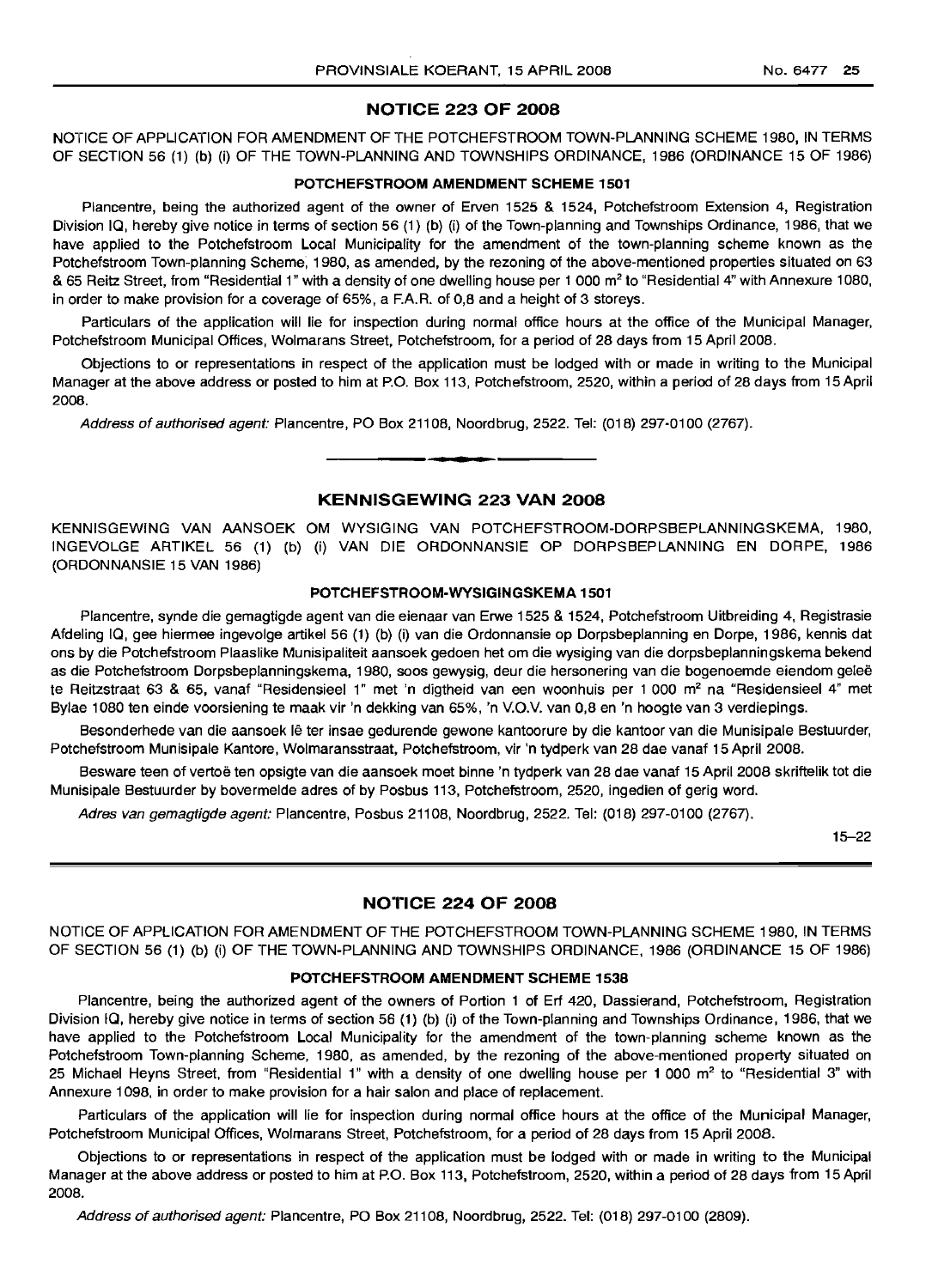#### KENNISGEWING 224 VAN 2008

KENNISGEWING VAN AANSOEK OM WYSIGING VAN POTCHEFSTROOM-DORPSBEPLANNINGSKEMA, 1980, INGEVOLGE ARTIKEL 56 (1) (b) (i) VAN DIE ORDONNANSIE OP DORPSBEPLANNING EN DORPE, 1986 (ORDONNANSIE 15 VAN 1986)

#### POTCHEFSTROOM-WYSIGINGSKEMA 1538

Plancentre, synde die gemagtigde agent van die eienaar van Gedeelte 1 van Erf 420, Dassiesrand, Potchefstroom, Registrasie Afdeling 10, gee hiermee ingevolge artikel 56 (1) (b) (i) van die Ordonnansie op Dorpsbeplanning en Dorpe, 1986, kennis dat ons by die Potchefstroom Plaaslike Munisipaliteit aansoek gedoen het om die wysiging van die dorpsbeplanningskema bekend as die Potchefstroom Dorpsbeplanningskema, 1980, soos gewysig, deur die hersonering van die bogenoemde eiendom geleë te Michael Heynsstraat, vanaf "Residensieel 1" met 'n digtheid van een woonhuis per 1 000 m<sup>2</sup> na "Residensieel 3" met Bylae 1098 om voorsiening te maak vir 'n haarsalon en verversingsplek.

Besonderhede van die aansoek lê ter insae gedurende gewone kantoorure by die kantoor van die Munisipale Bestuurder, Potchefstroom Munisipale Kantore, Wolmaransstraat, Potchefstroom, vir 'n tydperk van 28 dae vanaf 15 April 2008.

Besware teen of vertoë ten opsigte van die aansoek moet binne 'n tydperk van 28 dae vanaf 15 April 2008 skriftelik tot die Munisipale Bestuurder by bovermelde adres of by Posbus 113, Potchefstroom, 2520, ingedien of gerig word.

Adres van gemagtigde agent: Plancentre, Posbus 21108, Noordbrug, 2522. Tel: (018) 297-0100 (2809).

15-22

#### NOTICE 225 OF 2008

#### APPLICATION FOR ESTABLISHMENT OF TOWNSHIP

The Town Council of Potchefstroom, hereby gives notice in terms of section 96 (3) read in conjunction with section 69 (b) (a) of the Town-planning and Townships Ordinance, 1986 (Ordinance 15 of 1986), that an application for township establishment for the township referred to in the Annexure hereto, has been received by it.

Particulars of the application will lie for inspection during normal office hours at the office of the Municipal Manager, Room 214, 2nd Floor, Dan Tloome Complex, corner of Gouws and Wolmarans Street, Potchefstroom, for a period of 28 days from 15 April 2008.

Objections to or representations in respect of the application must be lodged with or made in writing and in duplicate to the Municipal Manager, Potchefstroom City Council, at the above address or at P.O. Box 113, Potchefstroom, 2520, within a period of 28 days from 15 April 2008.

#### ANNEXURE

#### Name of township: Van der Hoffpark Extension 42.

Full name of applicant: PlanCentre on behalf of the property owners, Defacto Investments 288 (Pty) Ltd, and Hencetrade 44 (pty) Ltd.

Number of erven and proposed township: 2 "Special" zoned erven for conference facility, dwelling units, quest house, hotel, institution, motor sales mart, office, parking garage, place of amusement, place of instruction, place of public worship, place of refreshment, residential use, shop and a social hall.

Land description: Portion 20 (a portion of Portion 15) of the farm Vyfhoek 424, the farm Vyfhoek 423, and a portion of Holding 1, Vyfhoek Agricultural Holdings Registration Division 10, Province North West.

Location: The proposed township is situated south of the existing township Mooivallei Park, Potchefstroom, and adjacent to Provincial Road R501 to Carletonville.

Applicant: Plancentre, P.O. Box 21108, Noordbrug, 2522. Tel: (018) 297-0100.

Notice No. 35/2008.

## KENNISGEWING 225 VAN 2008

.**- .**

#### AANSOEK OM STIGTING VAN DORP

Die Stadsraad van Potchefstroom, gee hiermee ingevolge artikel 96 (3), saamgelees met artikel 69 (6) (a) van die Ordonnansie op Dorpsbeplanning en Dorpe, 1986 (Ordonnansie 15 van 1986), kennis dat 'n aansoek om die dorp in die Bylae hieronder genoem, te stig deur hom ontvang is.

Besonderhede van die aansoek lê ter insae gedurende kantoorure by die kantoor van die Munisiaple Bestuurder, Kantoor 214, 2de Vloer, Dan Tloome Kompleks, hoek van Gouws- en Wolmaransstraat, Potchefstroom, vir 'n tydperk van 28 dae vanaf 15 April 2008.

Besware teen of vertoë ten opsigte van die aansoek moet binne 'n tydperk van 28 dae vanaf 15 April 2008, skriftelik en in tweevoud by die Munisipale Bestuurder, Stadsraad van Potchefstroom, by bovermelde adres of by Posbus 113, Potchefstroom, 2520, ingedien of gerig word.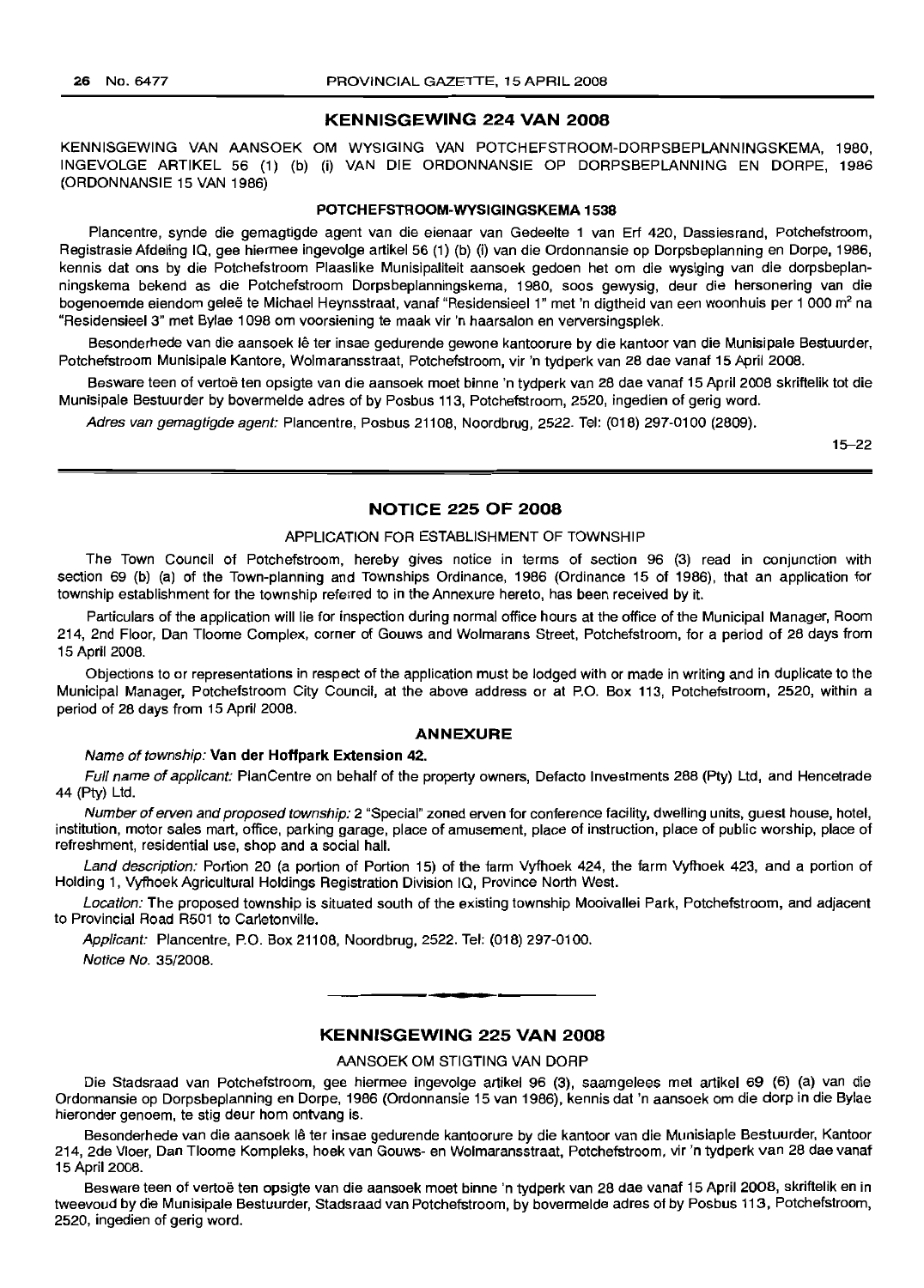## BYLAE

#### Naam van dorp: Van der Hoffpark Uitbreiding 42.

Naam van aansoeker: PlanCentre namens die grondeienaars, Defacto Investments 288 (Pty) Ltd en Hencetrade 44 (Pty) Ltd.

Aantal erwe in die voorgestelde dorp: 4 "Spesiaal" gesoneerde erwe vir konferensie fasiliteite, wooneenhede, gastehuis, hotel, inrigting, motorverkoopmark, kantore, parkeergarage, vermaaklikheidsplek, onderrigplek, plek vir godsdiens, verversingsplek, residensiele gebruik, winkel en 'n geselligheidsaal.

Grondbeskrywing: Gedeelte 20 ('n gedeelte van Gedeelte 15), van die plaas Vyfhoek 424, die plaas Vyfhoek 423, en 'n gedeelte van Hoewe 1, Vyfhoek Landbouhoewes, Registrasie Afdeling IQ, provinsie Noordwes.

Ligging: Die voorgestelde dorpsgebied is suid van die bestaande dorp Mooivalleipark, Potchefstroom, en langs die Provinsiale Pad R501, na Carltonville, geleë.

Applikant: Plancentre, Posbus 21108, Noordbrug, 2522. Tel: (018) 297-0100. Kennisgewing No. 35/2008.

15-22

## NOTICE 226 OF 2008

NOTICE OF APPLICATION FOR ESTABLISHMENT OF TOWNSHIP

The City Council of Matlosana hereby give notice in terms of section 69 (6) (a) of the Town-planning and Townships Ordinance, 1986 (Ordinance 15 of 1986), that an application for township establishment for the township referred to in the Annexure hereto, has been received by it.

Particulars of the application will lie for inspection during normal office hours at the office of the Municipal Manager, Room 101, Municipal Offices, Bram Fisher Street, Klerksdorp, for a period of 28 days from 15 April 2008.

Objections to or representations in respect of the application must be lodged with or made in writing and in duplicate to the Municipal Manager, City Council of Matlosana, at the above-mentioned address or at P.O. Box 99, Klerksdorp, 2570, within a period of 28 days from 15 April 2008.

#### ANNEXURE

#### Name of township: La Hoff Extension No.3.

Name of applicant: Nova Investments (Eiendoms) Beperk, Registration No. 1992/004742/07.

Number of erven and proposed township: 127-"Residential 2" erven, streets and private access roads.

Land description: Portion 127 of the farm Elandsheuvel No. 402-IP, District of Klerkdsorp, Province of the North West.

Locality of proposed township: The proposed township adjoins Von Wielligh Avenue on the western side between Jansen Street on the northern side and Malherbe Street on the southern side.

(16/3/2/240)

## KENNISGEWING 226 VAN 2008

**I •**

## KENNISGEWING VAN AANSOEK OM STIGTING VAN DORP

Die Stadsraad van Matlosana gee hiermee ingevolge artikel 69 (6) (a) van die Ordonnansie op Dorpsbeplanning en Dorpe, 1986 (Ordonnansie 15 van 1986), kennis dat 'n aansoek om die dorp in die Bylae hieronder genoem, te stig, deur hom ontvang is.

Besonderhede van die aansoek lê ter insae gedurende gewone kantoorure by die kantoor van die Munisipale Bestuurder, Kamer 101, Munisipale Kantore, Bram Fisherstraat, Klerksdorp, vir 'n tydperk van 28 dae vanaf 15 April 2008.

Besware teen of vertoë ten opsigte van die aansoek moet binne 'n tydperk van 28 dae vanaf 15 April 2008, skriftelik en in tweevoud by die Munisipale Bestuurder, Stadsraad van Motlosana, by bovermelde adres of by Posbus 99, Klerksdorp, 2570, ingedien of gerig word.

#### BYLAE

#### Naam van dorp: La Hoff Uitbreiding No.3.

Naam van aansoeker: Nova Investments (Eiendoms) Beperk, Registrasie No. 1992/004742/07.

Aantal erwe in die voorgestelde dorp: 127-"Residensieel 2" erwe, strate en privaat toegange.

Grondbeskrywing: Gedeelte 127 van die plaas Elandsheuvel No. 402-IP, distrik Klerksdorp, provinsie Noordwes.

Ligging van voorgestelde dorp: Die voorgestelde dorp is geleë aanliggend en wes van Von Wiellighlaan, tussen Jansenstraat aan die noordekant en Malherbestraat aan die suidekant.

(16/3/2/240)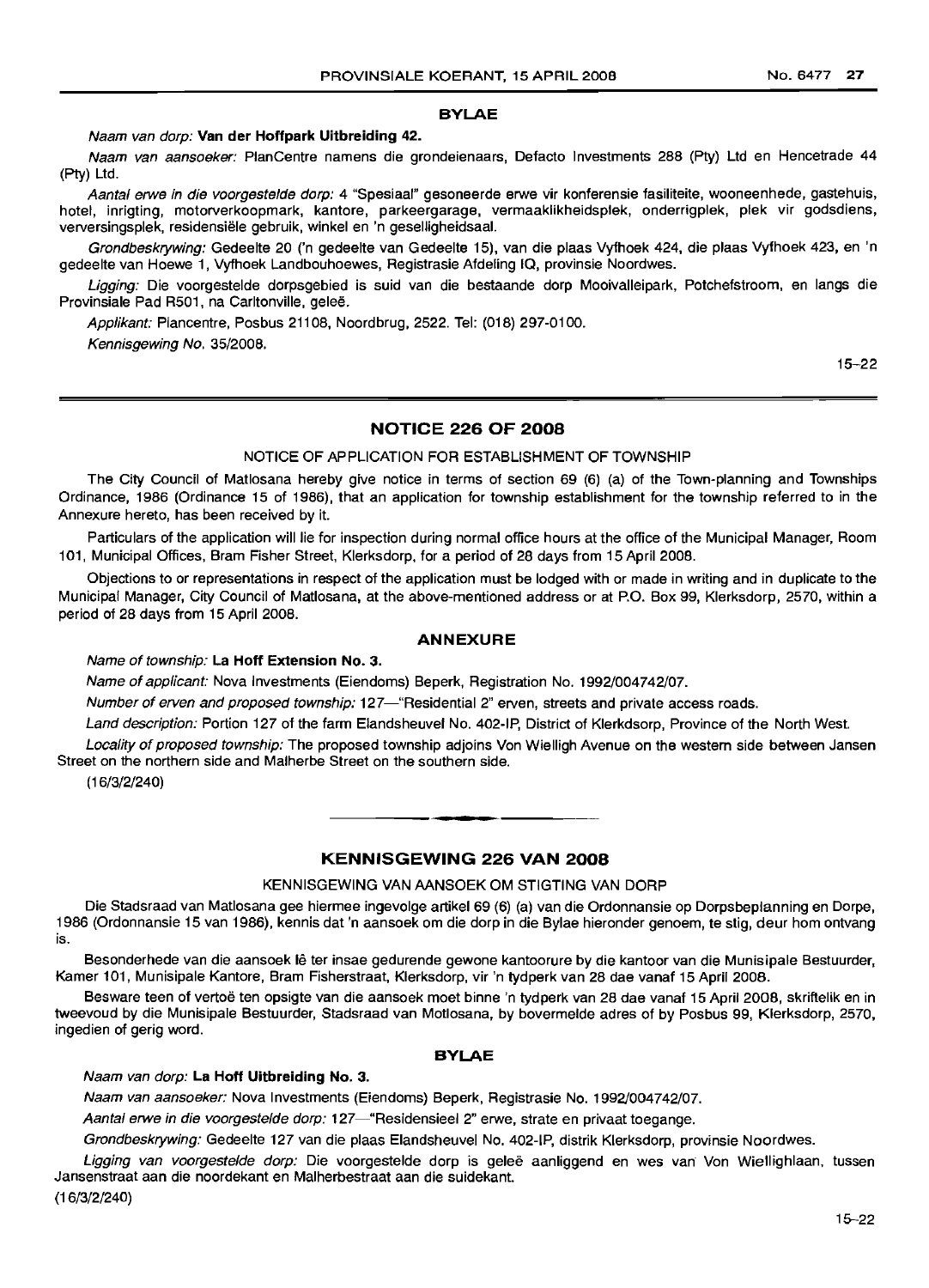#### NOTICE 227 OF 2008

NOTICE OF APPLICATION FOR THE AMENDMENT OF THE TOWN-PLANNING SCHEME IN TERMS OF SECTION 17 OF THE LAND USE PLANNING ORDINANCE, 1985 (ORDINANCE 15 OF 1985)

#### MAFIKENG AMENDMENT SCHEME 7

I, G. W. van Niekerk, the authorised agent of the owner of Erf 818, Mafikeng Extension 8, hereby give notice in terms of section 17 of the Land Use Planning Ordinance, 1985, that I have applied to the Mafikeng Local Municipality for the amendment of the town-planning scheme known as Mafikeng Town-planning Scheme, 1998, by the rezoning of the property described above, situated at 56 Proctor Avenue, Golf View, Mafikeng, from "Residential 6" to "Special" for the development of a guest house with conference and office facilities.

Particulars of the application will lie for inspection during normal office hours at the office of the Municipal Manager, Municipal Offices, Mafikeng, Tel. No. (018) 389-0384, from 15 April 2008.

Objections to or representations in respect of the application must be lodqed with or made in writing to the Municipal Manager at the above address or at Private Bag X63, Mmabatho, 2735, within a period of 28 days from 15 April 2008.

Address of applicant: P.O. Box 7, Lichtenburg, 2740.

## KENNISGEWING 227 VAN 2008

• **• •**

KENNISGEWING VAN AANSOEK OM WYSIGING VAN DORPSBEPLANNINGSKEMA INGEVOLGE ARTIKEL 17 VAN DIE ORDONNANSIE OP DORPSBEPLANNING EN DORPE, 1985 (ORDONNANSIE 15 VAN 1985)

#### MAFIKENG·WYSIGINGSKEMA 7

Ek, G. W. van Niekerk, die gemagtigde agent van die eienaar van Erf 818, Mafikeng Uitbreiding 8, gee hiermee ingevolge artikel 17 van die Ordonnansie op Grondgebruiksbeplanning, 1956, kennis dat ek by die Mafikeng Plaaslike Munisipaliteit aansoek gedoen het om die wysiging van die dorpsbeplanningskema bekend as Mafikeng-dorpsbeplanningskema, 1998, deur die hersonering van die eiendom hierbo beskryf, gelee te Proktorlaan 56, Golf View, Mafikeng, vanaf "Residensieel 6" na "Spesiaal" vir die ontwikkeling van 'n gastehuis met konferensie- en kantoorfasiliteite.

Besonderhede van die aansoek lê ter insae gedurende gewone kantoorure by die kantoor van die Munisipale Bestuurder, Munisipale Kantore, Mafikeng, Tel. No. (018) 389-0384, vir 'n tydperk van 28 dae vanaf 15 April 2008.

Besware teen of vertoë ten opsigte van die aansoek moet binne 'n tydperk van 28 dae vanaf 15 April 2008, skriftelik by of tot die Munisipale Bestuurder by bovermelde adres of by Privaatsak X63, Mmabatho, 2735, ingedien of gerig word.

Adres van applikant: Posbus 7, Lichtenburg, 2740.

15-22

#### NOTICE 228 OF 2008

NOTICE OF LAND DEVELOPMENT AREA APPLICATION

#### PROPOSED TOWNSHIP ESTABLISHMENT ON THE REMAINING EXTENT OF PORTION 25 OF THE FARM WELGEGUND 491 JQ

NOTICE IN TERMS OF REGULATION 21 (8) (c) AND 21 (10) OF THE DEVELOPMENT FACILITATION REGULATIONS IN TERMS OF THE DEVELOPMENT FACILITATION ACT, 1995 (ACT 67 OF 1995) REFERENCE: G021/3/10/10

Midplan & Associates, Town and Regional Planners, being the authorised agent of the registered owner has lodged an application in terms of the Development Facilitation Act, 1995 (Act 67 of 1995) for the establishment of a land development area on the remaining extent of Portion 25 of the farm Welgegund 491 JQ. The land development area is located on the Pelindaba Road (R104) directly north of NECSA (Pelindaba).

The land development will consist of 82 "Residential 3" erven, 144 erven for "Special", 1 erf for "Business 1", 1 erf for "Education", 1 erf for "Institutional (Worship), 1 erf for "Sewage Farm", 8 erven for "Public Open Space", 9 erven for "Private Open Space", 1 erf for a Guard House and streets. The relevant plans and documents are open for inspection at the Designated Officer, North-West Province Development Tribunal, Paul Ramosa Riekert Building, c/o Von Wielligh and Gerrit Maritz Avenue, Dassierand, Potchefstroom and at 23 de Havilland Avenue, Helderkruin, Roodepoort, for a period of 21 days from 15 April 2008 up to and including 12 May 2008.

The application will be considered at a tribunal hearing at the Pelindaba Mission Station off the R511 on 24 July 2008 at 10hOO and a Pre-Hearing Conference will be held at the same venue and time on 17 July 2008.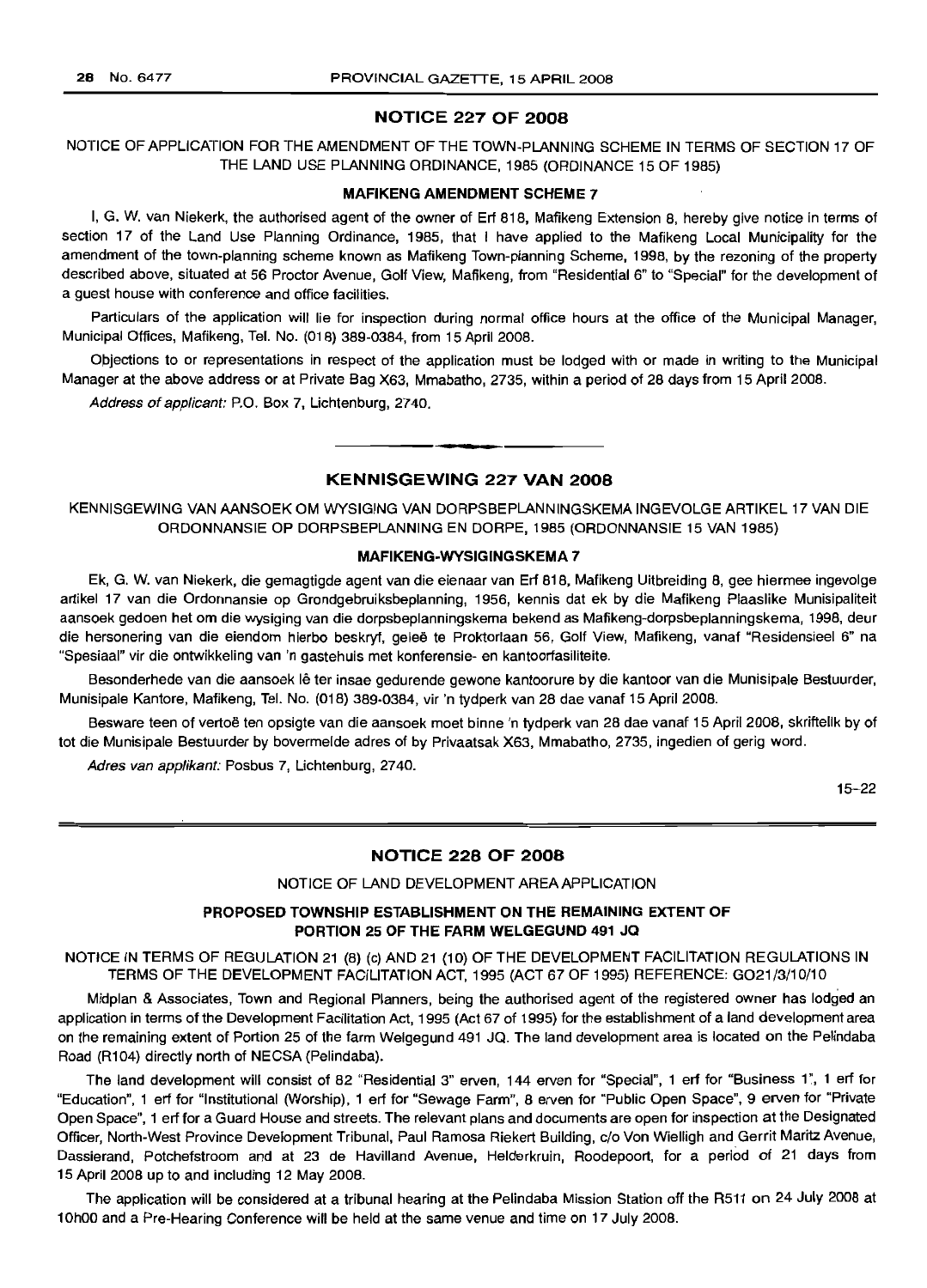Any person having an interest in the application should note:

1. You may within 21 days from the date of the first publication of this notice (15 April 2008), provide the Designated Officer with your written objections or representations; and

2. if your comments constitute an objection to any aspect of the land development application, you must appear before the Tribunal in person or through a representative on the dates mentioned above.

Any written objection or representation must be delivered to the Designated Officer, Paul Ramosa Riekert Building, c/o Von Wielligh and Gerrit Maritz Avenues, Dassierand, Potchefstroom or sent to Private Bag X1213, Potchefstroom, 2520 on or before 12 May 2008. You may contact the Designated Officer on telephone number (018) 297-5011 and facsimile (018) 297-7956.

#### **KENNISGEWING 228 VAN 2008**

**•**

KENNISGEWING VAN AANSOEK OM GRONDONTWIKKELINGSGEBIED

## **VOORGESTELDE DORPSTIGTING OP DIE RESTERENDE GEDEELTE VAN GEDEELTE 25 VAN DIE PLAAS WELGEGUND 491 JQ**

KENNIS INGEVOLGE REGULASIE 21 (8) (c) EN 21 (10) VAN DIE ONTWIKKELlNGSFASILITERINGSREGULASIES INGEVOLGE DIE WET OP ONTWIKKELlNGSFASILITERING, 1995 (WET 67 VAN 1995) VERWYSING: G021/3/10/10

Midplan & Medewerkers, die gevolmagtigde agent van die geregistreerde eienaar het aansoek gedoen ingevolge die Wet op Ontwikkelingsfasilitering, 1995 (Wet 67 van 1995) vir die vestiging van 'n grondontwikkelingsgebied op die resterende gedeelte van Gedeelte 25 van die plaas Welgegund 491 JQ. Die grondontwikkelingsgebied is geleë aan die Pelindabapad (R104), direk noord van NECSA (Pelindaba).

Die grondontwikkelingsgebied sal bestaan uit 82 erwe vir "Residensieel 3", 144 erwe vir "Spesiaal", 1 erf vir "Besigheid 1", 1 erf vir "Opvoedkundig", 1 erf vir "Institusioneel" (Aanbidding), 1 erf vir "Rioolplaas", 1 erf vir 'n waghuis, 8 erwe vir "Publieke Oop Ruimte", 9 erwe vir "Privaat Oop Ruimte" en strate. Die relevante planne en dokumente is oop vir inspeksie by die Aangewese Beampte, Noord-Wes Provinsie Ontwikkelingstribunaal, Paul Ramosa Riekertgebou, h/V Von Wielligh- en Gerrit Maritzlaan, Dassierand, Potchefstroom en te De Havillandlaan 23, Helderkruin, Roodepoort, vir 'n tydperk van 21 dae vanaf 15 April 2008 tot en met 12 Mei 2008.

Die aansoek sal oorweeg word by 'n tribunaalverhoor by die Pelindaba Missiestasie naasliggend aan die R511, op 24 Julie 2008 en 'n Voorverhoor Konferensie sal by dieselfde plek en op dieselfde tyd gehou word op 17 Julie 2008.

Enige persoon wat 'n belang het by die aansoek moet kennis neem dat:

1. U mag binne 21 dae vanaf die eerste datum van hierdie kennisgewing (15 April 2008), die Aangewese beampte voorsien van u skriftelike besware of vertoë; en

2. indien u kommentaar 'n beswaar uitmaak ten opsigte van enige aspek van die aansoek, moet u persoonlik of by wyse van verteenwoordiging voor die Tribunaal verskyn op die datums hierbo genoem.

Enige skriftelike beswaar of vertoë moet aan die Aangewese Beampte oorhandig word by Paul Ramosa Riekertgebou, h/v Von Wielligh- en Gerrit Maritzlaan, Dassierand, Potchefstroom of gestuur word aan Privaatsak X1213, Potchefstroom, 2520, voor of op 12 Mei 2008. U mag dioe Aangewese Beampte kontak by telefoon (018) 297-5011 en faksimilee (018) 297-7956.

15-22

## **LOCAL AUTHORITY NOTICES PLAASLIKE BESTUURSKENNISGEWINGS**

## **LOCAL AUTHORITY NOTICE 132**

## **MOSES KOTANE TOWN-PLANNING SCHEME, 2005**

#### **PROPOSED AMENDMENT SCHEME 5**

The Moses Kotane Local Municipality hereby give notice in terms of section 56 (1) (b) of the Town-planning and Townships Ordinance, 1986 (Ordinance 15 of 1986), for the amendment of the Moses Kotane Town-planning Scheme, 2005, by the rezoning of a part of the Remainder of farm Ledig 909-JQ and part of the Remainder of the farm Frischgewaagd 96-JQ, situated at the intersection of Roads P51-1 and P51-2 (approximately 40 km north-west of Rustenburg Town and about 4 km south of Sun City, in Ledig from "Agriculture" to "Commercial" in order to be used for a Service Station consisting of a convenient shop.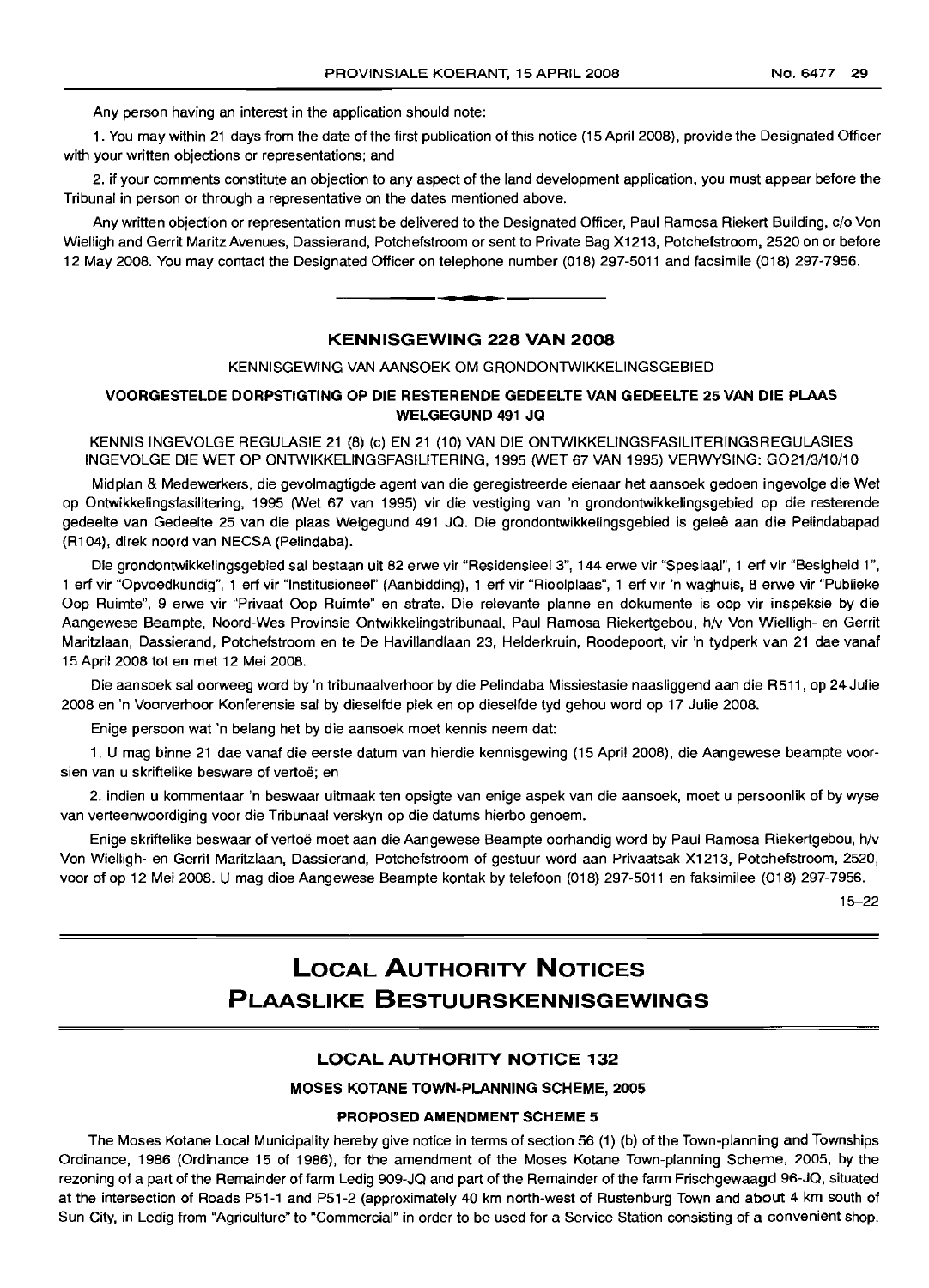Particulars of the application will lie for inspection during normal office hours at the Municipal Offices, Room E1-20, First Floor, Civic Centre, Mogwase, for a period of 28 days from 2 April 2008.

Objections to or representations in respect of the amendment scheme must be lodged with or made in writing to the Municipal Manager at the above address or at Private Bag X1011, Mogwase, 0314, within 28 days from 2 April 2008.

#### G.J. **MOATSHE, Municipal Manager**

## **PLAASLIKE BESTUURSKENNISGEWING 132**

.**-.**

#### **MOSES KOTANE STADSBEPLANNINGSKEMA, 2005**

#### **VOORGESTELDE WYSIGINGSKEMA 5**

Die Moses Kotane Plaaslike Munisipaliteit gee hiermee ingevolge artikel 56 (1) (b) van die Ordonnansie op Dorpsbeplanning en Dorpe, 1986 (Ordonnansie 15 van 1986), kennis dat hy 'n wysiging van die Moses Kotane-dorpsbeplanningskema, 2005, opgestel het deur 'n gedeelte van die Restant van 'n gedeelte van die plaas Ledig 909-JQ en 'n gedeelte van die Restant van die plaas Frischgewaagd 96-JQ, gelee by die interseksie van Paaie P51-1 en P51-2 (ongeveer 40 km noordwes van Rustenburg en ongeveer 4 km suid van Sun City, te hersoneer van "Landbou" na "Toerisme" ten einde dit te gebruik as 'n Vulstasie bestaan uit 'n gerieflikheidswinkel.

Besonderhede van die aansoek lê ter insae gedurende gewone kantoorure by die kantoor van die Munisipale Bestuurder: Kamer E1-20, Eerste Verdieping, Burgersentrum, Mogwase, vir 'n tydperk van 28 dae vanaf 2 April 2008.

Besware teen of vertoe ten opsigte van die skema moet binne 'n tydperk van 28 dae vanaf 2 April 2008 skriftelik by of tot die Munisipale Bestuurder by bogenoemde adres of by Privaatsak X1011, Mogwase, 0314, ingedien of gerig word.

#### G.J. **MOATSHE, Munisipale Bestuurder**

#### **LOCAL AUTHORITY NOTICE 135**

#### **LOCAL MUNICIPALITY OF MADIBENG**

#### **HARTBEESPOORT AMENDMENT SCHEME 209**

Notice is hereby given in terms of section 57 (1) of the Town-planning and Townships Ordinance, 1986 (Ordinance 15 of 1986), that the Local Municipality of Madibeng has approved an amendment scheme being an amendment of the Hartbeespoort Town-planning Scheme, 1993, by the rezoning of Portion 3 of Holding 7, Melodie Agricultural Holdings, from "Agricultural" to "Special" for overnight accommodation and conference facilities and subservient and ancillary purposes.

Map 3 and the scheme clauses of the amendment scheme are filed at the offices of the Local Municipality of Madibeng and are available for inspection at normal office hours.

This amendment is known as Hartbeespoort Amendment Scheme 209 and shall come into operation on the date of publication of this notice.

#### **P. M. MAPULANE, Municipal Manager**

Municipal Offices, Van Velden Street, Brits; P.O. Box 106, Brits, 0250 (Notice No. 27/2008) (Reference No. 15/2/2/3/209 HBPT)

## **LOCAL AUTHORITY NOTICE 136**

**LOCAL MUNICIPALITY OF MADIBENG**

#### **HARTBEESPOORT AMENDMENT SCHEME 278**

Notice is hereby given in terms of section 57 (1) of the Town-planning and Townships Ordinance, 1986 (Ordinance 15 of 1986), that the Local Municipality of Madibeng has approved an amendment scheme being an amendment of the Hartbeespoort Town-planning Scheme, 1993, by the rezoning of Erven 496 and 497, Schoemansville Extension, from "Residential 1" to "Business 2".

Map 3 and the scheme clauses of the amendment scheme are filed at the offices of the Local Municipality of Madibeng and are available for inspection at normal office hours.

This amendment is known as Hartbeespoort Amendment Scheme 278 and shall come into operation on the date of publication of this notice.

**P. M. MAPULANE, Municipal Manager** Municipal Offices, Van Velden Street, Brits; P.O. Box 106, Brits, 0250 (Notice No. 12/2008) (Reference No. 15/2/2/3/278 HBPT)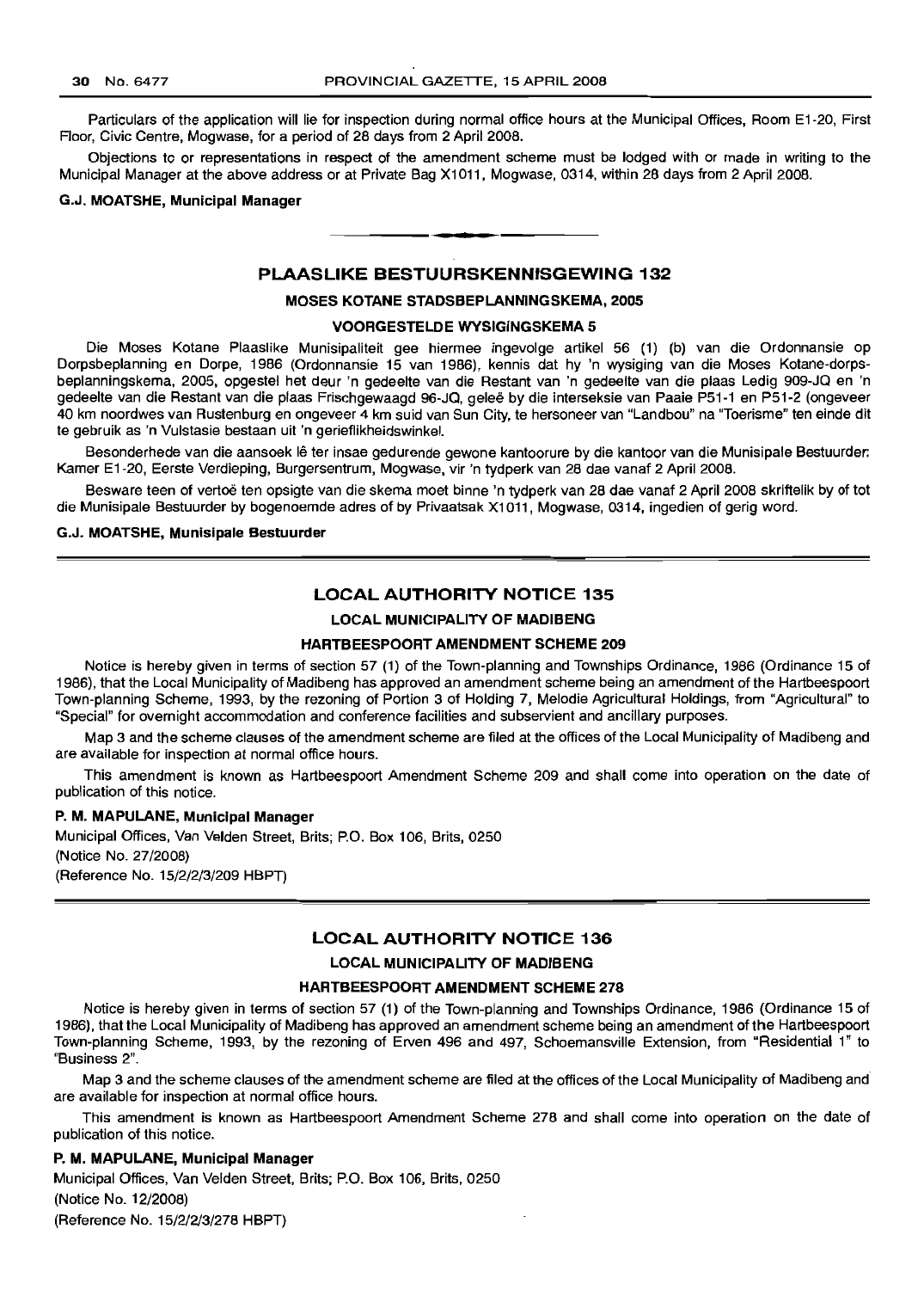#### RUSTENBLIRG AMENDMENT SCHEME 317

Notice is hereby given in terms of the provisions of the provisions of section 57 (1) (a) of the Town-planning and Townships Ordinance, 1986, that the Rustenburg Local Municipality has approved the amendment of the Rustenburg Land Use Management Scheme, 2005, by the rezoning of Unit 8 of Portion 3 of Erf 59, Rustenburg, from "Residential 1" to "Business 1".

Map 3 and scheme clauses of the amendment scheme are filed with the Regional Director: North West Provincial Administration, Private Bag X1213, Potchefstroom, 2520, and the Municipal Manager, Room 620, Municipal Offices, Beyers Naudé Drive, Rustenburg, and are open for inspection at all reasonable times.

This amendment is known as Rustenburg Amendment Scheme 317, restricted to Schedule M and shall come into operation on the date of the publication hereof.

#### Mr A. BOSHOFF, Municipal Manager

Municipal Offices, P.O. Box 16, Rustenburg, 0300 (Notice No. 69/2008)

#### PLAASLIKE BESTUURSKENNISGEWING 137

**•**

#### RUSTENBURG-WYSIGINGSKEMA 317

Kennis geskied hiermee ingevolge die bepalings van artikel 57 (1) (a) van die Ordonnansie op Dorpsbeplanning en Dorpe, 1986, dat die Rustenburg Plaaslike Munisipaliteit die wysiging van die Rustenburg Land Use Management Scheme, 2005, goedgekeur het deur die hersonering van Eenheid 3 van Erf 59, Rustenburg, vanaf "Residensieel 1" na "Besigheid 1".

Kaart 3 en die skemaklousules van die wysigingskema word in bewaring gehou deur die Streekdirekteur: Noordwes Provinsiale Administrasie, Privaatsak X1213, Potchefstroom, 2520, en die Munisipale Bestuurder, Kamer 620, Stadskantore, Beyers Nauderylaan, Rustenburg, en is te aile redelike tye ter insae beskikbaar.

Hierdie wysiging staan bekend as Rustenburg-wysigingskema 317, beperk tot Skedule M en sal in werking tree op die datum van publikasie hiervan.

#### Mm. A. BOSHOFF, Munisipale Bestuurder

Stadskantore, Posbus 16, Rustenburg, 0300 (Kennisgewing No. 69/2008)

## LOCAL AUTHORITY NOTICE 138

#### RUSTENBURG AMENDMENT SCHEME 320

Notice is hereby given in terms of the provisions section 57 (1) (a) of the Town-planning and Townships Ordinance, 1986, that the Rustenburg Local Municipality has approved the amendment of the Rustenburg Land Use Management Scheme, 2005, by the rezoning of the Remaining Extent of Erf 1190, Rustenburg, from "Residential 1" to "Special" for the purposes of offices and medical consulting rooms as well as "Residential 2".

Map 3 and the scheme clauses of the amendment scheme are filed with the Regional Director: North West Provincial Administration, Private Bag X1213, Potchefstroom, 2520, and the Municipal Manager, Room 620, Municipal Offices, Beyers Naudé Drive, Rustenburg, and are open for inspection at all reasonable times.

This amendment is known as Rustenburg Amendment Scheme 320, and shall come into operation on the date of the publication hereof.

#### Mr A. BOSHOFF, Municipal Manager

Municipal Offices, P.O. Box 16, Rustenburg, 0300 (Notice No. 70/2008)

#### PLAASLIKE BESTULIRSKENNISGEWING 138

**•**

#### RUSTENBURG-WYSIGINGSKEMA 320

Kennis geskied hiermee ingevolge die bepalings van artikel 57 (1) (a) van die Ordonnansie op Dorpsbeplanning en Dorpe, 1986, dat die Rustenburg Plaaslike Munisipaliteit die wysiging van die Rustenburg Land Use Management Scheme, 2005, goedgekeur het deur die hersonering van die Resterende Gedeelte van Erf 1190, Rustenburg, vanaf "Residensieel 1" na "Spesiaal" vir die doeleindes van kantore en mediese spreekkamers asook "ResidensieI2".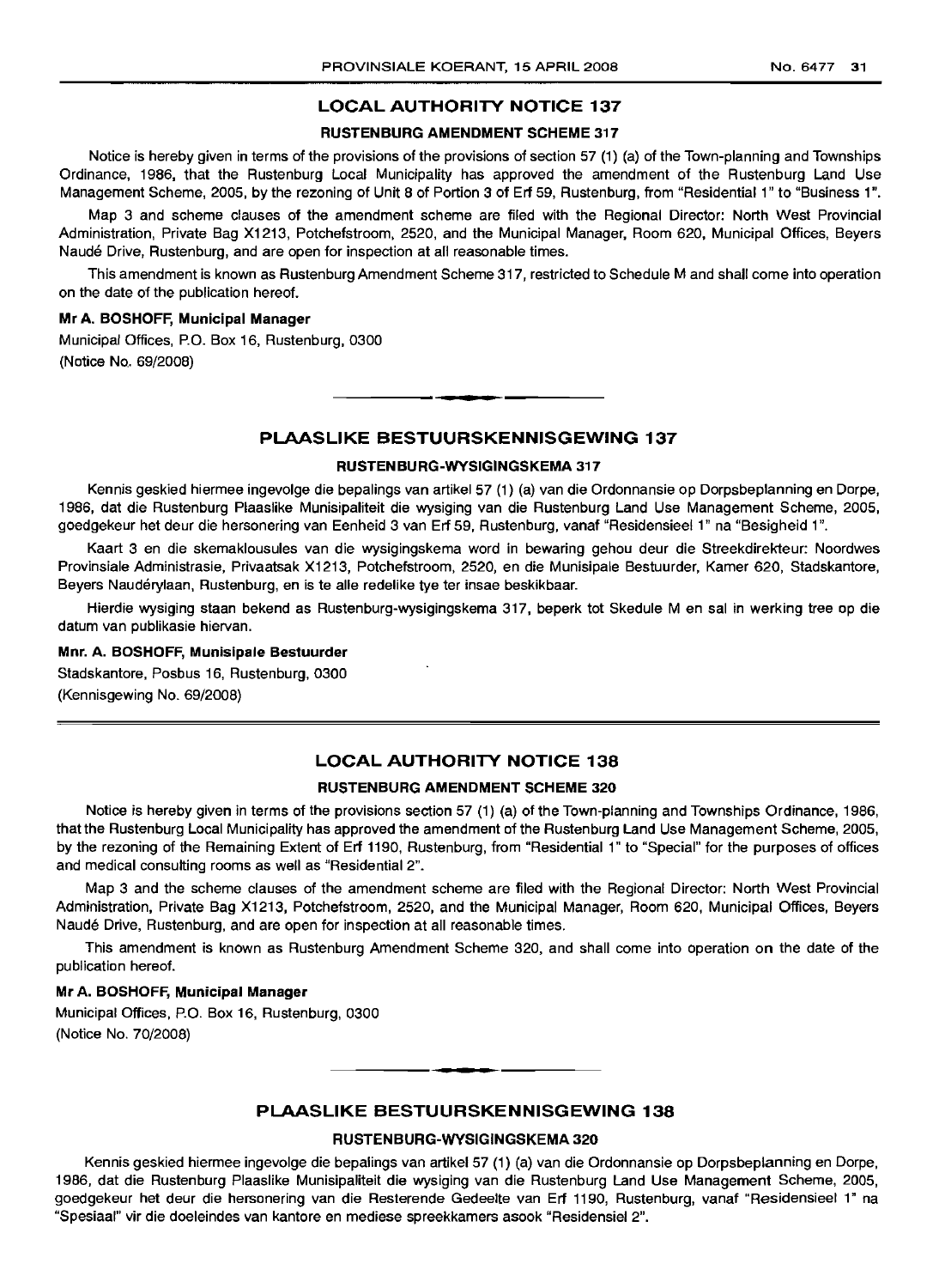Kaart 3 en die skemaklousules van die wysigingskema word in bewaring gehou deur die Streekdirekteur: Noordwes Provinsiale Administrasie, Privaatsak X1213, Potchefstroom, 2520, en die Munisipale Bestuurder, Kamer 620, Stadskantore, Beyers Naude Drive, Rustenburg, en is te aile redelike tye ter insae beskikbaar.

Hierdie wysiging staan bekend as Rustenburg-wysigingskema 320, en sal in werking tree op die datum van publikasie hiervan.

#### Mnr. A. Boshoff, Munisipale Bestuurder

Stadskantore, Posbus 16, Rustenburg, 0300 (Kennisgewing No. 70/2008)

#### LOCAL AUTHORITY NOTICE 139

#### RUSTENBURG AMENDMENT SCHEME 340

Notice is hereby given in terms of section 57 (1) (a) of the Town-planning and Townships Ordinance, 1986, that the Rustenburg Local Municipality has approved the amendment of the Rustenburg Land Use Management Scheme, 2005, by the rezoning of Portion 2 of Erf 1197, Rustenburg, from "Residential 1" to "Residential 2".

Map 3 and the scheme clauses of the amendment scheme are filed with the Regional Director: North West Provincial Administration, Private Bag X1213, Potchefstroom, 2520, and the Municipal Manager, Room 620, Municipal Offices, Beyers Naudé Drive, Rustenburg, and are open for inspection at all reasonable times.

This amendment is known as Rustenburg Amendment Scheme 340, with Annexure 623 and shall come into operation on the date of the publication hereof.

#### Mr A. BOSHOFF, Municipal Manager

Municipal Offices, P.O. Box 16, Rustenburg, 0300 (Notice No. 63/2008)

## PLAASLIKE BESTUURSKENNISGEWING 139

.**- .**

#### RUSTENBURG-WYSIGINGSKEMA 340

Kennis geskied hiermee ingevolge die bepalings van artikel 57 (1) (a) van die Ordonnansie op Dorpsbeplanning en Dorpe, 1986, dat die Rustenburg Plaaslike Munisipaliteit die wysiging van die Rustenburg Land Use Management Scheme, 2005, goedgekeur het deur die hersonering van Gedeelte 2 van Erf 1197, Rustenburg, vanaf "Residensieel 1" na "Residensiel 2".

Kaart 3 en die skemaklousules van die wysigingskema word in bewaring gehou deur die Streekdirekteur: Noordwes Provinsiale Administrasie, Privaatsak X1213, Potchefstroom, 2520, en die Munisipale Bestuurder, Kamer 620, Stadskantore, Beyers Nauderylaan, Rustenburg, en is te aile redelike tye ter insae beskikbaar.

Hierdie wysiging staan bekend as Rustenburg-wysigingskema 340, met Aanhangsel 623 en sal in werking tree op die datum van publikasie hiervan.

### Mnr. A. BOSHOFF, Munisipale Bestuurder

Stadskantore, Posbus 16, Rustenburg, 0300 (Kennisgewing No. 63/2008)

#### LOCAL AUTHORITY NOTICE 140

#### RUSTENBURG AMENDMENT SCHEME 346

Notice is hereby given in terms of section 57 (1) (a) of the Town-planning and Townships Ordinance, 1986, that the Rustenburg Local Municipality has approved the amendment of the Rustenburg Land Use Management Scheme, 2005, by the rezoning of Portion 2 of Erf 664, Rustenburg, from "Residential 1" to "Residential 1" with a density of 25 units per hectare.

Map 3 and the scheme clauses of the amendment scheme are filed with the Regional Director, North West Provincial Administration, Private Bag X1213, Potchefstroom, 2520, and the Municipal Manager, Room 620, Municipal Offices, Beyers Naudé Drive, Rustenburg, and are open for inspection at all reasonable times.

This amendment is known as Rustenburg Amendment Scheme 346, with Annexure 629 and shall come into operation on the date of the publication hereof.

#### Mr A. BOSHOFF, Municipal Manager

Municipal Offices, P.O. Box 16, Rustenburg, 0300 (Notice No. 71/2008)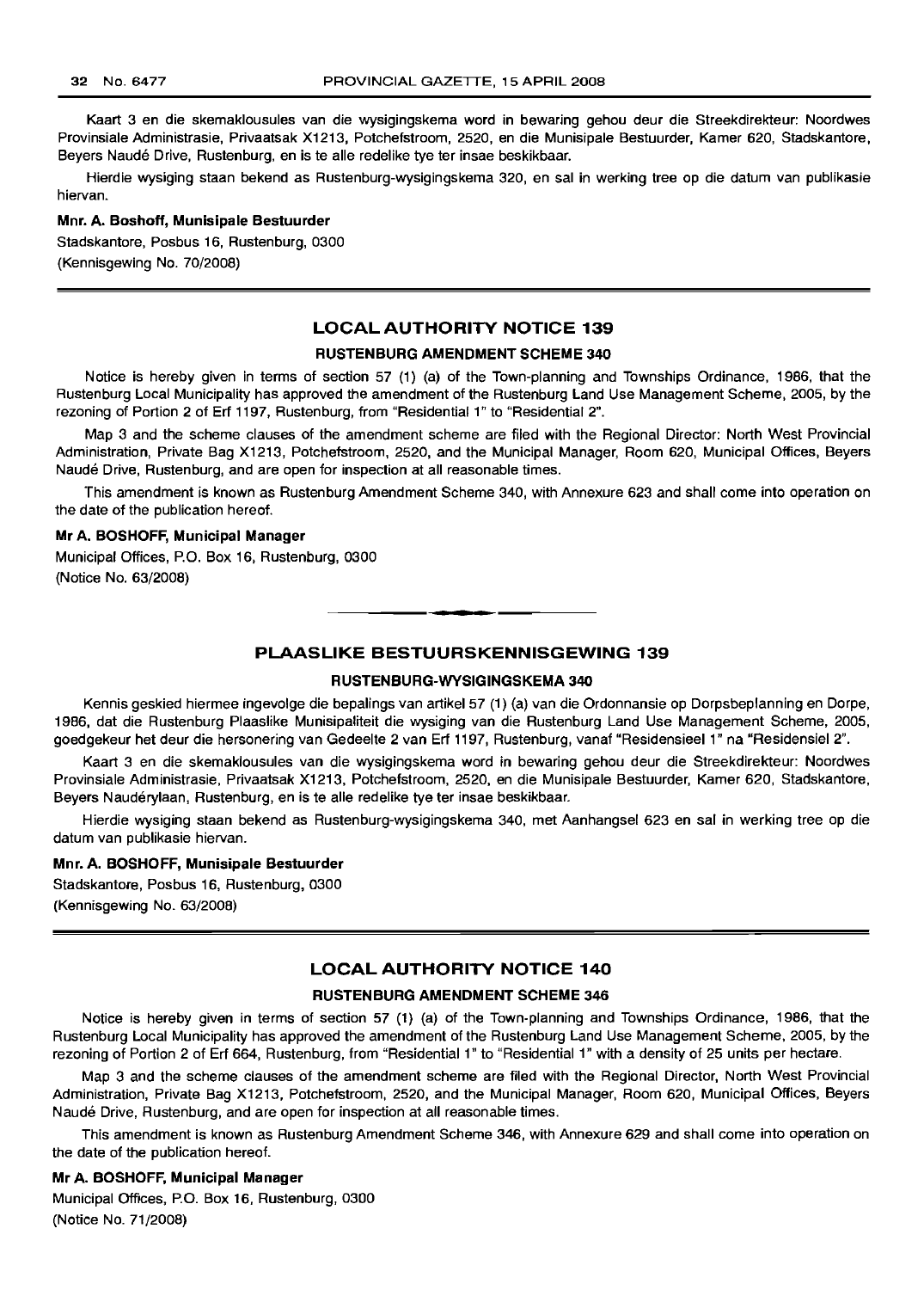## PLAASLIKE BESTUURSKENNISGEWING 140

#### RUSTENBURG-WYSIGINGSKEMA 346

Kennis geskied hiermee ingevolge die bepalings van artikel 57 (1) (a) van die Ordonnansie op Dorpsbeplanning en Dorpe, 1986, dat die Rustenburg Plaaslike Munisipaliteit die wysiging van die Rustenburg Land Use Management Scheme, 2005, goedgekeur het deur die hersonering van Gedeelte 2 van Erf 664, Rustenburg, vanaf "Residensieel 1" na "Residensiel 1" met 'n digtheid van 25 eenhede per hektaar.

Kaart 3 en die skemaklousules van die wysigingskema word in bewaring gehou deur die Streekdirekteur, Noordwes Provinsiale Administrasie, Privaatsak X1213, Potchefstroom, 2520, en die Munisipale Bestuurder, Kamer 620, Stadskantore, Beyers Nauderylaan, Rustenburg, en is te aile redelike tye ter insae beskikbaar.

Hierdie wysiging staan bekend as Rustenburg-wysigingskema 346, met Aanhangsel 629 en sal in werking tree op die datum van publikasie hiervan.

#### Mnr. A. BOSHOFF, Munisipale Bestuurder

Stadskantore, Posbus 16, Rustenburg, 0300 (Kennisgewing No. 71/2008)

## LOCAL AUTHORITY NOTICE 141

#### RUSTENBURG AMENDMENT SCHEME 347

Notice is hereby given in terms of section 57 (1) (a) of the Town-planning and Townships Ordinance, 1986, that the Rustenburg Local Municipality has approved the amendment of the Rustenburg Land Use Management Scheme, 2005, by the rezoning of the Remaining Extent of Portion 1 of Erf 1160, Rustenburg, from "Residential 1" to "Business 1".

Map 3 and the scheme clauses of the amendment scheme are filed with the Regional Director: North West Provincial Administration, Private Bag X1213, Potchefstroom, 2520, and the Municipal Manager, Room 620, Municipal Offices, Beyers Naude Drive, Rustenburg, and are open for inspection at all reasonable times.

This amendment is known as Rustenburg Amendment Scheme 347, restricted to Schedule M and shall come into operation on the date of the publication hereof.

#### Mr A. BOSHOFF, Municipal Manager

Municipal Offices, P.O. Box 16, Rustenburg, 0300 (Notice No. 68/2008)

#### PLAASLIKE BESTUURSKENNISGEWING 141

.**-.**

#### RUSTENBURG-WYSIGINGSKEMA 347

Kennis geskied hiermee ingevolge die bepalings van artikel 57 (1) (a) van die Ordonnansie op Dorpsbeplanning en Dorpe, 1986, dat die Rustenburg Plaaslike Munisipaliteit die wysiging van die Rustenburg Land Use Management Scheme, 2005, goedgekeur het deur die hersonering van die Resterende Gedeelte van Gedeelte 1 van Erf 1160, Rustenburg, vanaf "Residensieel 1" na "Besigheid 1".

Kaart 3 en die skemaklousules van die wysigingskema word in bewaring gehou deur die Streekdirekteur: Noordwes Provinsiale Administrasie, Privaatsak X1213, Potchefstroom, 2520, en die Munisipale Bestuurder, Kamer 620, Stadskantore, Beyers Nauderylaan, Rustenburg, en is te aile redelike tye ter insae beskikbaar.

Hierdie wysiging staan bekend as Rustenburg-wysigingskema 347, beperk tot Skedule M en sal in werking tree op die datum van publikasie hiervan.

#### Mnr. A. BOSHOFF, Munisipale Bestuurder

Stadskantore, Posbus 16, Rustenburg, 0300 (Kennisgewing No. 68/2008)

## LOCAL AUTHORITY NOTICE 142

#### RUSTENBURG AMENDMENT SCHEME 354

Notice is hereby given in terms of section 57 (1) (a) of the Town-planning and Townships Ordinance, 1986, that the Rustenburg Local Municipality has approved the amendment of the Rustenburg Land Use Management Scheme, 2005, by the rezoning of Portion 4 and the Remaining Extent of Erf 826, Rustenburg, from "Residential 1" to "Residential 2".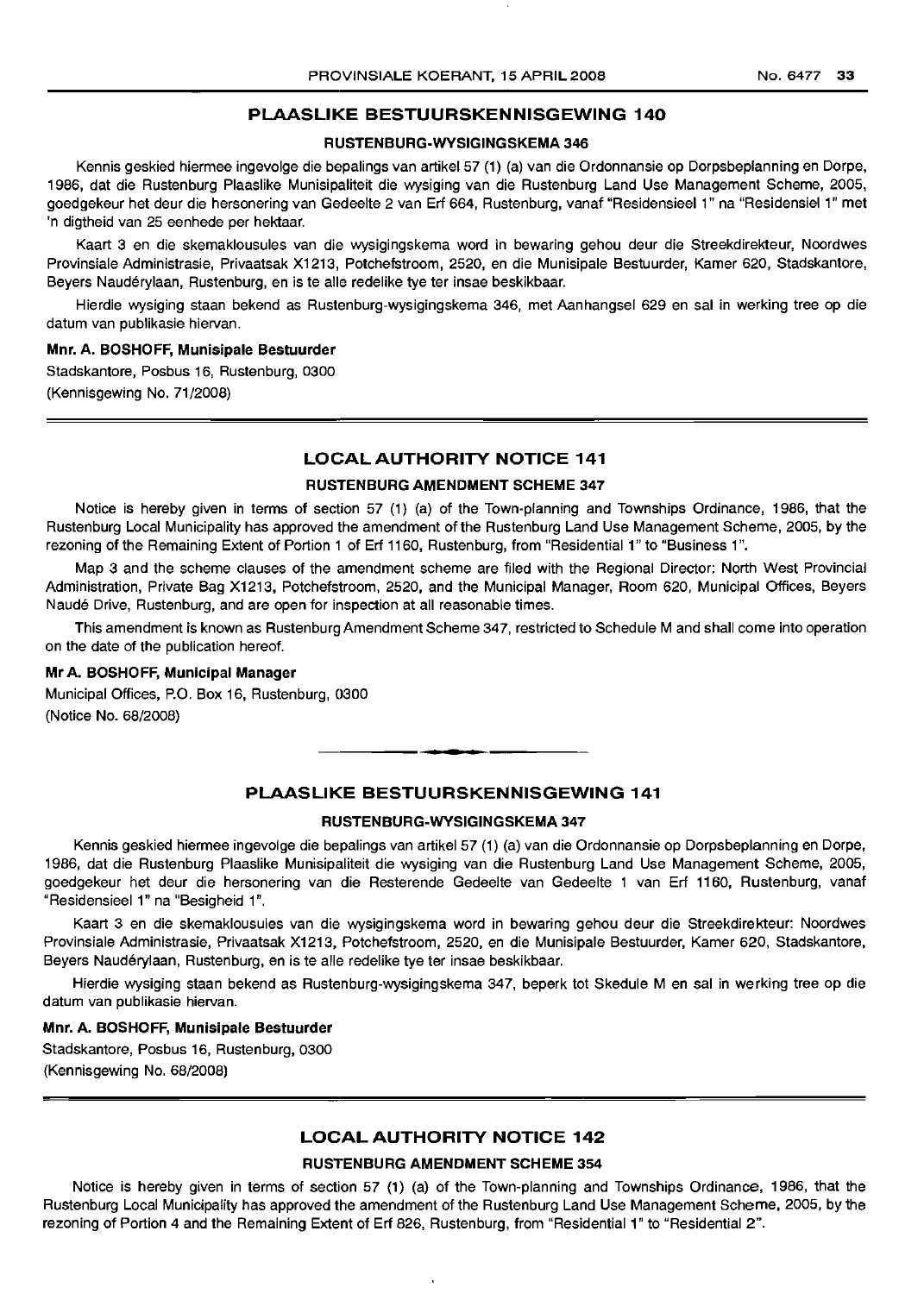Map 3 and the scheme clauses of the amendment scheme are filed with the Regional Director, North West Provincial Administration, Private Bag X1213, Potchefstroom, 2520, and the Municipal Manager, Room 620, Municipal Offices, Beyers Naudé Drive, Rustenburg, and are open for inspection at all reasonable times.

This amendment is known as Rustenburg Amendment Scheme 354, with Annexure 637 and shall come into operation on the date of the publication hereof.

#### Mr A. BOSHOFF, Municipal Manager

Municipal Offices, P.O. Box 16, Rustenburg, 0300 (Notice No. 64/2008)

#### PLAASLIKE BESTUURSKENNISGEWING 142

**.-**

#### RUSTENBURG-WVSIGINGSKEMA 354

Kennis geskied hiermee ingevolge die bepalings van artikel 57 (1) (a) van die Ordonnansie op Dorpsbeplanning en Dorpe, 1986, dat die Rustenburg Plaaslike Munisipaliteit die wysiging van die Rustenburg Land Use Management Scheme, 2005, goedgekeur het deur die hersonering van Gedeelte 4 en die Resterende Gedeelte van Erf 826, Rustenburg, vanaf "Residensieel 1" na "Residensiel 2".

Kaart 3 en die skemaklousules van die wysigingskema word in bewaring gehou deur die Streekdirekteur, Noordwes Provinsiale Administrasie, Privaatsak X1213, Potchefstroom, 2520, en die Munisipale Bestuurder, Kamer 620, Stadskantore, Beyers Nauderylaan, Rustenburg, en is te aile redelike tye ter insae beskikbaar.

Hierdie wysiging staan bekend as Rustenburg-wysigingskema 354, met Aanhangsel 637 en sal in werking tree op die datum van publikasie hiervan.

#### Mnr. A. BOSHOFF, Munisipale Bestuurder

Stadskantore, Posbus 16, Rustenburg, 0300 (Kennisgewing No. 64/2008)

## LOCAL AUTHORITY NOTICE 143

#### RUSTENBURG AMENDMENT SCHEME 356

Notice is hereby given in terms of the provisions of section 57 (1) (a) of the Town-planning and Townships Ordinance, 1986, that the Rustenburg Local Municipality has approved the amendment of the Rustenburg Land Use Management Scheme, 2005, by the rezoning of Portion 5 (a portion of Portion 4) of Erf 1164, Rustenburg, from "Residential 1" to "Special" for the purposes of offices and medical consulting rooms.

Map 3 and the scheme clauses of the amendment scheme are filed with the Regional Director, North West Provincial Administration, Private Bag X1213, Potchefstroom, 2520, and the Municipal Manager, Room 620, Municipal Offices, Beyers Naude Drive, Rustenburg, and are open for inspection at all reasonable times.

This amendment is known as Rustenburg Amendment Scheme 356, with Annexure 639 and shall come into operation on the date of the publication hereof.

#### Mr A. BOSHOFF, Municipal Manager

Municipal Offices, P.O. Box 16, Rustenburg, 0300 (Notice No. 66/2008)

## PLAASLIKE BESTUURSKENNISGEWING 143

.**-.**

#### RUSTENBLlRG-WVSIGINGSKEMA 356

Kennis geskied hiermee ingevolge die bepalings van artikel 57 (1) (a) van die Ordonnansie op Dorpsbeplanning en Dorpe, 1986, dat die Rustenburg Plaaslike Munisipaliteit die wysiging van die Rustenburg Land Use Management Scheme, 2005, goedgekeur het deur die hersonering van Gedeelte 5 ('n gedeelte van Gedeelte 4) van Erf 1164, Rustenburg, vanaf "Residensieel 1" na "Spesiaal" vir die doeleindes van kantore en mediese spreekkamers.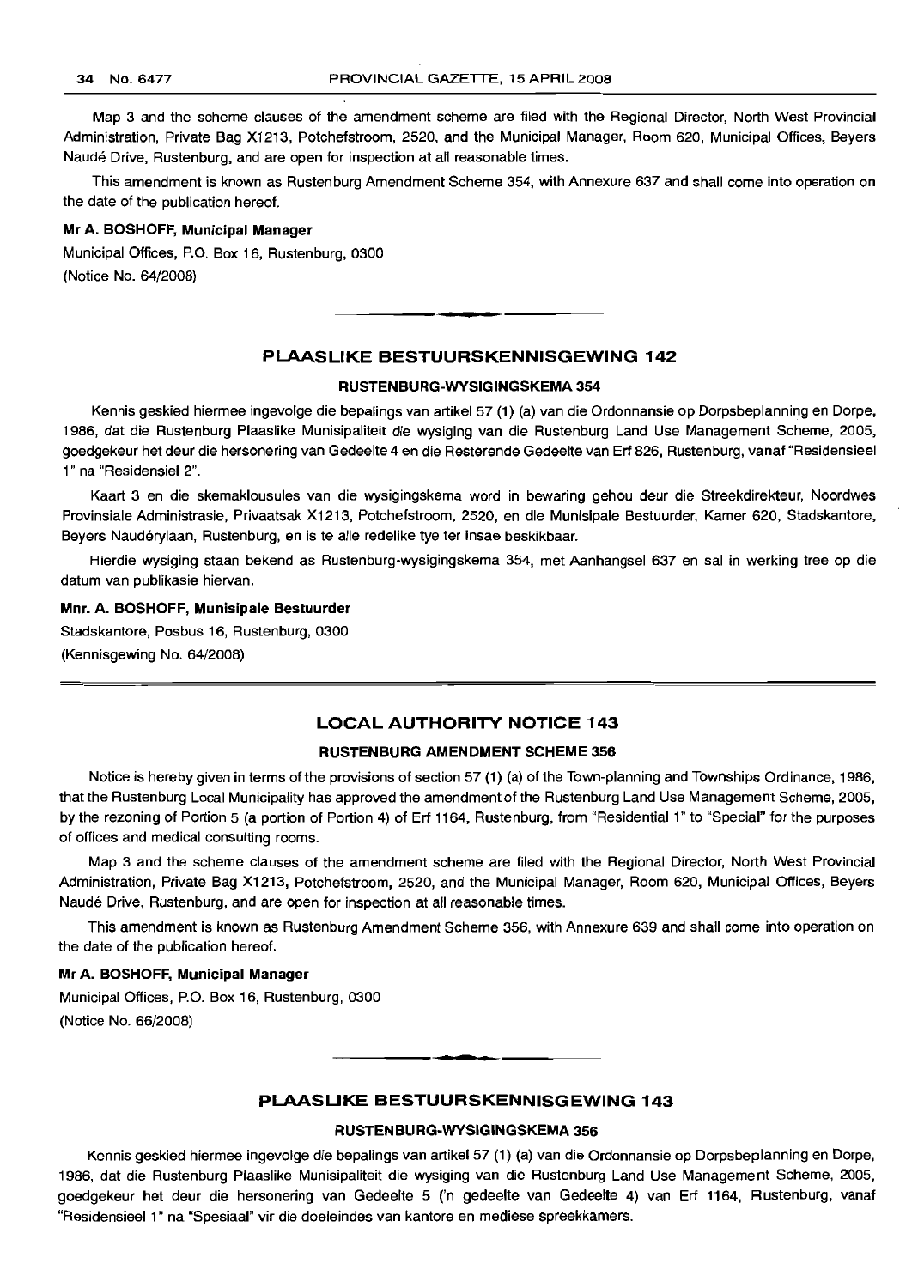Kaart 3 en die skemaklousules van die wysigingskema word in bewaring gehou deur die Streekdirekteur, Noordwes Provinsiale Administrasie, Privaatsak X1213, Potchefstroom, 2520, en die Munisipale Bestuurder, Kamer 620, Stadskantore, Beyers Naude Drive, Rustenburg, en is te aile redelike tye ter insae beskikbaar.

Hierdie wysiging staan bekend as Rustenburg-wysigingskema 356, met Aanhangsel 639 en sal in werking tree op die datum van publikasie hiervan.

#### Mnr. A. BOSHOFF, Munisipale Bestuurder

Stadskantore, Posbus 16, Rustenburg, 0300 (Kennisgewing No. 66/2008)

## LOCAL AUTHORITY NOTICE 144

#### RUSTENBURG AMENDMENT SCHEME 361

Notice is hereby given in terms of the provisions of section 57 (1) (a) of the Town-planning and Townships Ordinance, 1986, that the Rustenburg Local Municipality has approved the amendment of the Rustenburg Land Use Management Scheme, 2005, by the rezoning of Portion 2 (a portion of Portion 1) of Ert 1193, Rustenburg, from "Residential 1" to "Special" for the purposes of offices, a service enterprise and medical consulting rooms.

Map 3 and the scheme clauses of the amendment scheme are filed with the Regional Director, North West Provincial Administration, Private Bag X1213, Potchefstroom, 2520, and the Municipal Manager, Room 620, Municipal Offices, Beyers Naude Drive, Rustenburg, and are open for inspection at all reasonable times.

This amendment is known as Rustenburg Amendment Scheme 361, and shall come into operation on the date of publication hereof.

#### Mr A. BOSHOFF, Municipal Manager

Municipal Offices, P.O. Box 16, Rustenburg, 0300 (Notice No. 67/2008)

## PLAASLIKE BESTUURSKENNISGEWING 144

I **• I**

#### RUSTENBURG-WYSIGINGSKEMA 361

Kennis geskied hiermee ingevolge die bepalings van artikel 57 (1) (a) van die Ordonnansie op Dorpsbeplanning en Dorpe, 1986, dat die Rustenburg Plaaslike Munisipaliteit die wysiging van die Rustenburg Land Use Management Scheme, 2005, goedgekeur het deur die hersonering van Gedeelte 2 ('n gedeelte van Gedeelte 1) van Erf 1193, Rustenburg, vanaf "Residensieel 1" na "Spesiaal" vir die doeleindes van kantore, 'n diensbedryf en mediese spreekkamers.

Kaart 3 en die skemaklousules van die wysigingskema word in bewaring gehou deur die Streekdirekteur, Noordwes Provinsiale Administrasie, Privaatsak X1213, Potchefstroom, 2520, en die Munisipale Bestuurder, Kamer 620, Stadskantore, Beyers Naude Drive, Rustenburg, en is te aile redelike tye ter insae beskikbaar.

Hierdie wysiging staan bekend as Rustenburg-wysigingskema 361, en sal in werking tree op die datum van publikasie hiervan.

#### Mnr. A. BOSHOFF, Munisipale Bestuurder

Stadskantore, Posbus 16, Rustenburg, 0300 (Kennisgewing No. 67/2008)

## LOCAL AUTHORITY NOTICE 145

#### RUSTENBURG AMENDMENT SCHEME 367

Notice is hereby given in terms of the provisions of section 57 (1) (a) of the Town-planning and Townships Ordinance, 1986, that the Rustenburg Local Municipality has approved the amendment of the Rustenburg Land Use Management Scheme, 2005, by the rezoning of the consolidated ert of the Remaining Extent of Portion 3 of Ert 754 and the Remaining Extent of Ert 754, Rustenburg, from "Residential 1" to "Residential 2".

Map 3 and the scheme clauses of the amendment scheme are filed with the Regional Director, North West Provincial Administration, Private Bag X1213, Potchefstroom, 2520, and the Municipal Manager, Room 620, Municipal Offices, Beyers Naudé Drive, Rustenburg, and are open for inspection at all reasonable times.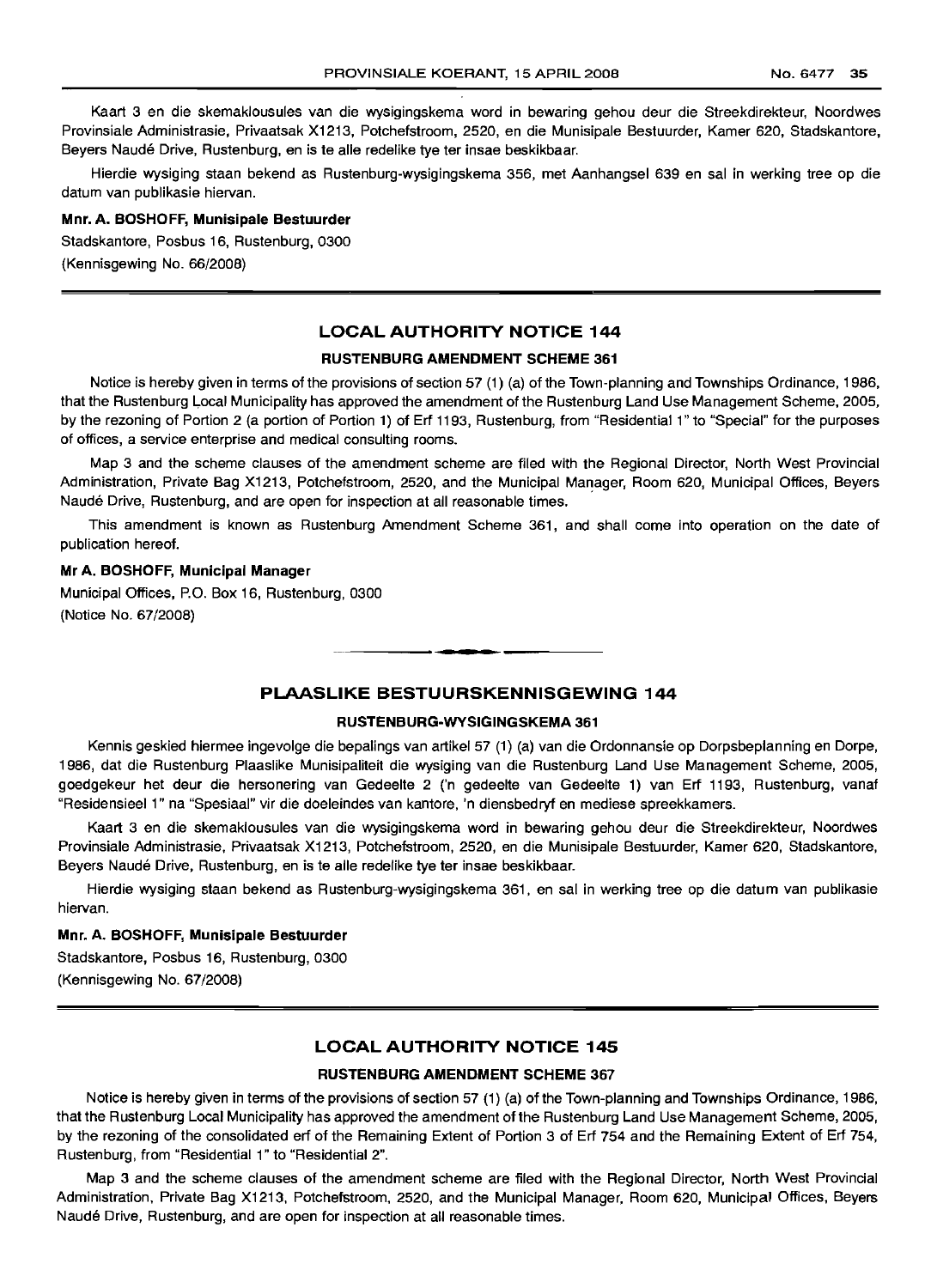This amendment is known as Rustenburg Amendment Scheme 367, and shall come into operation on the date of the publication hereof.

#### Mr A. BOSHOFF, Municipal Manager

Municipal Offices, P.O. Box 16, Rustenburg, 0300 (Notice No. 65/2008)

### PLAASLIKE BESTUURSKENNISGEWING 145

**• •**

#### RUSTENBURG-WYSIGINGSKEMA 367

Kennis geskied hiermee ingevolge die bepalings van artikel 57 (1) (a) van die Ordonnansie op Dorpsbeplanning en Dorpe, 1986, dat die Rustenburg Plaaslike Munisipaliteit die wysiging van die Rustenburg Land Use Management Scheme, 2005, goedgekeur het deur die hersonering van die gekonsolideerde erf van die Resterende Gedeelte van Gedeelte 3 van Erf 754 en die Resterende Gedeelte van Erf 754, Rustenburg, vanaf "Residensieel 1" na "Residensieel 2".

Kaart 3 en die skemaklousules van die wysigingskema word in bewaring gehou deur die Streekdirekteur, Noordwes Provinsiale Administrasie, Privaatsak X1213, Potchefstroom, 2520,en die Munisipale Bestuurder, Kamer 620, Stadskantore, Beyers Naude Drive, Rustenburg, en is te aile redelike tye ter insae beskikbaar.

Hierdie wysiging staan bekend as Rustenburg-wysigingskema 367, en sal in werking tree op die datum van publikasie hiervan.

#### Mm. A. BOSHOFF, Munisipale Bestuurder

Stadskantore, Posbus 16, Rustenburg, 0300 (Kennisgewing No. 65/2008)

#### LOCAL AUTHORITY NOTICE 146

#### MAQUASSI HILLS LOCAL MUNICIPALITY

#### APPROVAL OF AMENDMENT OF TOWN-PLANNING SCHEME

Notice is hereby given in terms of section 57 (1) of the Town-planning and Townships Ordinance, 1986, that the Maquassi Hills Local Municipality has approved the amendment of the Maquassi Hills Land Use Management Scheme, 2007, by the rezoning of Erf 478, Wolmaransstad from "Residential 1" to "'Residential 2" [twenty (20) dwelling units], with the inclusion of a conference facility.

Map 3 and the scheme clauses of the amendment scheme are filed with the Municipal Manager, Maquassi Hills Local Municipality Kruger Street, Wolmaransstad and the Acting Manager, North West Provincial Administration, Department of Developmental Local Government and Housing, Potchefstroom and are open for inspection at all reasonable times.

This amendment is known as Maquassi Hills Amendment Scheme 9, and shall come into operation on the date of publication of this notice.

#### E. T MOTSEME, Municipal Manager

Maquassi Hills Local Municipality (15 April 2008) (Notice No. 2/1066)

## PLAASLIKE BESTUURSKENNISGEWING 146

.**- .**

#### MAQUASSI HILLS PLAASLIKE MUNISIPALITEIT

#### GOEDKEURING VAN WYSIGING VAN DORPSBEPLANNINGSKEMA

Hierby word ooreenkomstig die bepalings van artikel 57 (1) van die Ordonnansie op Dorpsbeplanning en Dorpe, 1986, bekendgemaak die Maquassi Hills Plaaslike Munisipaliteit goedgekeur het dat die Maquassi Hills Land Use Management Scheme, 2007, gewysig word deur die hersonering van Erf 478, Wolmaransstad vanaf "Residensieel 1" na "ResidensieeI2" [twintig (20) wooneenhede], met die insutiing van 'n konferensie fasiliteit.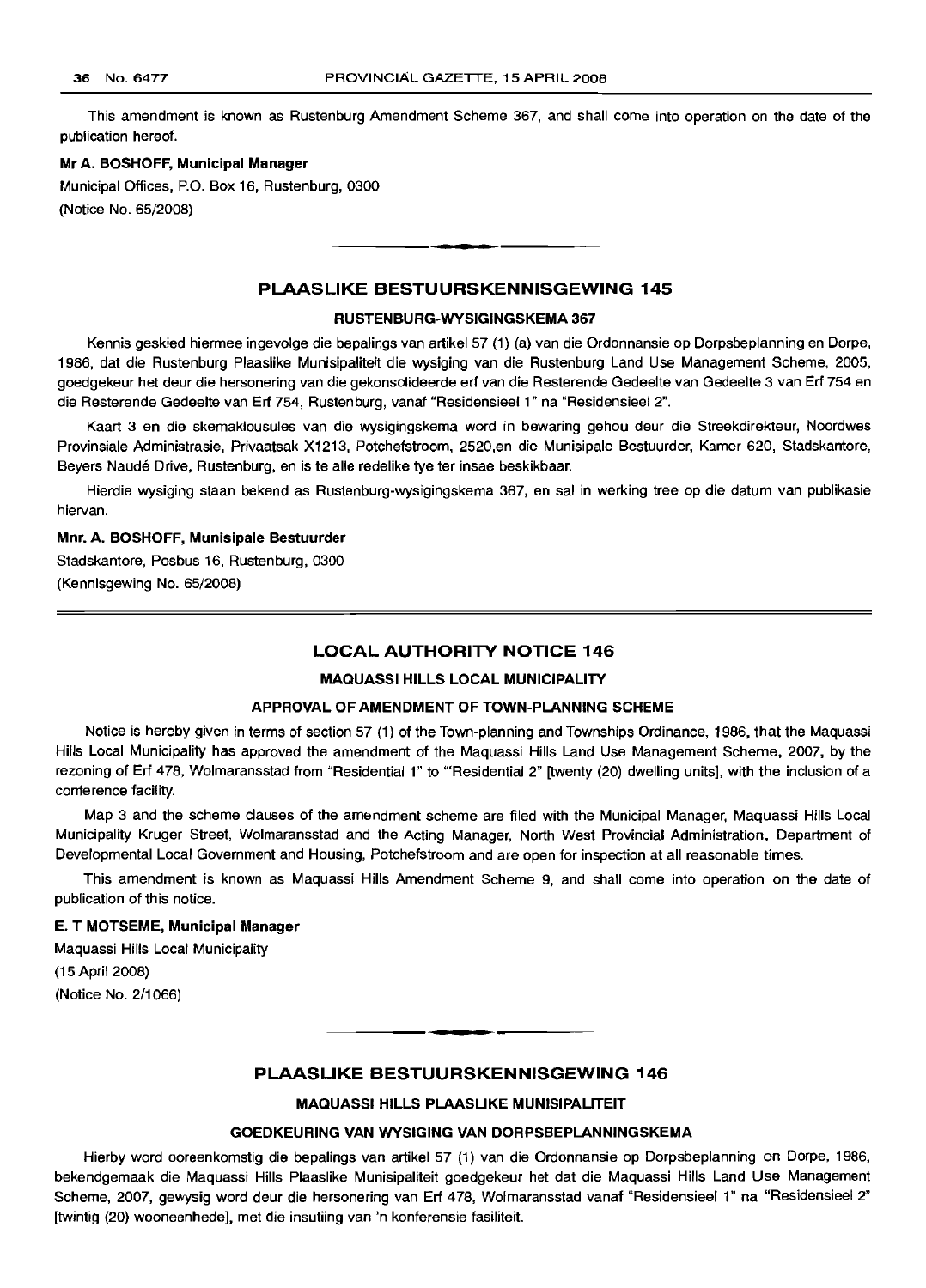Kaart 3 en die skemaklousules van die wysigingskema word in bewaring gehou deur die Munisipale Bestuurder, Maquassi Hills Plaaslike Munisipaliteit, Krugerstraat, Wolmaransstad en die Waarnemende Bestuurder, Noordwes Provinsiale Administrasie, Departement Olntwikkelende Plaaslike Regering en Behuising, Potchefstroom vir inspeksie te aile redelike tye.

Hierdie wysiging staan bekend as Maquassi-wysigingskema 9, en tree in werking op datum van publikasie van hierdie kennisgewing.

## E **T MOTSEME, Munisipale Bestuurder** Maquasi Hills Plaaslike Munisipaliteit (15 April 2008) (Kennisgewing No. 2/1066)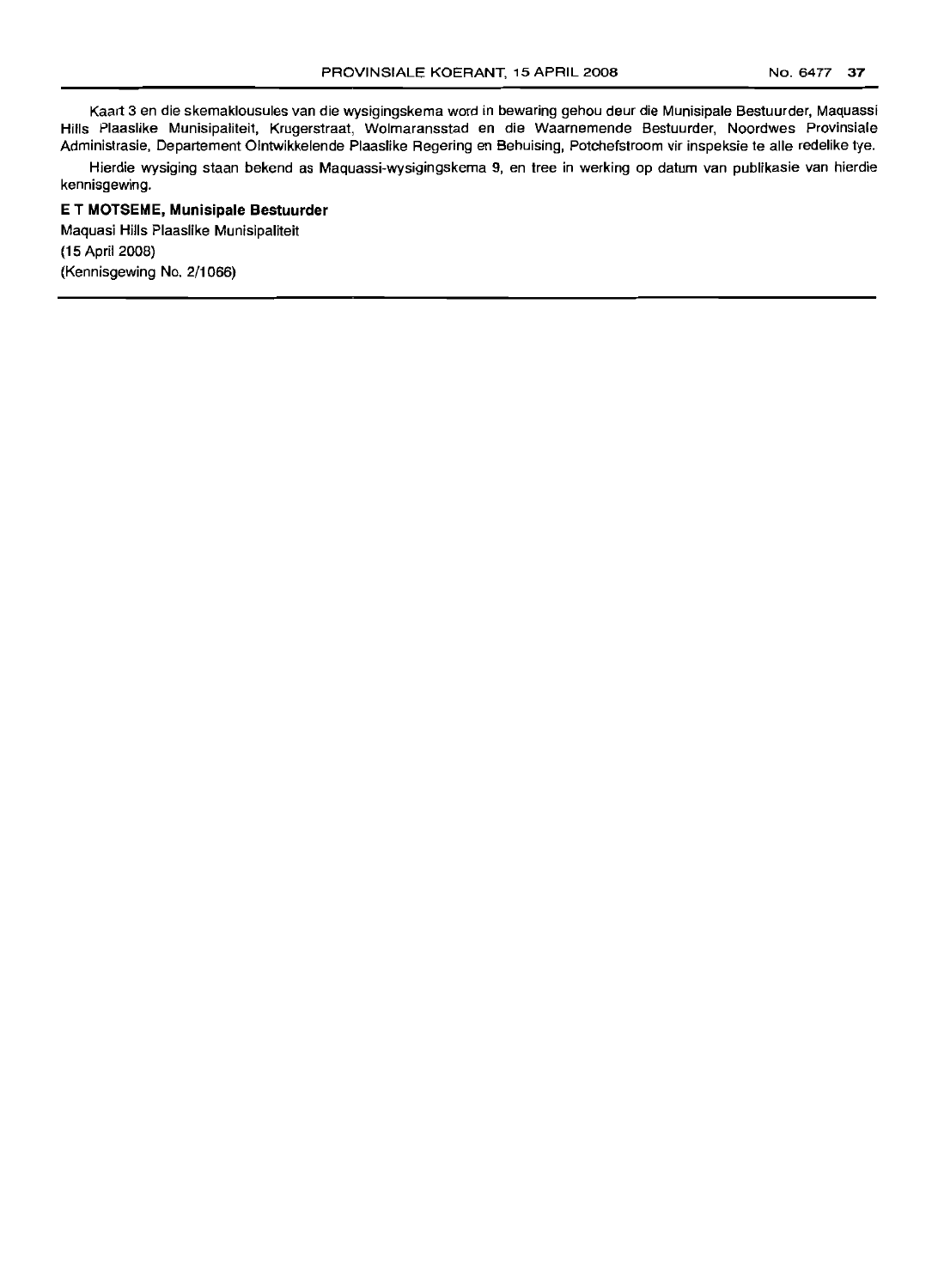## LOCAL MUNICIPALITYOF MADIBENG

## DECLARATION AS APPROVED TOWNSHIP

In terms of Section 103 of the Town Planning and Township Ordinance, 1986 (Ordinance 15 of 1986), the Local Municipality of Madibeng hereby declares Schoemansville Extention 7 to be an approved township, subject to the conditions set out in the Schedule hereto.

## CONDITIONS OF ESTABLISHMENT

## TOWNSHIP: SCHOEMANSVILLE EXTENSION 7

STATEMENT OF CONDITIONS UNDER WHICH THE APPLICATION MADE BY DIE NEDERDUITSCH HERVORMDE KERK VAN AFRIKA GEMEENTE SCHOEMANSDAL (HEREINAFTER REFERRED TO AS THE TOWNSHIP APPLICANT), ACCORDING TO THE PROVISIONS OF CHAPTER IV OF THE TOWN PLANNING AND TOWNSHIPS ORDINANCE, 1986, (ORDINANCE 15 OF 1986)FOR PERMISSION TO ESTABLISH A TOWNSHIP ON PORTION 80 OF THE FARM HARTBEESPOORT, 482 REGISTRATION DIVISION J.Q., NORTH WEST PROVINCE, HAS BEEN GRANTED

1. CONDITIONS TO BE COMPLIED WITH PRIOR TO THE DECLARATION OF THE TOWNSHIP AS AN APPROVED TOWNSHIP

## 1.1 CANCELLATION OF EXISTING CONDITIONS OF TITLE

- (a) The applicant shall at his own expense cause the following conditions, A (i), A (ii), B (i), B (ii) in deed of transfer number 132673/97,to be cancelled or the township area to be freed therefore.
- (b) The applicant shall at his own expense cause a servitude of right of way to be registered over the adjacent portion for the Remainder of Portion 42 of the farm Hartbeespoort 482-JQ, in favour of all erven in the township.

## 1.2 MINERAL RIGHTS

All rights to mineral shall be reserved by the applicant.

## 1.3 PROVISIONS AND INSTALLATION OF SERVICES

The applicant shall make the necessary arrangements with the local authority for the provision and installation of water, electricity, sanitation and refuse removal as well as roads and storm water drainage in and for the township, for which purpose a mutually acceptable services agreement between the local authority and the applicant shall be concluded.

## 1.4 GENERAL

- a) The applicant shall satisfy the local authority that
	- i) the relevant amendment scheme in terms of section 125 of the Town-Planning and Townships Ordinance, 1986 is in order and can be published simultaneously with the declaration of the township as an approved township;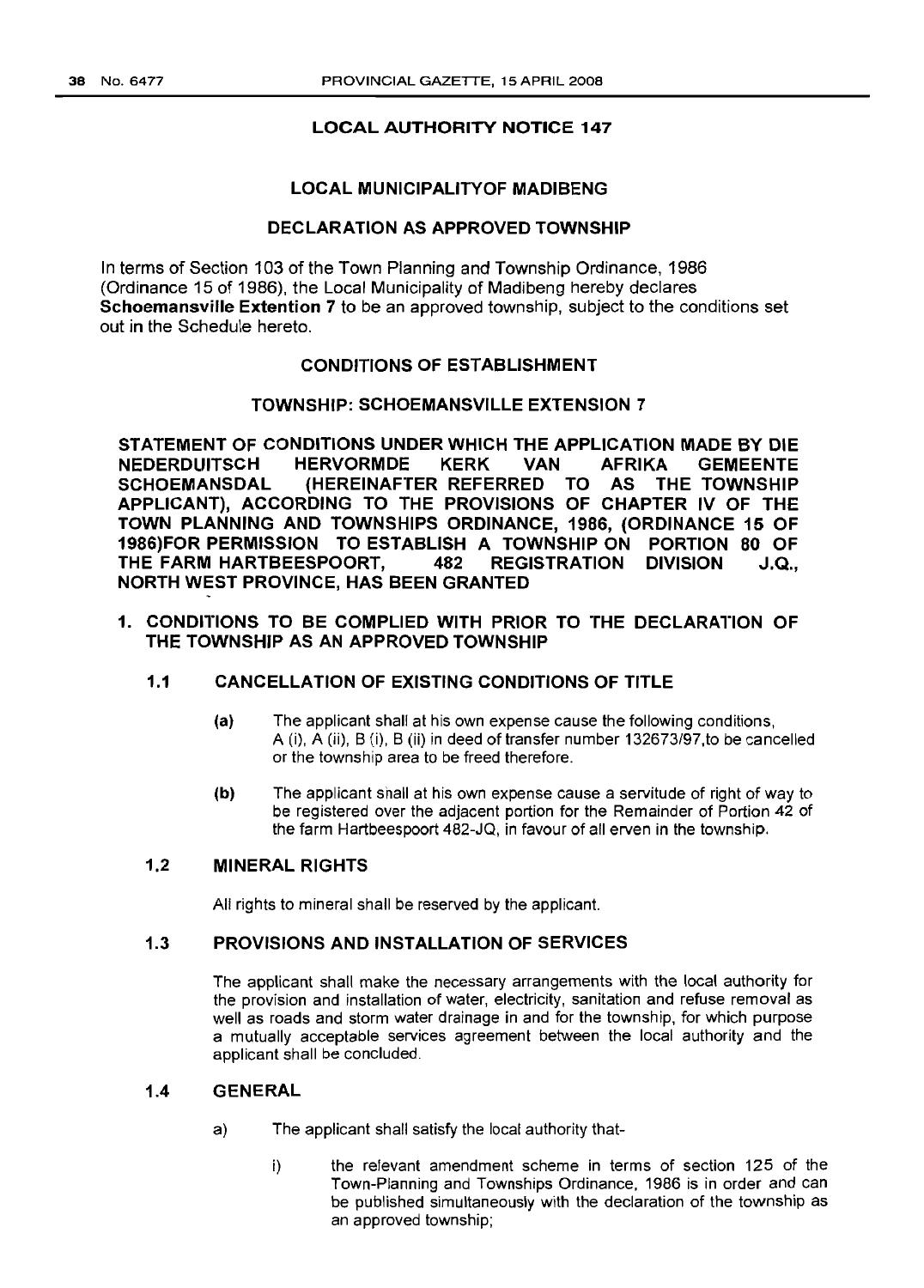- ii) that an entrance to the town and a public street system to all the erven in the town are available;
- iii) that the consent from the Department of Agriculture, Conservation and Environment in terms of the Environmental Conservation Act has been obtained.
- b) The applicant shall comply with the provision of section 72, 75 and 101 of the Town-Planning and Townships Ordinance, 1986.

## **2. CONDITIONS OF ESTABLISHMENT**

## **2.1 NAME**

The name of the township shall be **Schoemansville Extension 7.**

## **2.2 DESIGN**

The township shall consist of two erven, as indicated on layout plan *SV07/02* and General Plan SG No. 11216/2003.

## **2.3 DISPOSAL OF EX.ISTING CONDITIONS OF TITLE**

None of the erven in the township is affected by the existinq conditions of title.

## **2.4 RE-LOCATION AND/OR REMOVAL OF TELKOIVI SERVICES**

Should Telkom services be affected in any way by the development, the removal or re-Iocation of such services shall be done by and at the expense of the applicant.

## **3. CONDITIONS OF TITLE**

## **CONDITIONS IMPOSED BY THE LOCAL AUTHORITY IN TERMS OF THE TOWNPLANNING AND TOWNSHIPS ORDINANCE, 1986**

## **3.1 All Erven**

- (a) The erf is subject to a servitude, 2m wide, in favour of the local authority for sewerage and other municipal purposes, along any two boundaries other than a street boundary and in the case of a panhandle erf, an additional servitude for municipal purposes 2m wide across the access portion of the erf, is and when required by the local authority: Provided that the local authority may dispense with any servitude.
- (b) No other building or other structure shall be erected within the aforesaid servitude area and no large-rooted tress shall be planted within the area of such servitude or within 2m thereof.
- (c) The local authority shall be entitled to deposit temporarily on the land adjoining the aforesaid servitude such material as may be excavated by it during the course of the construction, maintenance or removal of such sewerage mains and other works as it, in its discretion may deem necessary and shall further be entitled to reasonable access to the said land for the aforesaid purpose subject to any damage done during the process of the construction, maintenance or removal of such sewerage mains and other works being made by the local authority.
- (d) All erven is entitled to right of way servitude over the remainder of Portion 42 of the farm Hartbeespoort 482-JQ.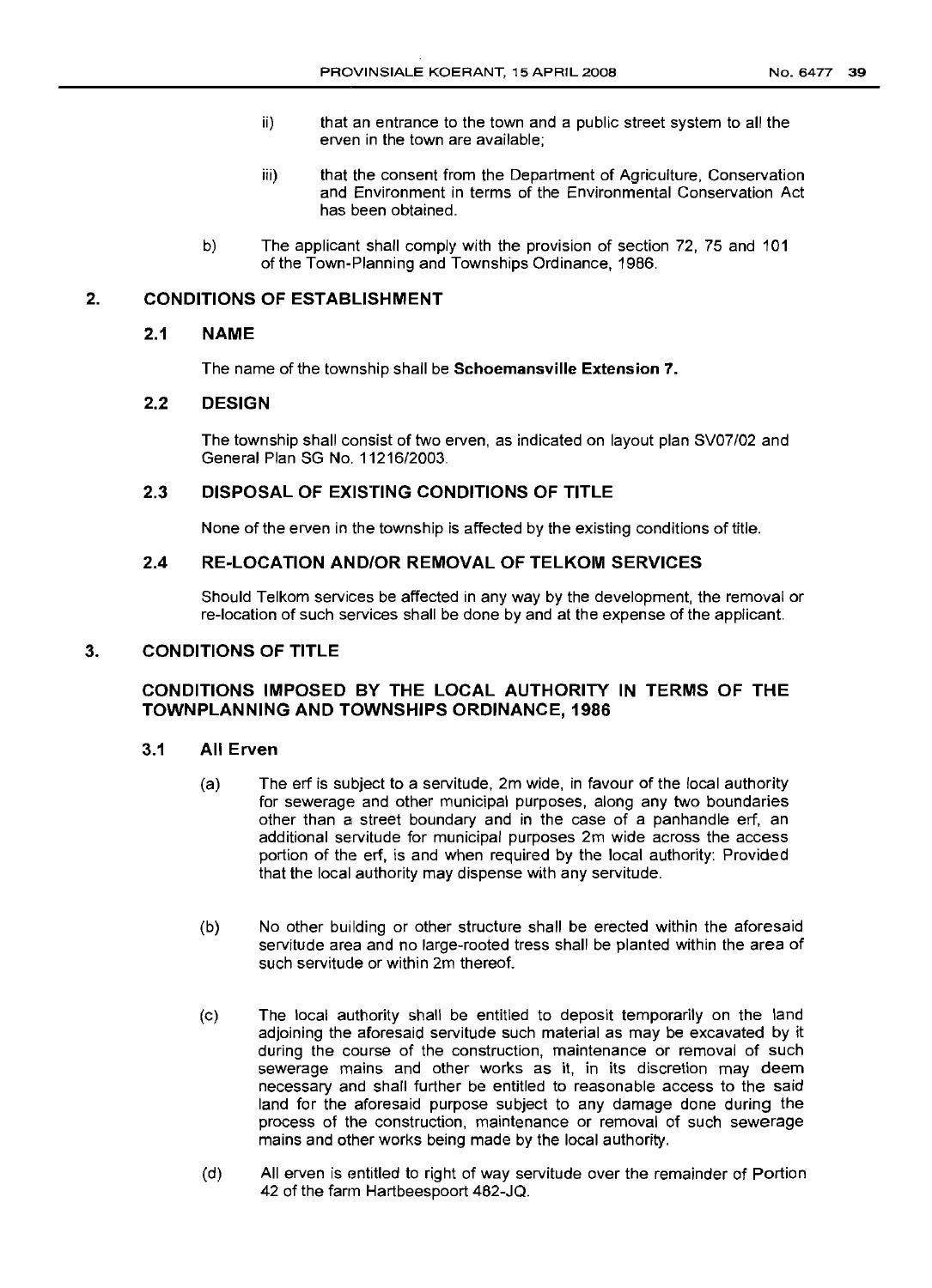## **4. CONDITIONS TO BE INCORPORATED IN THE TOWN-PLANNING SCHEME IN TERMS OF SECTION 125 OF ORDINANCE 15 OF 1986, IN ADDITION TO THE PROVISION OF THE TOWN-PLANNING SCHEME OPERATION.**

## **4.1 GENERAL CONDITION (APPLICABLE TO ALL ERVEN)**

If required, a soil report, drawn up by a qualified person acceptable to the local authority, indicating the soil conditions of the ert and recommendations as to suitable founding methods and depths shall be submitted to the local authority simultaneously with the submission of building plans prior to the commencement of any building operation on the ert.

## **4.2 ERF 1155**

## **USE ZONE 10; "SPACIAL" (PLACE OF REFRESHMENT)**

The ert shall be used for a place of refreshment, and other uses with the special consent of the local authority, subject to the following conditions:

- \_(a) The height of buildings shall not exceed 2 (two) storeys.
- (b) The coverage of building erected on the property or to be erected on the property, shall not exceed 40% of the total area of the property.
- (c) Sufficient on-site parking is to be provided in accordance with "Table G" of the Hartbeespoort Town Planning Scheme, 1993.
- (d) The erf must be fenced to the satisfaction of the local authority.
- (e) The development of the property is to be in accordance with an approved site development plan.

### **4.3 ERF 1156**

## **USE ZONE 18: "EDUCATIONAL"**

The erf shall be used solely for places of Instruction, social halls and places of public worship, and with the special consent of the local authority for dwelling units, institutions and special uses, subject to the following conditions:

- (a) The height of buildings shall not exceed 2 (two) storeys.<br>(b) The coverage of building erected on the property or to b
- The coverage of building erected on the property or to be erected on the property, shall not exceed 60% of the total area of the property.
- (c) Sufficient on-site parking is to be provided in accordance with "Table G" of the Hartbeespoort Town Planning Scheme, 1993.
- (d) The development of the property is to be in accordance with an approved site development plan.

## **4.4 ERVEN SUBJECT TO SPECIAL CONDITIONS**

In addition to the relevant conditions set out above, the under-mentioned erven shall be SUbject to the following further conditions.

## **ERVEN 1155 AND 1156**

No access shall be allowed along the line X-Y-A-B-C-D-E-F-G-H.

#### P **N MAPULANE MUNICIPAL MANAGER**

Municipal Offices, Van Velden Street, Brits P.O Box 106 BRITS, 0250 (Reference number 15/3/2/1/1/8 HBPT)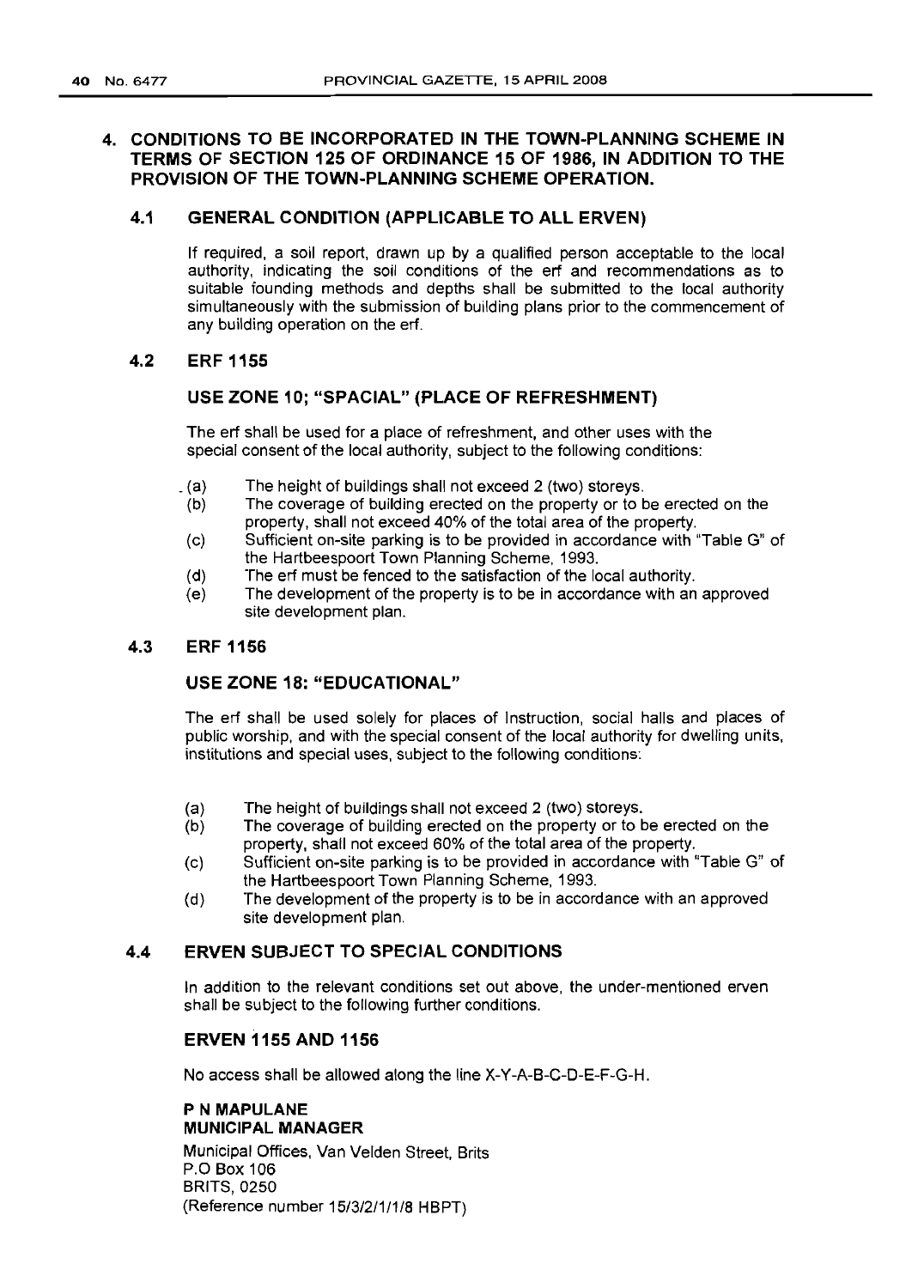## **LOCAL MUNICIPALITY OF MADIBENG**

## HARTBEEsPOORT AMENDMENT SCHEME 134

The Local Municipality of Madibeng hereby in terms of Section 29 of the Town-Planning and Townships Ordinance 1986, (Ordinance 15 of 1986), declares that it has approved an amendment scheme, being an amendment of the Hartbeespoort Town Planning Scheme, 1993, comprising the same land as included in the township **schoemansville Extension 7**

Map 3 and the scheme clauses of the amendment scheme are filed at the offices of the Local Municipality of Madibeng and are available for inspection at normal office hours.

This amendment is known as Hartbeespoort Amendment Scheme 134 and shall come in to operation on the date of publication of this notice.

P **N MAPLILANE MUNICIPAL MANAGER** Municipal Offices, Van Velden Street, Brits P.O. Box 106 BRITS 0250 \_ (Reference number 15/3/2/1/1/8 HBPT)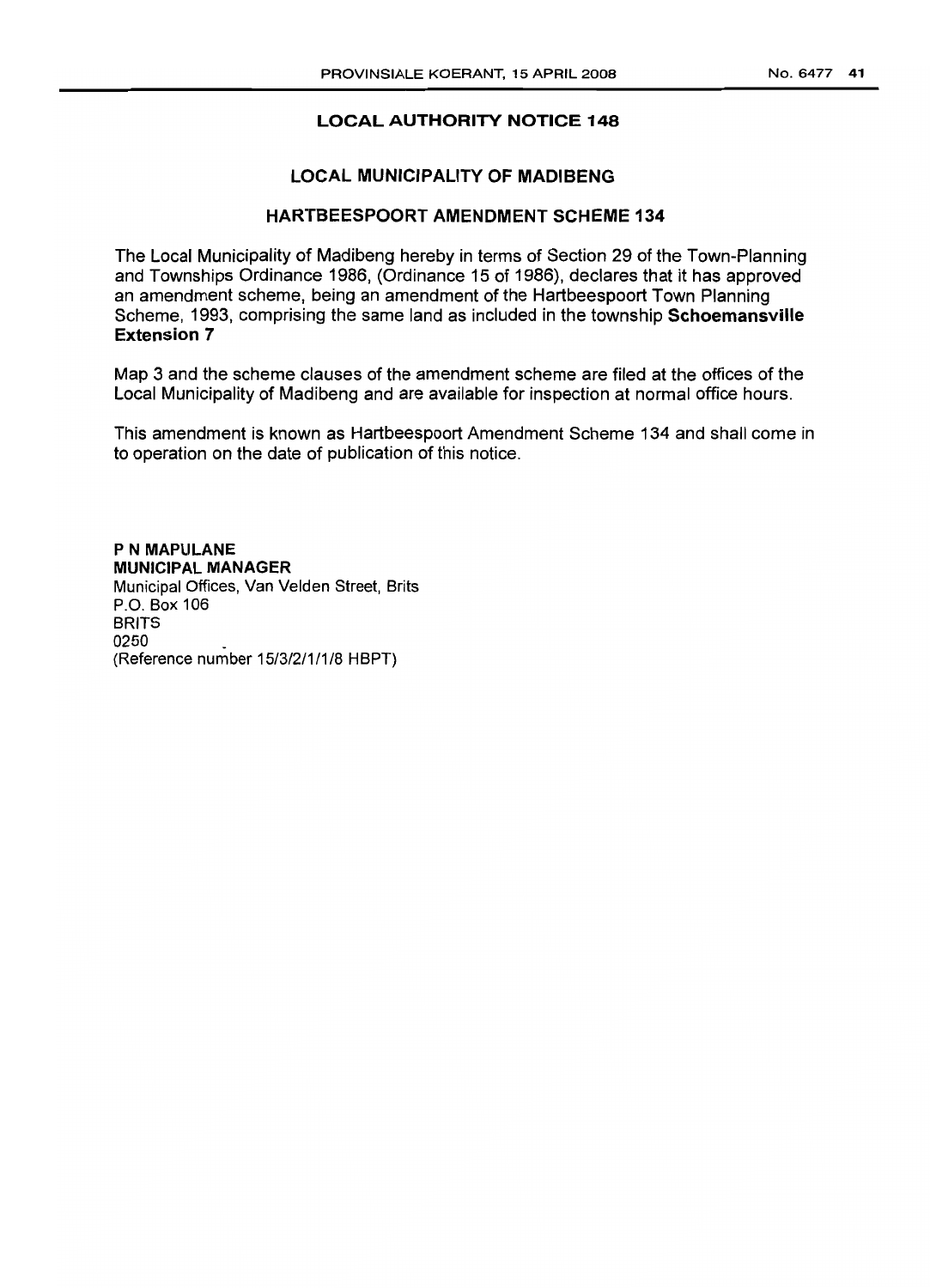#### **RUSTENBURG AMENDMENT SCHEME 141**

Notice is hereby given in terms of the provisions of section 57 (1) (a) of the Town-planning and Township Ordinance, 1986, that the Rustenburg Local Municipality has approved the amendment of the Rustenburg Land Use management Scheme, 2005, by the rezoning of Portion 2 of erf 1296, Rustenburg, from "Residential 1" to "Residential 2". Map 3 and scheme clauses of the amendment scheme are filed with the Regional Director, North West Provincial Administration, Private Bag X1213, POTCHEFSTROOM, 2520, and the Municipal Manager, Room 620, Missionary Mpheni House, Beyers Naude Drive, Rustenburg, and are open for inspection at all reasonable times. This amendment is known as Rustenburg Amendment Scheme 141 and shall come into operation on the date of the publication hereof.<br>Missionary Moheni House **Missionary Moheni** Missionary Mpheni House<br>PO Box 16

**Rustenburg** 0300

**Municipal Manager** 

## **PLAASLIKE BESTUURSKENNISGEWING 149**

**I. I**

#### **RUSTENBURG WYSIGINGSKEMA 141**

Kennis geskied hiermee ingevolge die bepalings van artikel 57 (1)(a) van die Ordonnansie op Dorpsbeplanning en Dorpe, 1986, dat die Rustenburg Plaaslike Munisipaliteit die wysiging van die Rustenburg Grondgebruiksbeheer Skema, 2005, goedgekeur het deur die hersonering van Gedeelte 2 van erf 1296, Rustenburg vanaf "Residensieel 1" na "Resldensisel 2". Kaart 3 en die skemaklousules van die wysigingskema word in bewaring gehou deur die Streekdirekteur, Noordwes Provinsiale Administrasie, Privaatsak X1213, POTCHEFSTROOM, 2520, en die Munisipale Bestuurder, Kamer 620, Missionary Mpeni House, Beyers Naude Drive, Rustenburg, en is te aile redelike tye ter insae beskikbaar.Hierdie wysiging staan bekend as Rustenburg Wysigingskema 141 en sal in werking tree op die datum van publikasie hiervan. Missionary Mpheni House Missionary Mpheni House Music Communistic Munisipale Best<br>Posbus 16

RUSTENBURG 0300

Munisipale Bestuurder